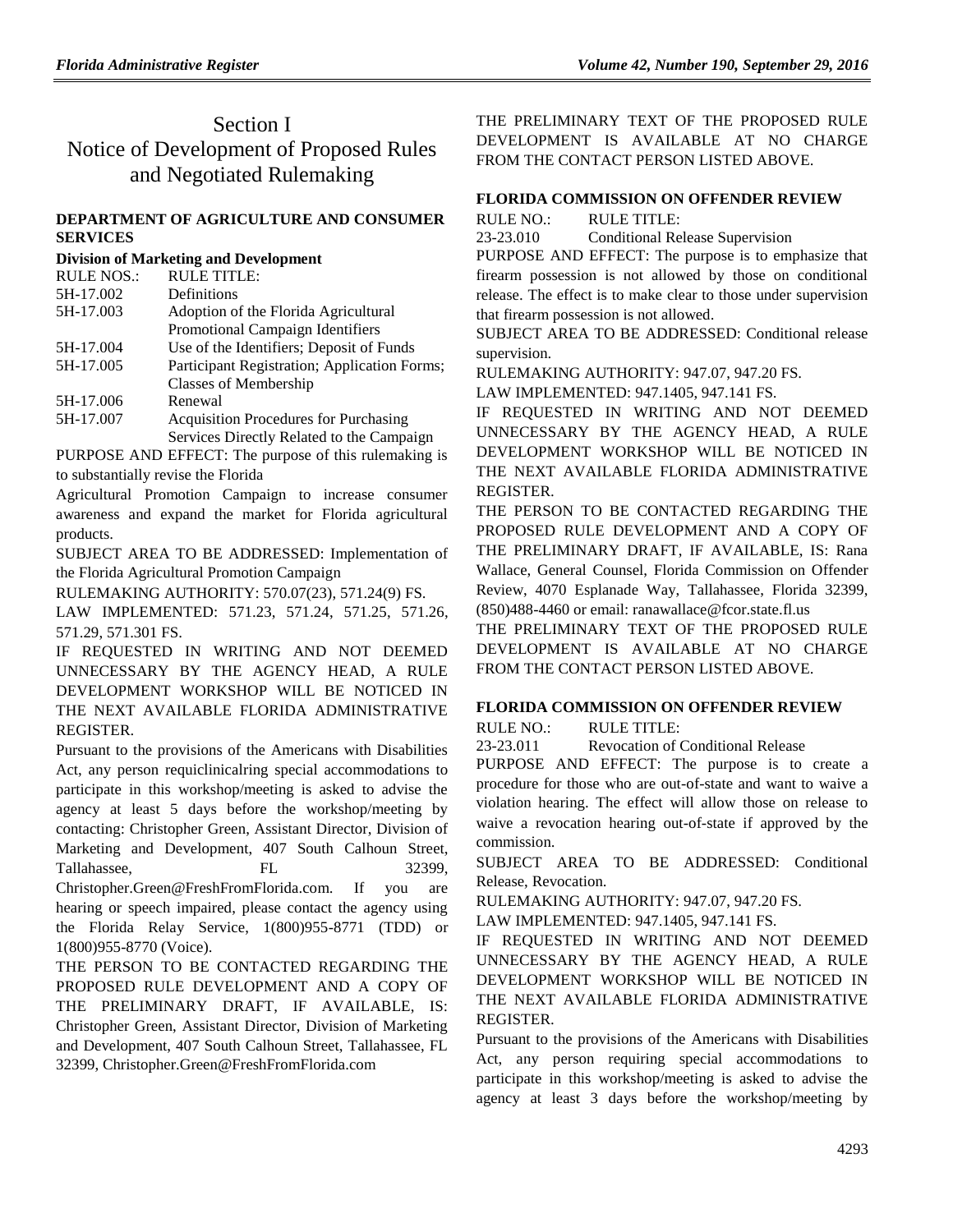contacting: Rana Wallace, General Counsel, Florida Commission on Offender Review, 4070 Esplanade Way, Tallahassee, Florida 32399, (850)488-4460 or email: ranawallace@fcor.state.fl.us. If you are hearing or speech impaired, please contact the agency using the Florida Relay Service, 1(800)955-8771 (TDD) or 1(800)955-8770 (Voice).

THE PERSON TO BE CONTACTED REGARDING THE PROPOSED RULE DEVELOPMENT AND A COPY OF THE PRELIMINARY DRAFT, IF AVAILABLE, IS: Rana Wallace, General Counsel, Florida Commission on Offender Review, 4070 Esplanade Way, Tallahassee, Florida 32399,  $(850)488-4460$  or email: ranawallace@fcor.state.fl.us

THE PRELIMINARY TEXT OF THE PROPOSED RULE DEVELOPMENT IS AVAILABLE AT NO CHARGE FROM THE CONTACT PERSON LISTED ABOVE.

## **[FLORIDA COMMISSION ON OFFENDER REVIEW](https://www.flrules.org/gateway/department.asp?id=23)**

RULE NO.: RULE TITLE:

[23-24.030](https://www.flrules.org/gateway/ruleNo.asp?id=23-24.030) Conditions of Conditional Medical Release PURPOSE AND EFFECT: The purpose is to emphasize that firearm possession is not allowed by those on conditional release. The effect is to make clear to those under supervision that firearm possession is not allowed.

SUBJECT AREA TO BE ADDRESSED: Conditional Medical Release.

RULEMAKING AUTHORITY: [947.07, 947.149 FS.](https://www.flrules.org/gateway/cfr.asp?id=947.07,%20947.149%20FS)

LAW IMPLEMENTED: [947.149 FS.](https://www.flrules.org/gateway/cfr.asp?id=947.149%20FS)

IF REQUESTED IN WRITING AND NOT DEEMED UNNECESSARY BY THE AGENCY HEAD, A RULE DEVELOPMENT WORKSHOP WILL BE NOTICED IN THE NEXT AVAILABLE FLORIDA ADMINISTRATIVE REGISTER.

Pursuant to the provisions of the Americans with Disabilities Act, any person requiring special accommodations to participate in this workshop/meeting is asked to advise the agency at least 3 days before the workshop/meeting by contacting: Rana Wallace, General Counsel, Florida Commission on Offender Review, 4070 Esplanade Way, Tallahassee, Florida 32399, (850)488-4460 or email: ranawallace@fcor.state.fl.us. If you are hearing or speech impaired, please contact the agency using the Florida Relay Service, 1(800)955-8771 (TDD) or 1(800)955-8770 (Voice).

THE PERSON TO BE CONTACTED REGARDING THE PROPOSED RULE DEVELOPMENT AND A COPY OF THE PRELIMINARY DRAFT, IF AVAILABLE, IS: Rana Wallace, General Counsel, Florida Commission on Offender Review, 4070 Esplanade Way, Tallahassee, Florida 32399, (850)488-4460 or email: ranawallace@fcor.state.fl.us

THE PRELIMINARY TEXT OF THE PROPOSED RULE DEVELOPMENT IS AVAILABLE AT NO CHARGE FROM THE CONTACT PERSON LISTED ABOVE.

#### **[FLORIDA COMMISSION ON OFFENDER REVIEW](https://www.flrules.org/gateway/department.asp?id=23)**

RULE NO.: RULE TITLE:

[23-24.050](https://www.flrules.org/gateway/ruleNo.asp?id=23-24.050) Revocation of Conditional Medical Release PURPOSE AND EFFECT: The purpose is to create a procedure for those who are out-of-state and want to waive a violation hearing. The effect will allow those on release to waive a revocation hearing out-of-state if approved by the commission.

SUBJECT AREA TO BE ADDRESSED: Conditional Medical Release, Revocation.

RULEMAKING AUTHORITY: [947.07, 947.149 FS.](https://www.flrules.org/gateway/cfr.asp?id=947.07,%20947.149%20FS)

LAW IMPLEMENTED: [947.149 FS.](https://www.flrules.org/gateway/cfr.asp?id=947.149%20FS)

IF REQUESTED IN WRITING AND NOT DEEMED UNNECESSARY BY THE AGENCY HEAD, A RULE DEVELOPMENT WORKSHOP WILL BE NOTICED IN THE NEXT AVAILABLE FLORIDA ADMINISTRATIVE REGISTER.

Pursuant to the provisions of the Americans with Disabilities Act, any person requiring special accommodations to participate in this workshop/meeting is asked to advise the agency at least 3 days before the workshop/meeting by contacting: Rana Wallace, General Counsel, Florida Commission on Offender Review, 4070 Esplanade Way, Tallahassee, Florida 32399, (850)488-4460 or email: ranawallace@fcor.state.fl.us. If you are hearing or speech impaired, please contact the agency using the Florida Relay Service, 1(800)955-8771 (TDD) or 1(800)955-8770 (Voice).

THE PERSON TO BE CONTACTED REGARDING THE PROPOSED RULE DEVELOPMENT AND A COPY OF THE PRELIMINARY DRAFT, IF AVAILABLE, IS: Rana Wallace, General Counsel, Florida Commission on Offender Review, 4070 Esplanade Way, Tallahassee, Florida 32399, (850)488-4460 or email: ranawallace@fcor.state.fl.us

THE PRELIMINARY TEXT OF THE PROPOSED RULE DEVELOPMENT IS AVAILABLE AT NO CHARGE FROM THE CONTACT PERSON LISTED ABOVE.

#### **[FLORIDA COMMISSION ON OFFENDER REVIEW](https://www.flrules.org/gateway/department.asp?id=23)**

RULE NO.: RULE TITLE:

[23-25.004](https://www.flrules.org/gateway/ruleNo.asp?id=23-25.004) Addiction Recovery Supervision

PURPOSE AND EFFECT: The purpose is to emphasize that firearm possession is not allowed by those on addiction recovery supervision. The effect is to make clear to those under supervision that firearm possession is not permitted.

SUBJECT AREA TO BE ADDRESSED: Addiction Recovery Supervision.

RULEMAKING AUTHORITY: [947.4731\(8\) FS.](https://www.flrules.org/gateway/statute.asp?id=947.4731(8)%20FS.)

LAW IMPLEMENTED: [944.4731,](https://www.flrules.org/gateway/statute.asp?id=944.4731) [947.141 FS.](https://www.flrules.org/gateway/statute.asp?id=%20947.141%20FS.)

IF REQUESTED IN WRITING AND NOT DEEMED UNNECESSARY BY THE AGENCY HEAD, A RULE DEVELOPMENT WORKSHOP WILL BE NOTICED IN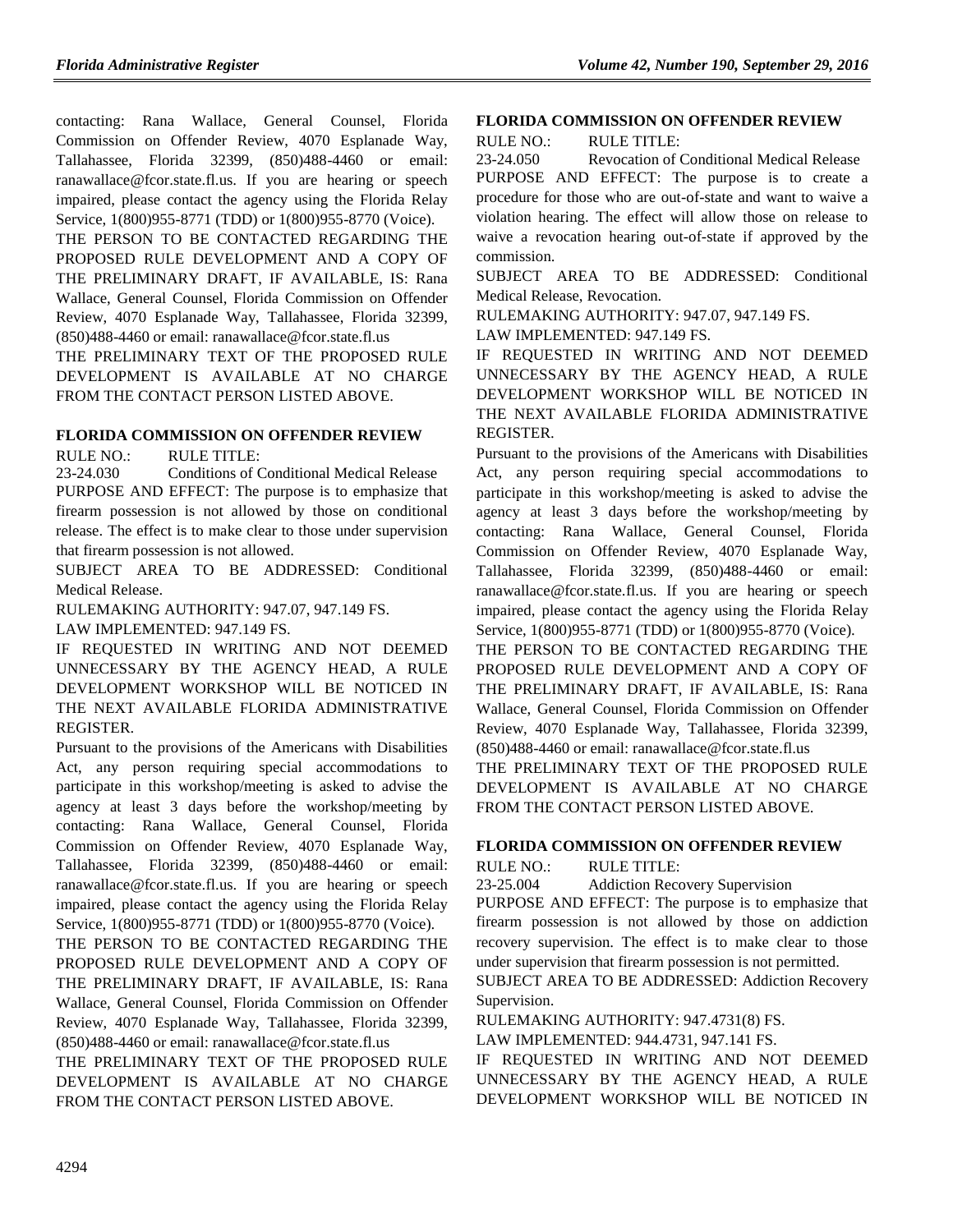### THE NEXT AVAILABLE FLORIDA ADMINISTRATIVE REGISTER.

Pursuant to the provisions of the Americans with Disabilities Act, any person requiring special accommodations to participate in this workshop/meeting is asked to advise the agency at least 3 days before the workshop/meeting by contacting: Rana Wallace, General Counsel, Florida Commission on Offender Review, 4070 Esplanade Way, Tallahassee, Florida 32399, (850)488-4460 or email: ranawallace@fcor.state.fl.us. If you are hearing or speech impaired, please contact the agency using the Florida Relay Service, 1(800)955-8771 (TDD) or 1(800)955-8770 (Voice).

THE PERSON TO BE CONTACTED REGARDING THE PROPOSED RULE DEVELOPMENT AND A COPY OF THE PRELIMINARY DRAFT, IF AVAILABLE, IS: Rana Wallace, General Counsel, Florida Commission on Offender Review, 4070 Esplanade Way, Tallahassee, Florida 32399, (850)488-4460 or email: ranawallace@fcor.state.fl.us

THE PRELIMINARY TEXT OF THE PROPOSED RULE DEVELOPMENT IS AVAILABLE AT NO CHARGE FROM THE CONTACT PERSON LISTED ABOVE.

### **[FLORIDA COMMISSION ON OFFENDER REVIEW](https://www.flrules.org/gateway/department.asp?id=23)**

RULE NO.: RULE TITLE: [23-25.005](https://www.flrules.org/gateway/ruleNo.asp?id=23-25.005) Revocation of Addiction Recovery Supervision

PURPOSE AND EFFECT: The purpose is to create a procedure for those who are out-of-state and want to waive a violation hearing. The effect will allow those on release to waive a revocation hearing out-of-state if approved by the commission.

SUBJECT AREA TO BE ADDRESSED: Addiction Recovery Supervision, Revocation..

RULEMAKING AUTHORITY: [944.4731\(8\) FS.](https://www.flrules.org/gateway/cfr.asp?id=944.4731(8)%20FS)

LAW IMPLEMENTED: [947.4731, 947.141 FS.](https://www.flrules.org/gateway/cfr.asp?id=947.4731,%20947.141%20FS)

IF REQUESTED IN WRITING AND NOT DEEMED UNNECESSARY BY THE AGENCY HEAD, A RULE DEVELOPMENT WORKSHOP WILL BE NOTICED IN THE NEXT AVAILABLE FLORIDA ADMINISTRATIVE REGISTER.

Pursuant to the provisions of the Americans with Disabilities Act, any person requiring special accommodations to participate in this workshop/meeting is asked to advise the agency at least 3 days before the workshop/meeting by contacting: Rana Wallace, General Counsel, Florida Commission on Offender Review, 4070 Esplanade Way, Tallahassee, Florida 32399, (850)488-4460 or email: ranawallace@fcor.state.fl.us. If you are hearing or speech impaired, please contact the agency using the Florida Relay Service, 1(800)955-8771 (TDD) or 1(800)955-8770 (Voice).

THE PERSON TO BE CONTACTED REGARDING THE PROPOSED RULE DEVELOPMENT AND A COPY OF THE PRELIMINARY DRAFT, IF AVAILABLE, IS: Rana Wallace, General Counsel, Florida Commission on Offender Review, 4070 Esplanade Way, Tallahassee, Florida 32399, (850)488-4460 or email: ranawallace@fcor.state.fl.us

THE PRELIMINARY TEXT OF THE PROPOSED RULE DEVELOPMENT IS AVAILABLE AT NO CHARGE FROM THE CONTACT PERSON LISTED ABOVE.

### **[AGENCY FOR HEALTH CARE ADMINISTRATION](https://www.flrules.org/gateway/department.asp?id=59) [Medicaid](https://www.flrules.org/gateway/organization.asp?id=192)**

RULE NO.: RULE TITLE:

[59G-4.002](https://www.flrules.org/gateway/ruleNo.asp?id=59G-4.002) Provider Reimbursement Schedules and Billing Codes

PURPOSE AND EFFECT: The purpose of the amendment to Rule 59G-4.002 is to incorporate by reference the Florida Medicaid provider reimbursement schedules and billing codes. The amendment records effective dates for reimbursement schedules for certain Florida Medicaid services.

SUBJECT AREA TO BE ADDRESSED: Provider Reimbursement Schedules and Billing Codes.

An additional area to be addressed during the workshop will be the potential regulatory impact Rule 59G-4.002, Florida Administrative Code, will have as provided for under sections 120.54 and 120.541, Florida Statutes.

RULEMAKING AUTHORITY: [409.919 FS.](https://www.flrules.org/gateway/statute.asp?id=409.919%20FS.)

LAW IMPLEMENTED: [409.902,](https://www.flrules.org/gateway/statute.asp?id=409.902) [409.905,](https://www.flrules.org/gateway/statute.asp?id=%20409.905) [409.906,](https://www.flrules.org/gateway/statute.asp?id=%20409.906) [409.907,](https://www.flrules.org/gateway/statute.asp?id=%20409.907) [409.908,](https://www.flrules.org/gateway/statute.asp?id=%20409.908) [409.912,](https://www.flrules.org/gateway/statute.asp?id=%20409.912) [409.913 FS.](https://www.flrules.org/gateway/statute.asp?id=%20409.913%20FS.)

A RULE DEVELOPMENT WORKSHOP WILL BE HELD AT THE DATE, TIME AND PLACE SHOWN BELOW:

DATE AND TIME: October 19, 2016 at 1:30 p.m. to 2:30 p.m.

PLACE: In Person: Agency for Health Care Administration, 2727 Mahan Drive, Building 3, Tallahassee, Florida 32308- 5407

Remote Listeners: Register to view the presentation at [https://attendee.gotowebinar.com/register/7342520435857297](https://attendee.gotowebinar.com/register/734252043585729796) [96.](https://attendee.gotowebinar.com/register/734252043585729796) A call in number will be provided upon successful registration through which remote attendees may listen to the discussion via telephone.

Pursuant to the provisions of the Americans with Disabilities Act, any person requiring special accommodations to participate in this workshop/meeting is asked to advise the agency at least 48 hours before the workshop/meeting by contacting: Monique Johnson If you are hearing or speech impaired, please contact the agency using the Florida Relay Service, 1(800)955-8771 (TDD) or 1(800)955-8770 (Voice).

THE PERSON TO BE CONTACTED REGARDING THE PROPOSED RULE DEVELOPMENT AND A COPY OF THE PRELIMINARY DRAFT, IF AVAILABLE, IS: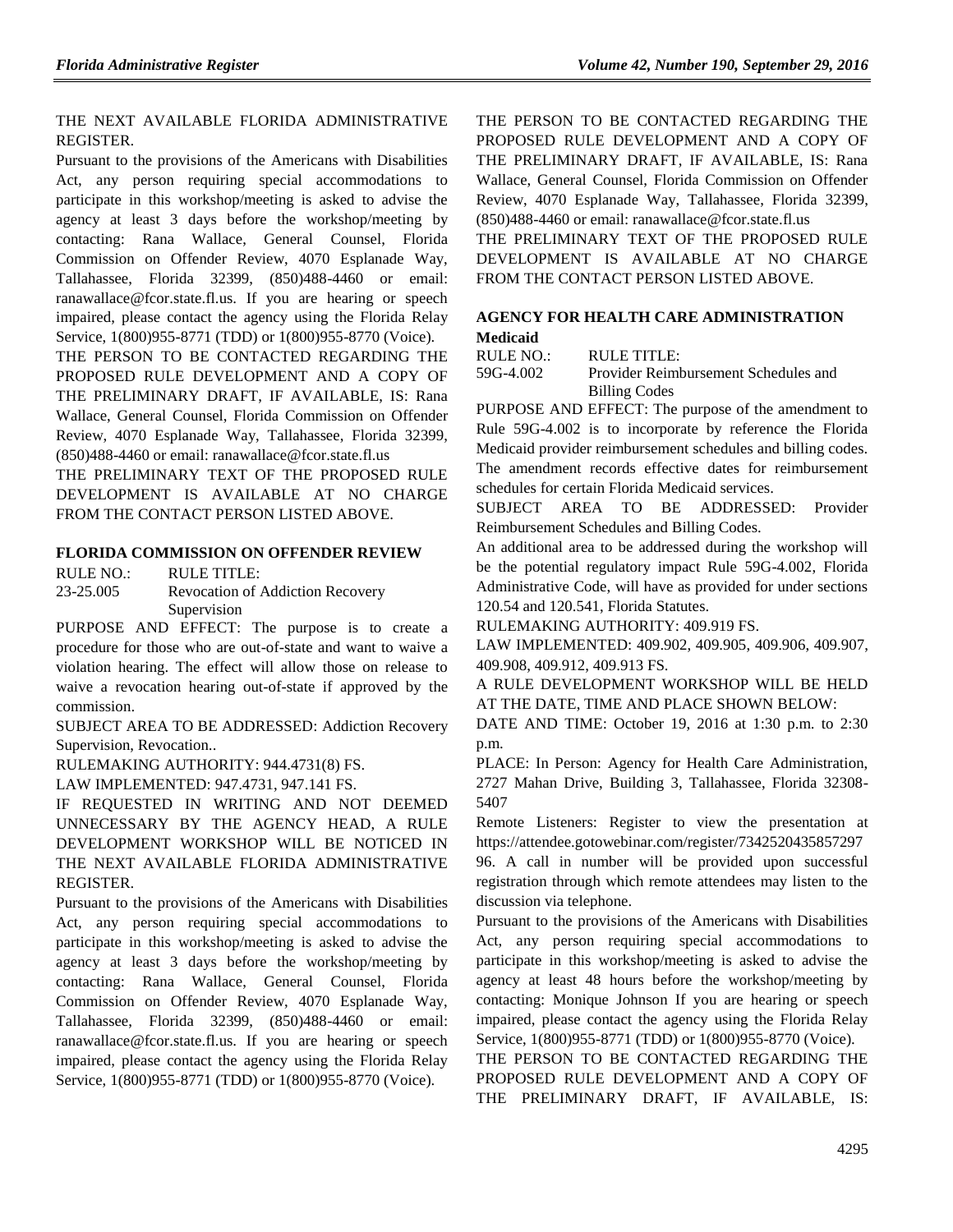Monique Johnson, Bureau of Medicaid Policy, 2727 Mahan Drive, Mail Stop 20, Tallahassee, Florida 32308-5407, telephone: (850)412-4212, email: Monique.Johnson@ahca.myflorida.com

THE PRELIMINARY TEXT OF THE PROPOSED RULE DEVELOPMENT IS:

59G-4.002 Provider Reimbursement Schedules and Billing Codes.

(1) This rule applies to providers rendering Florida Medicaid services to recipients.

(2) Florida Medicaid reimburses for services rendered in the fee-for-service delivery system based on a fee schedule, cost report, or contract. The following fee schedules and billing codes are incorporated by reference and available on the Agency for Health Care Administration's website at http://ahca.myflorida.com/Medicaid/review/index.shtml.

(3) Florida Medicaid Fee Schedules.

(a) Effective August 1, 2016:

1. Behavior Analysis Fee Schedule

[\(https://www.flrules.org/Gateway/reference.asp?No=Ref-](https://www.flrules.org/Gateway/reference.asp?No=Ref-_____)

 $\sum$ 

2. Birth Center Fee Schedule

[\(https://www.flrules.org/Gateway/reference.asp?No=Ref-](https://www.flrules.org/Gateway/reference.asp?No=Ref-_____)

 $\Box$ );

3. Licensed Midwife Fee Schedule

[\(https://www.flrules.org/Gateway/reference.asp?No=Ref-](https://www.flrules.org/Gateway/reference.asp?No=Ref-_____)  $\cdot$ 

4. Practitioner Fee Schedule

[\(https://www.flrules.org/Gateway/reference.asp?No=Ref-](https://www.flrules.org/Gateway/reference.asp?No=Ref-_____)  $\cdot$ 

(b) (a) Effective July 1, 2016: Private Duty Nursing Services Fee Schedule

[\(https://www.flrules.org/Gateway/reference.asp?No=Ref-](https://www.flrules.org/Gateway/reference.asp?No=Ref-____06809) [\\_\\_\\_\\_06809\)](https://www.flrules.org/Gateway/reference.asp?No=Ref-____06809);

(c) Effective May 1, 2016:

1. Injectable Medications Fee Schedule Non-Oncology

[\(https://www.flrules.org/Gateway/reference.asp?No=Ref-](https://www.flrules.org/Gateway/reference.asp?No=Ref-_____)  $\rightarrow$ ;

2. Injectable Medications Fee Schedule Oncology

[\(https://www.flrules.org/Gateway/reference.asp?No=Ref-](https://www.flrules.org/Gateway/reference.asp?No=Ref-_____)  $\sum_{i=1}^{n}$ 

(d)  $(b)$  Effective January 1, 2016:

1. Assistive Care Services Fee Schedule

[\(https://www.flrules.org/Gateway/reference.asp?No=Ref-](https://www.flrules.org/Gateway/reference.asp?No=Ref-06810)[06810\)](https://www.flrules.org/Gateway/reference.asp?No=Ref-06810);

2. Behavior Analysis Fee Schedule

[\(https://www.flrules.org/Gateway/reference.asp?No=Ref-](https://www.flrules.org/Gateway/reference.asp?No=Ref-06811) $06811;$ 

3. Birth Center Fee Schedule

[\(https://www.flrules.org/Gateway/reference.asp?No=Ref-](https://www.flrules.org/Gateway/reference.asp?No=Ref-06812) $06812;$ 

2. 4. Community-Based Substance Abuse County Match Fee Schedule

[\(https://www.flrules.org/Gateway/reference.asp?No=Ref-](https://www.flrules.org/Gateway/reference.asp?No=Ref-06813)[06813\)](https://www.flrules.org/Gateway/reference.asp?No=Ref-06813);

3. 5. Dental General Fee Schedule

[\(https://www.flrules.org/Gateway/reference.asp?No=Ref-](https://www.flrules.org/Gateway/reference.asp?No=Ref-06814)[06814\)](https://www.flrules.org/Gateway/reference.asp?No=Ref-06814);

4. 6. Durable Medical Equipment and Medical Supply Services Provider Fee Schedule for All Medicaid Recipients [\(https://www.flrules.org/Gateway/reference.asp?No=Ref-](https://www.flrules.org/Gateway/reference.asp?No=Ref-06815)[06815\)](https://www.flrules.org/Gateway/reference.asp?No=Ref-06815);

5. 7. Durable Medical Equipment and Medical Supply Services Provider Fee Schedule for Medicaid Recipients Under the Age of 21 Years

[\(https://www.flrules.org/Gateway/reference.asp?No=Ref-](https://www.flrules.org/Gateway/reference.asp?No=Ref-06816)[06816\)](https://www.flrules.org/Gateway/reference.asp?No=Ref-06816);

6. 8. Hearing Services Fee Schedule

[\(https://www.flrules.org/Gateway/reference.asp?No=Ref-](https://www.flrules.org/Gateway/reference.asp?No=Ref-06817)[06817\)](https://www.flrules.org/Gateway/reference.asp?No=Ref-06817);

7. 9. Independent Laboratory Fee Schedule

[\(https://www.flrules.org/Gateway/reference.asp?No=Ref-](https://www.flrules.org/Gateway/reference.asp?No=Ref-06818)[06818\)](https://www.flrules.org/Gateway/reference.asp?No=Ref-06818);

10. Licensed Midwife Fee Schedule

[\(https://www.flrules.org/Gateway/reference.asp?No=Ref-](https://www.flrules.org/Gateway/reference.asp?No=Ref-06819) $06819;$ 

8. 11. Medicaid Certified School Match Program Fee Schedule

[\(https://www.flrules.org/Gateway/reference.asp?No=Ref-](https://www.flrules.org/Gateway/reference.asp?No=Ref-06820)[06820\)](https://www.flrules.org/Gateway/reference.asp?No=Ref-06820);

9. 12. Occupational Therapy Services Fee Schedule [\(https://www.flrules.org/Gateway/reference.asp?No=Ref-](https://www.flrules.org/Gateway/reference.asp?No=Ref-06821)[06821\)](https://www.flrules.org/Gateway/reference.asp?No=Ref-06821);

10. 13. Physical Therapy Services Fee Schedule [\(https://www.flrules.org/Gateway/reference.asp?No=Ref-](https://www.flrules.org/Gateway/reference.asp?No=Ref-06822)[06822\)](https://www.flrules.org/Gateway/reference.asp?No=Ref-06822);

11. 14. Physician and Outpatient Laboratory Fee Schedule [\(https://www.flrules.org/Gateway/reference.asp?No=Ref-](https://www.flrules.org/Gateway/reference.asp?No=Ref-06823)[06823\)](https://www.flrules.org/Gateway/reference.asp?No=Ref-06823);

15. Practitioner Fee Schedule

[\(https://www.flrules.org/Gateway/reference.asp?No=Ref-](https://www.flrules.org/Gateway/reference.asp?No=Ref-06824) $06824$ ;

12. 16. Radiology Fee Schedule

 $(\text{https://www.flrules.org/Gateway/reference.asp?No=$ [ef-06825\)](https://www.flrules.org/Gateway/reference.asp?No=______Ref-06825);

13. 17. Speech-Language Pathology Services Fee Schedule

[\(https://www.flrules.org/Gateway/reference.asp?No=Ref-](https://www.flrules.org/Gateway/reference.asp?No=Ref-06826)[06826\)](https://www.flrules.org/Gateway/reference.asp?No=Ref-06826);

14. 18. Visual Services Fee Schedule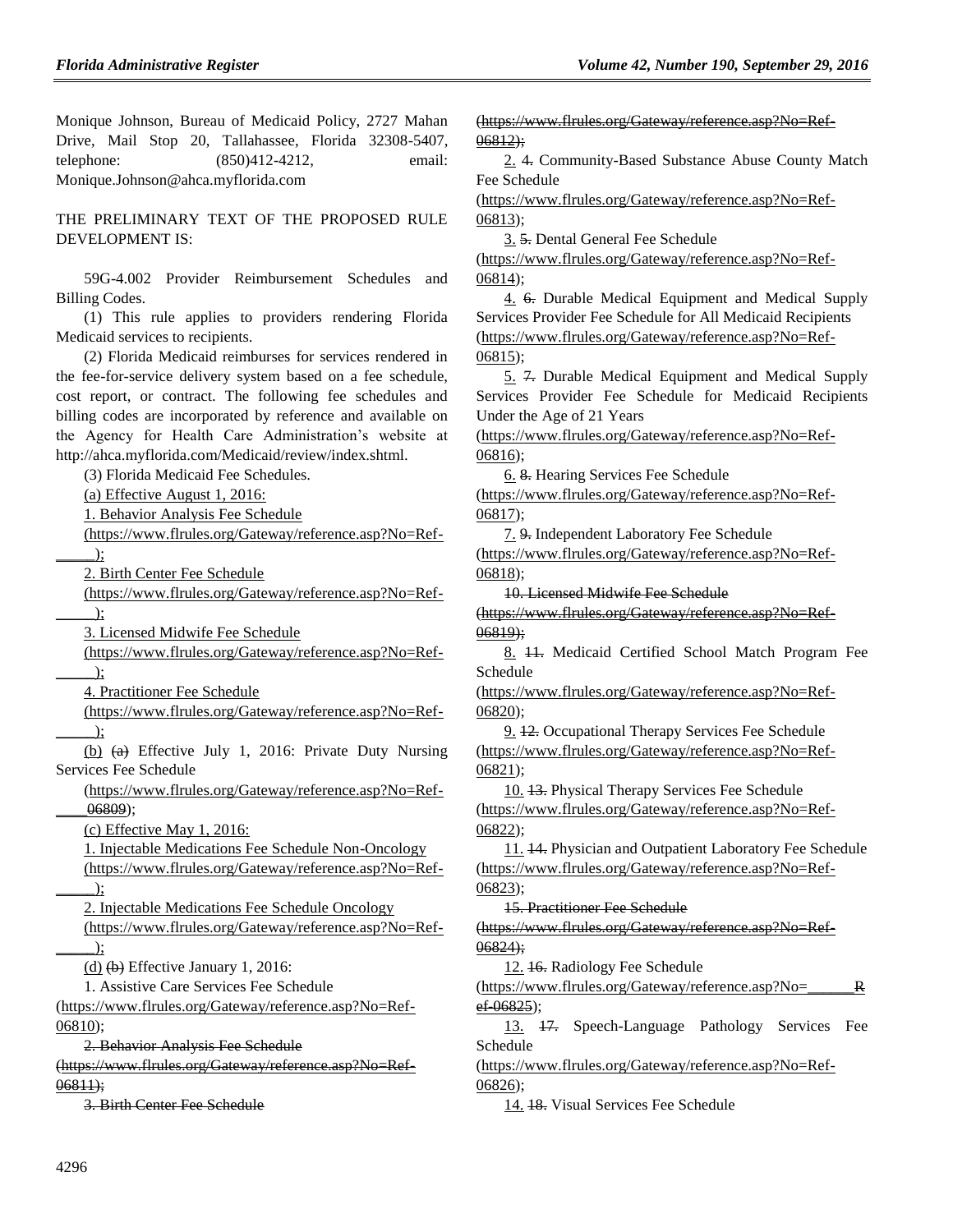[\(https://www.flrules.org/Gateway/reference.asp?No=Ref-](https://www.flrules.org/Gateway/reference.asp?No=Ref-06827)[06827\)](https://www.flrules.org/Gateway/reference.asp?No=Ref-06827);

(e) (c) Effective September 1, 2015:

1. Regional Perinatal Intensive Care Center (RPICC) Neonatal Services Fee Schedule

[\(https://www.flrules.org/Gateway/reference.asp?No=Ref-](https://www.flrules.org/Gateway/reference.asp?No=Ref-06828)[06828\)](https://www.flrules.org/Gateway/reference.asp?No=Ref-06828);

2. Regional Perinatal Intensive Care Center (RPICC) Obstetrical Services Fee Schedule

[\(https://www.flrules.org/Gateway/reference.asp?No=Ref-](https://www.flrules.org/Gateway/reference.asp?No=Ref-06829)[06829\)](https://www.flrules.org/Gateway/reference.asp?No=Ref-06829);

(f) (d) Effective August 1, 2015: Immunization Fee Schedule

[\(https://www.flrules.org/Gateway/reference.asp?No=Ref-](https://www.flrules.org/Gateway/reference.asp?No=Ref-06830)[06830\)](https://www.flrules.org/Gateway/reference.asp?No=Ref-06830);

 $(g)$  (e) Effective January 1, 2015:

1. Advanced Registered Nurse Practitioner Fee Schedule [\(https://www.flrules.org/Gateway/reference.asp?No=Ref-](https://www.flrules.org/Gateway/reference.asp?No=Ref-06831)[06831\)](https://www.flrules.org/Gateway/reference.asp?No=Ref-06831);

2. Ambulatory Surgical Center Services Fee Schedule [\(https://www.flrules.org/Gateway/reference.asp?No=Ref-](https://www.flrules.org/Gateway/reference.asp?No=Ref-06832)[06832\)](https://www.flrules.org/Gateway/reference.asp?No=Ref-06832);

3. Behavioral Health Overlay Services Fee Schedule [\(https://www.flrules.org/Gateway/reference.asp?No=Ref-](https://www.flrules.org/Gateway/reference.asp?No=Ref-06833)[06833\)](https://www.flrules.org/Gateway/reference.asp?No=Ref-06833);

4. Child Health Services Targeted Case Management Services Fee Schedule

[\(https://www.flrules.org/Gateway/reference.asp?No=Ref-](https://www.flrules.org/Gateway/reference.asp?No=Ref-06834)[06834\)](https://www.flrules.org/Gateway/reference.asp?No=Ref-06834);

5. Chiropractic Fee Schedule

[\(https://www.flrules.org/Gateway/reference.asp?No=Ref-](https://www.flrules.org/Gateway/reference.asp?No=Ref-06835)[06835\)](https://www.flrules.org/Gateway/reference.asp?No=Ref-06835);

6. Community Behavioral Health Services Fee Schedule [\(https://www.flrules.org/Gateway/reference.asp?No=Ref-](https://www.flrules.org/Gateway/reference.asp?No=Ref-06836)[06836\)](https://www.flrules.org/Gateway/reference.asp?No=Ref-06836);

7. County Health Department Certified Match Program Fee Schedule

[\(https://www.flrules.org/Gateway/reference.asp?No=Ref-](https://www.flrules.org/Gateway/reference.asp?No=Ref-06837)[06837\)](https://www.flrules.org/Gateway/reference.asp?No=Ref-06837);

8. Dental Injectables Fee Schedule

[\(https://www.flrules.org/Gateway/reference.asp?No=Ref-](https://www.flrules.org/Gateway/reference.asp?No=Ref-06838)[06838\)](https://www.flrules.org/Gateway/reference.asp?No=Ref-06838);

9. Early Intervention Services Fee Schedule

[\(https://www.flrules.org/Gateway/reference.asp?No=Ref-](https://www.flrules.org/Gateway/reference.asp?No=Ref-06839)[06839\)](https://www.flrules.org/Gateway/reference.asp?No=Ref-06839);

10. Emergency Transportation Services Fee Schedule [\(https://www.flrules.org/Gateway/reference.asp?No=Ref-](https://www.flrules.org/Gateway/reference.asp?No=Ref-06840)[06840\)](https://www.flrules.org/Gateway/reference.asp?No=Ref-06840);

11. Home Health Visit Services Fee Schedule [\(https://www.flrules.org/Gateway/reference.asp?No=Ref-](https://www.flrules.org/Gateway/reference.asp?No=Ref-06841)[06841\)](https://www.flrules.org/Gateway/reference.asp?No=Ref-06841);

12. Medical Foster Care Services Fee Schedule [\(https://www.flrules.org/Gateway/reference.asp?No=Ref-](https://www.flrules.org/Gateway/reference.asp?No=Ref-06842)[06842\)](https://www.flrules.org/Gateway/reference.asp?No=Ref-06842);

13. Mental Health Targeted Case Management Services Fee Schedule

[\(https://www.flrules.org/Gateway/reference.asp?No=Ref-](https://www.flrules.org/Gateway/reference.asp?No=Ref-06843)[06843\)](https://www.flrules.org/Gateway/reference.asp?No=Ref-06843);

14. Optometric Services Fee Schedule

[\(https://www.flrules.org/Gateway/reference.asp?No=Ref-](https://www.flrules.org/Gateway/reference.asp?No=Ref-06844)[06844\)](https://www.flrules.org/Gateway/reference.asp?No=Ref-06844);

15. Dental Oral and Maxillofacial Surgery Fee Schedule [\(https://www.flrules.org/Gateway/reference.asp?No=Ref-](https://www.flrules.org/Gateway/reference.asp?No=Ref-06845)[06845\)](https://www.flrules.org/Gateway/reference.asp?No=Ref-06845);

16. Outpatient Hospital Laboratory Fee Schedule [\(https://www.flrules.org/Gateway/reference.asp?No=Ref-](https://www.flrules.org/Gateway/reference.asp?No=Ref-06846)[06846\)](https://www.flrules.org/Gateway/reference.asp?No=Ref-06846);

17. Personal Care Services Fee Schedule

[\(https://www.flrules.org/Gateway/reference.asp?No=Ref-](https://www.flrules.org/Gateway/reference.asp?No=Ref-06847)[06847\)](https://www.flrules.org/Gateway/reference.asp?No=Ref-06847);

18. Physician Anesthesia Fee Schedule [\(https://www.flrules.org/Gateway/reference.asp?No=Ref-](https://www.flrules.org/Gateway/reference.asp?No=Ref-06848)[06848\)](https://www.flrules.org/Gateway/reference.asp?No=Ref-06848);

19. Physician Assistant Fee Schedule [\(https://www.flrules.org/Gateway/reference.asp?No=Ref-](https://www.flrules.org/Gateway/reference.asp?No=Ref-06849)[06849\)](https://www.flrules.org/Gateway/reference.asp?No=Ref-06849);

20. Physician Evaluation and Management Fee Schedule [\(https://www.flrules.org/Gateway/reference.asp?No=Ref-](https://www.flrules.org/Gateway/reference.asp?No=Ref-06850)[06850\)](https://www.flrules.org/Gateway/reference.asp?No=Ref-06850);

21. Physician Medical Services Fee Schedule [\(https://www.flrules.org/Gateway/reference.asp?No=Ref-](https://www.flrules.org/Gateway/reference.asp?No=Ref-06851)[06851\)](https://www.flrules.org/Gateway/reference.asp?No=Ref-06851);

22. Physician Pediatric Surgery Fee Schedule [\(https://www.flrules.org/Gateway/reference.asp?No=Ref-](https://www.flrules.org/Gateway/reference.asp?No=Ref-06852)[06852\)](https://www.flrules.org/Gateway/reference.asp?No=Ref-06852);

23. Physician Radiology Services Fee Schedule [\(https://www.flrules.org/Gateway/reference.asp?No=Ref-](https://www.flrules.org/Gateway/reference.asp?No=Ref-06853)[06853\)](https://www.flrules.org/Gateway/reference.asp?No=Ref-06853);

24. Physician Surgical Fee Schedule

[\(https://www.flrules.org/Gateway/reference.asp?No=Ref-](https://www.flrules.org/Gateway/reference.asp?No=Ref-06854)[06854\)](https://www.flrules.org/Gateway/reference.asp?No=Ref-06854);

25. Podiatry Fee Schedule

[\(https://www.flrules.org/Gateway/reference.asp?No=Ref-](https://www.flrules.org/Gateway/reference.asp?No=Ref-06855)[06855\)](https://www.flrules.org/Gateway/reference.asp?No=Ref-06855);

26. Portable X-Ray Fee Schedule

[\(https://www.flrules.org/Gateway/reference.asp?No=Ref-](https://www.flrules.org/Gateway/reference.asp?No=Ref-06856)[06856\)](https://www.flrules.org/Gateway/reference.asp?No=Ref-06856);

27. Prescribed Pediatric Extended Care Services Fee Schedule

[\(https://www.flrules.org/Gateway/reference.asp?No=Ref-](https://www.flrules.org/Gateway/reference.asp?No=Ref-06857)[06857\)](https://www.flrules.org/Gateway/reference.asp?No=Ref-06857);

28. Registered Nurse First Assistant Fee Schedule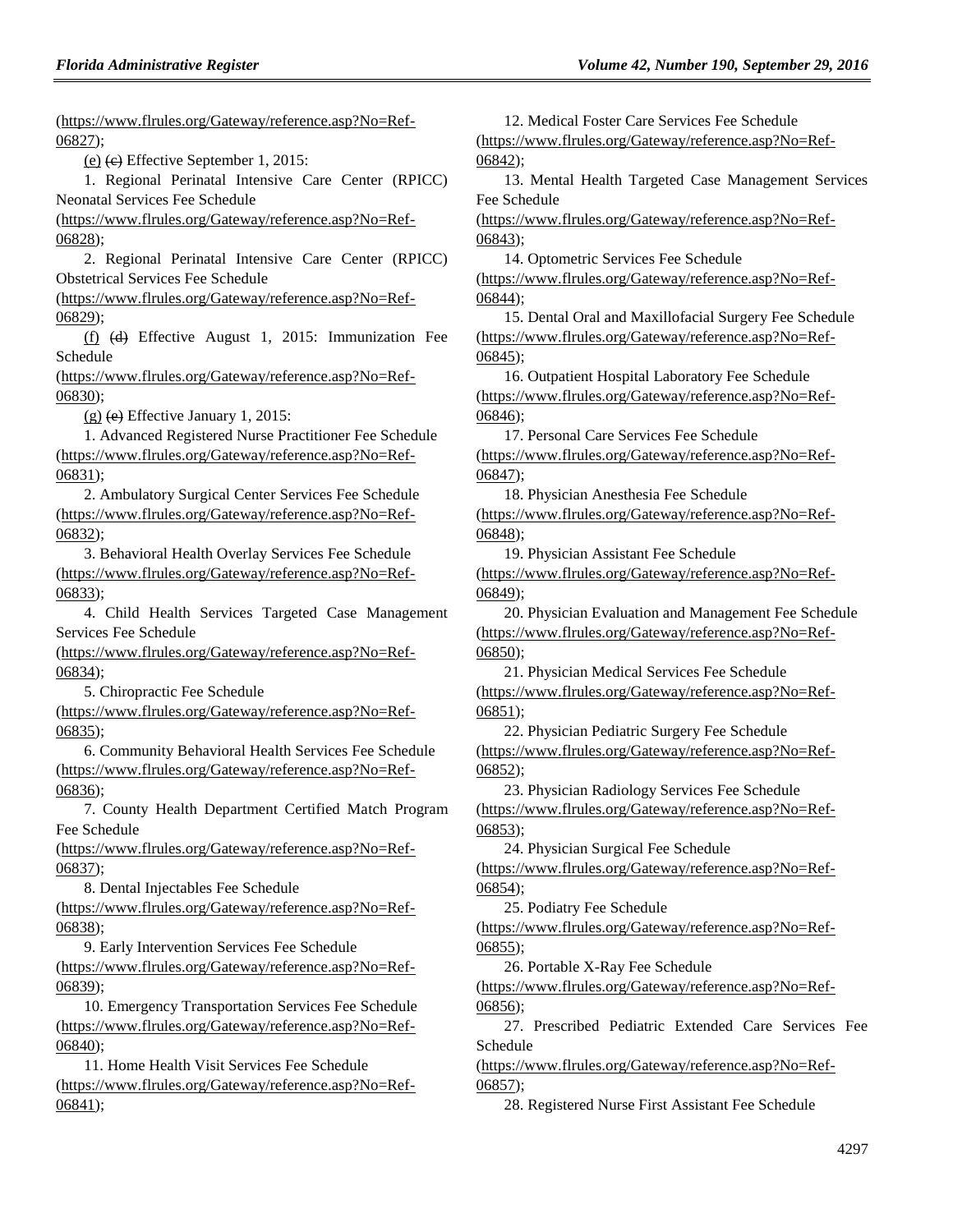[\(https://www.flrules.org/Gateway/reference.asp?No=Ref-](https://www.flrules.org/Gateway/reference.asp?No=Ref-06858)[06858\)](https://www.flrules.org/Gateway/reference.asp?No=Ref-06858);

29. Respiratory Therapy Services Fee Schedule [\(https://www.flrules.org/Gateway/reference.asp?No=Ref-](https://www.flrules.org/Gateway/reference.asp?No=Ref-06859)[06859\)](https://www.flrules.org/Gateway/reference.asp?No=Ref-06859);

30. Specialized Therapeutic Services Fee Schedule [\(https://www.flrules.org/Gateway/reference.asp?No=Ref-](https://www.flrules.org/Gateway/reference.asp?No=Ref-06860)[06860\)](https://www.flrules.org/Gateway/reference.asp?No=Ref-06860);

31. Targeted Case Management for Children at Risk of Abuse and Neglect Services Fee Schedule

[\(https://www.flrules.org/Gateway/reference.asp?No=Ref-](https://www.flrules.org/Gateway/reference.asp?No=Ref-06861)[06861\)](https://www.flrules.org/Gateway/reference.asp?No=Ref-06861);

(4) Florida Medicaid Billing Codes.

(a) Effective January 1, 2016:

1. County Health Department Billing Codes

[\(https://www.flrules.org/Gateway/reference.asp?No=Ref-](https://www.flrules.org/Gateway/reference.asp?No=Ref-06862)[06862\)](https://www.flrules.org/Gateway/reference.asp?No=Ref-06862);

2. Federally Qualified Health Center Billing Codes [\(https://www.flrules.org/Gateway/reference.asp?No=Ref-](https://www.flrules.org/Gateway/reference.asp?No=Ref-06863)[06863\)](https://www.flrules.org/Gateway/reference.asp?No=Ref-06863);

3. Hospice Physician Services Billing Codes

[\(https://www.flrules.org/Gateway/reference.asp?No=Ref-](https://www.flrules.org/Gateway/reference.asp?No=Ref-06864)[06864\)](https://www.flrules.org/Gateway/reference.asp?No=Ref-06864);

4. Hospice Services Billing Codes

[\(https://www.flrules.org/Gateway/reference.asp?No=Ref-](https://www.flrules.org/Gateway/reference.asp?No=Ref-06865)[06865\)](https://www.flrules.org/Gateway/reference.asp?No=Ref-06865);

5. Rural Health Clinic Billing Codes

[\(https://www.flrules.org/Gateway/reference.asp?No=Ref-](https://www.flrules.org/Gateway/reference.asp?No=Ref-06866)[06866\)](https://www.flrules.org/Gateway/reference.asp?No=Ref-06866);

(b) Effective January 1, 2015:

1. Dental General Services Billing Codes

[\(https://www.flrules.org/Gateway/reference.asp?No=Ref-](https://www.flrules.org/Gateway/reference.asp?No=Ref-06867)[06867\)](https://www.flrules.org/Gateway/reference.asp?No=Ref-06867);

2. Hospital Outpatient Services Billing Codes

[\(https://www.flrules.org/Gateway/reference.asp?No=Ref-](https://www.flrules.org/Gateway/reference.asp?No=Ref-06868)[06868\)](https://www.flrules.org/Gateway/reference.asp?No=Ref-06868);

3. Intermediate Care Facility for Individuals with Intellectual Disabilities Services Billing Codes

[\(https://www.flrules.org/Gateway/reference.asp?No=Ref-](https://www.flrules.org/Gateway/reference.asp?No=Ref-06869)[06869\)](https://www.flrules.org/Gateway/reference.asp?No=Ref-06869);

4. Nursing Facility Services Billing Codes [\(https://www.flrules.org/Gateway/reference.asp?No=Ref-](https://www.flrules.org/Gateway/reference.asp?No=Ref-06870)[06870\)](https://www.flrules.org/Gateway/reference.asp?No=Ref-06870);

5. Statewide Inpatient Psychiatric Program Services Billing Codes

[\(https://www.flrules.org/Gateway/reference.asp?No=Ref-](https://www.flrules.org/Gateway/reference.asp?No=Ref-06871)[06871\)](https://www.flrules.org/Gateway/reference.asp?No=Ref-06871).

*Rulemaking Authority 409.919 FS. Law Implemented 409.902, 409.905, 409.906, 409.907, 409.908, 409.912, 409.913 FS. History– New 8-18-05, Amended 11-30-05, 4-16-06, 10-11-06, 3-27-07, 7-25- 07, 9-29-08, 4-28-09, 2-11-10, 1-31-11, 7-16-13, 5-21-14, 6-20-16,.*

### **[AGENCY FOR HEALTH CARE ADMINISTRATION](https://www.flrules.org/gateway/department.asp?id=59) [Medicaid](https://www.flrules.org/gateway/organization.asp?id=192)**

| RULE NO.: | RULE TITLE:                            |
|-----------|----------------------------------------|
| 59G-6.005 | Reimbursement Methodology for Services |
|           | Provided by Medical School Faculty     |

PURPOSE AND EFFECT: The purpose of Rule 59G-6.005, Florida Administrative Code (F.A.C.), is to describe Florida Medicaid's payment methodology for services provided to recipients by physicians and other licensed health care practitioners who are enrolled in the Florida Medicaid program and who are employed or contracted with a Florida public or private, non-profit, accredited medical, dental, or optometry school to teach.

SUBJECT AREA TO BE ADDRESSED: Reimbursement Methodology for Services Provided by Medical School Faculty. An additional area to be addressed during the workshop will be the potential regulatory impact Rule 59G-6.005, F.A.C., will have as provided for under sections 120.54 and 120.541, Florida Statutes.

RULEMAKING AUTHORITY: [409.919 FS.](https://www.flrules.org/gateway/statute.asp?id=409.919%20FS.)

LAW IMPLEMENTED: [409.908 FS.](https://www.flrules.org/gateway/statute.asp?id=409.908%20FS.)

A RULE DEVELOPMENT WORKSHOP WILL BE HELD AT THE DATE, TIME AND PLACE SHOWN BELOW:

DATE AND TIME: October 20, 2016 from 11:00 a.m. to 12:00 p.m.

PLACE: In Person: Agency for Health Care Administration, 2727 Mahan Drive, Building 3, Tallahassee,

Florida 32308-5407. Remote Listeners: Register to view the presentation at the set of  $\alpha$  at  $\alpha$ 

[https://attendee.gotowebinar.com/register/6593370287623976](https://attendee.gotowebinar.com/register/6593370287623976708) [708.](https://attendee.gotowebinar.com/register/6593370287623976708) A call number will be provided upon successful

registration through which, remote attendees may listen to the discussion via telephone.

Pursuant to the provisions of the Americans with Disabilities Act, any person requiring special accommodations to participate in this workshop/meeting is asked to advise the agency at least 48 hours before the workshop/meeting by contacting: Monique Johnson. If you are hearing or speech impaired, please contact the agency using the Florida Relay Service, 1(800)955-8771 (TDD) or 1(800)955-8770 (Voice).

THE PERSON TO BE CONTACTED REGARDING THE PROPOSED RULE DEVELOPMENT AND A COPY OF THE PRELIMINARY DRAFT, IF AVAILABLE, IS: Monique Johnson, Bureau of Medicaid Policy, 2727

Mahan Drive, Mail Stop 20, Tallahassee, Florida 32308-5407, telephone: (850)412-4212, email:

Monique.Johnson@ahca.myflorida.com.

Official comments to be entered into the rule record will be received until 5:00 p.m. on October 21, 2016, and may be emailed to [MedicaidRuleComments@ahca.myflorida.com.](mailto:MedicaidRuleComments@ahca.myflorida.com)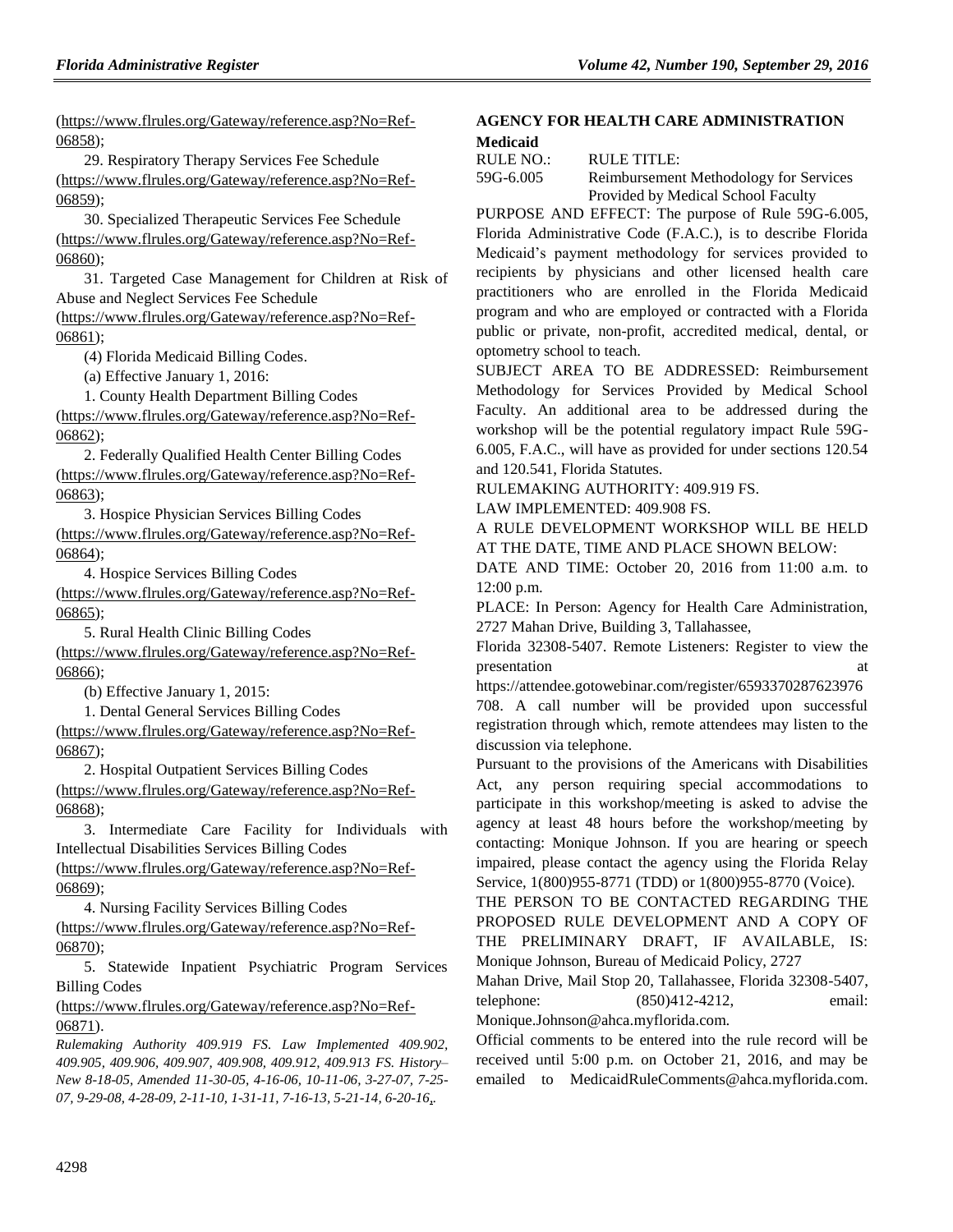For general inquiries and questions about the rule, please contact the person specified above.

THE PRELIMINARY TEXT OF THE PROPOSED RULE DEVELOPMENT IS:

59G-6.005 Reimbursement Methodology for Services Provided by Medical School Faculty.

(1) This rule applies to all providers who are enrolled in Florida Medicaid who:

(a) Participate in the Centers for Medicare and Medicaid Services' Physician Quality Reporting Systems program.

(b) Provide medical services, immunization services, dental services, behavioral health services, hearing services, and vision services to Florida Medicaid recipients receiving services through the fee-for-service delivery system.

(c) Are employed by, or contracted with, a Florida public or private, non-profit, accredited medical, dental, or optometry school to provide supervision and teaching of medical, dental, or optometric students, residents, or fellows.

(2) Reimbursement.

(a) Florida Medicaid reimburses providers for covered medical, hearing, vision, immunization, dental, and behavioral health services listed on the applicable Florida Medicaid fee schedule, incorporated by reference in Rule 59G-4.002, F.A.C., at either:

1. One-hundred-ninety percent of the Medicare rate, based on Florida locality code 0910299, listed on the 2016 Medicare Part B physician fee schedule - Loc 99  $(01/02)$ , incorporated by reference, and available at http://medicare.fcso.com/Data\_files and at [DOS place holder Ref- 1.

2. One-hundred-ninety percent of the Florida Medicaid rate if the service is not covered by Medicare.

(b) Florida Medicaid reimbursement to providers for clean claims submitted to the Florida Medicaid Management Information System specified in this rule shall not exceed \$27,863,458 for Fiscal Year 2016-2017.

(c) Florida Medicaid will reconcile claims reimbursed in accordance with this rule on a quarterly basis. Any claims reimbursed after the maximum reimbursable amount is reached will be recouped, or adjusted to the standard Florida Medicaid rate, as appropriate.

*Rulemaking Authority 409.919 FS. Law Implemented 409.908 FS. History–New \_\_\_\_\_\_\_\_.*

#### **[FLORIDA HOUSING FINANCE CORPORATION](https://www.flrules.org/gateway/department.asp?id=67)**

| <b>RULE NOS.:</b> | <b>RULE TITLES:</b>                             |
|-------------------|-------------------------------------------------|
| 67-37.002         | Definitions                                     |
| 67-37.005         | Local Housing Assistance Plans (LHAP)           |
| 67-37.006         | <b>Review of Local Housing Assistance Plans</b> |
|                   | and Amendments                                  |
| 67-37.007         | Uses of and Restrictions Upon SHIP Local        |
|                   | Housing Distribution Funds for Local            |
|                   | Housing Assistance Plans                        |
| 67-37.008         | <b>Local Housing Assistance Trust Fund</b>      |
| 67-37.010         | Local Affordable Housing Advisory               |
|                   | Committees and Incentive Strategies             |
| 67-37.011         | Interlocal Entities                             |
| 67-37.019         | Compliance Monitoring for Housing               |
|                   | Developed With SHIP Local Housing               |
|                   | <b>Distribution Funds</b>                       |

PURPOSE AND EFFECT: This rule chapter establishes the procedures by which the Florida Housing Finance Corporation administers the State Housing Initiatives Partnership (SHIP) Program, which provides funds to local governments as an incentive to create partnerships to produce and preserve affordable housing. Revisions to the rule chapter are required to implement statutory, technical and clarifying changes. The adoption of these revisions will increase the efficiency and effectiveness of local program service delivery and will provide greater clarification of the program.

SUBJECT AREA TO BE ADDRESSED: The Rule Development Workshop will be held to receive comments and suggestions from interested persons relative to program requirements as specified in Rule Chapter 67-37, Florida Administrative Code.

RULEMAKING AUTHORITY: [420.9072,](https://www.flrules.org/gateway/cfr.asp?id=420.9072) FS.

LAW IMPLEMENTED: [420.907, 420.9072, 420.9075,](https://www.flrules.org/gateway/cfr.asp?id=420.907,%20420.9072,%20420.9075,%20420.9076)  [420.9076,](https://www.flrules.org/gateway/cfr.asp?id=420.907,%20420.9072,%20420.9075,%20420.9076) FS.

A RULE DEVELOPMENT WORKSHOP WILL BE HELD AT THE DATE, TIME AND PLACE SHOWN BELOW:

DATE AND TIME: October 19, 2016 at 10:00 a.m.

PLACE: Florida Housing Finance Corporation, 227 North Bronough Street, 6th Floor, Seltzer Room, Tallahassee, FL 32301

The workshop will be accessible via telephone and call-in information is posted to the Florida Housing Finance Corporation website

[http://apps.floridahousing.org/StandAlone/FHFC\\_ECM/AppP](http://apps.floridahousing.org/StandAlone/FHFC_ECM/AppPage_ListPage.aspx?PageID=14) [age\\_ListPage.aspx?PageID=14](http://apps.floridahousing.org/StandAlone/FHFC_ECM/AppPage_ListPage.aspx?PageID=14)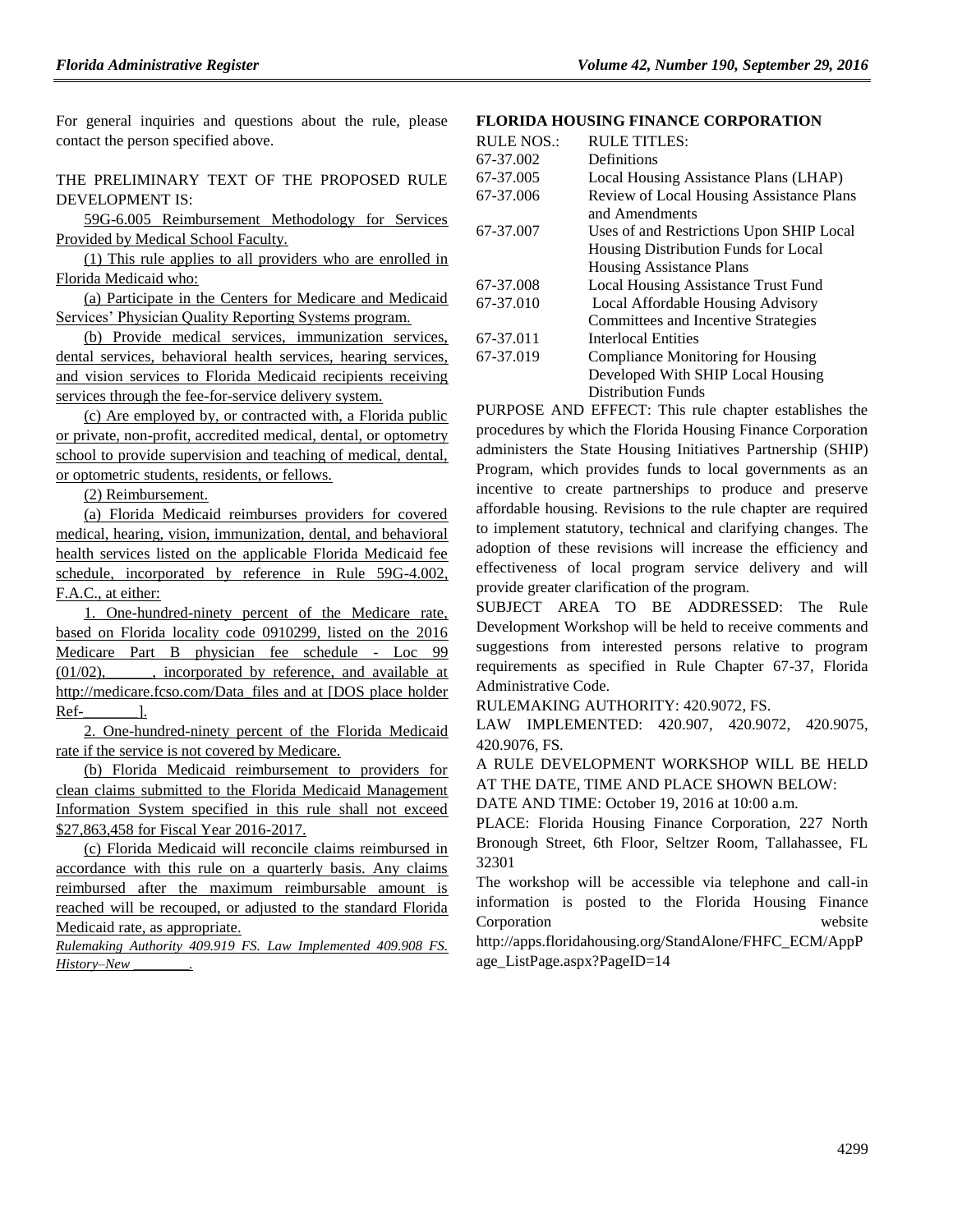Pursuant to the provisions of the Americans with Disabilities Act, any person requiring special accommodations to participate in this workshop/meeting is asked to advise the agency at least 5 days before the workshop/meeting by contacting: Kate Flemming at (850)488-4197 or [corporationclerk@floridahousing.org.](mailto:corporationclerk@floridahousing.org) If you are hearing or speech impaired, please contact the agency using the Florida Relay Service, 1(800)955-8771 (TDD) or 1(800)955-8770 (Voice).

THE PERSON TO BE CONTACTED REGARDING THE PROPOSED RULE DEVELOPMENT AND A COPY OF THE PRELIMINARY DRAFT, IF AVAILABLE, IS: Robert Dearduff, SHIP administrator, Florida Housing Finance Corporation, 227 North Bronough Street, Suite 5000, Tallahassee, FL 32301

THE PRELIMINARY TEXT OF THE PROPOSED RULE DEVELOPMENT IS AVAILABLE AT NO CHARGE FROM THE CONTACT PERSON LISTED ABOVE.

# Section II Proposed Rules

### **[DEPARTMENT OF EDUCATION](https://www.flrules.org/gateway/department.asp?id=6)**

**[State Board of Education](https://www.flrules.org/gateway/organization.asp?id=195)**

RULE NO.: RULE TITLE:

[6A-1.09533](https://www.flrules.org/gateway/ruleNo.asp?id=6A-1.09533) Minimum School Term, Emergencies

PURPOSE AND EFFECT: Removes the obsolete subsection (2), that gives authority to the Commissioner of Education to reduce the 180-day school term by up to a maximum of three school days for one or more schools provided the scheduled net instructional time for the school year equals or exceeds 900 hours. With the promulgation of rule 6A-1.045111, F.A.C., a school district may deliver fewer than 180 days of instruction, provided students receive no fewer than 720 hours of instruction in kindergarten through grade 3, and 900 hours in grades 4-12, during the school year.

SUMMARY: Rule 6A-1.09533, F.A.C., is amended to remove an obsolete subsection. The amended rule maintains the Commissioner's authority to consider requests by district school boards to reduce the length of the school term in case of national, state or local emergencies only if no teacher planning days, excluding a maximum of three (3) planning days at the end of the school year, remain in the official school year calendar, and no school holidays, other than authorized national or state holidays, remain in the official school year calendar.

SUMMARY OF STATEMENT OF ESTIMATED REGULATORY COSTS AND LEGISLATIVE RATIFICATION: The Agency has determined that this will not have an adverse impact on small business or likely increase directly or indirectly regulatory costs in excess of \$200,000 in the aggregate within one year after the implementation of the rule. A SERC has not been prepared by the Agency.

The Agency has determined that the proposed rule is not expected to require legislative ratification based on the statement of estimated regulatory costs or if no SERC is required, the information expressly relied upon and described herein: The amendment removes an obsolete subsection and will not have any impact on transactional costs, regulatory costs or the other factors set forth in Section 120.541(2), Florida Statutes, which are used to determine whether a SERC is needed and whether legislative ratification is required.

Any person who wishes to provide information regarding a statement of estimated regulatory costs, or provide a proposal for a lower cost regulatory alternative must do so in writing within 21 days of this notice.

RULEMAKING AUTHORITY: [1001.02\(1\), 1011.60\(2\), FS.](https://www.flrules.org/gateway/cfr.asp?id=1001.02(1),%201011.60(2),%20Florida%20Statutes.) LAW IMPLEMENTED: [1011.60\(2\), FS.](https://www.flrules.org/gateway/cfr.asp?id=1011.60(2),%20Florida%20Statutes.)

A HEARING WILL BE HELD AT THE DATE, TIME AND PLACE SHOWN BELOW:

DATE AND TIME: October 26, 2016, 10:00 a.m.

PLACE: Room LL03, The Capitol, 400 South Monroe Street, Tallahassee, Florida

THE PERSON TO BE CONTACTED REGARDING THE PROPOSED RULE IS: Mark Eggers, Assistant Deputy Commissioner, Finance and Operations, Florida Department of Education, 325 West Gaines Street, Room 814, Tallahassee, Florida 32399, (850)245-0351

THE FULL TEXT OF THE PROPOSED RULE IS:

#### **6A-1.09533 Minimum School Term, Emergencies.**

The Commissioner of Education will consider written requests by district school boards to reduce the length of the school term in case of national, state or local emergencies pursuant to Section 1011.60(2), F.S., and Rule 6A-1.09533, F.A.C., with or without a proportionate reduction in funding, only if  $\theta$ ne  $(1)$ of the following conditions exists:

 $(1)$  nNo teacher planning days, excluding a maximum of three (3) post school planning days at the end of the school year, remain in the official school year calendar as approved by the district school board, and no school holidays, other than authorized national or state holidays, remain in the official school year calendar as approved by the district school board., or

(2) The Commissioner may reduce the school term up to a maximum of three (3) school days, for one (1) or more schools provided the net instructional time scheduled to be provided by a school for the school year as defined in Section 1011.60, F.S., minus the hours scheduled for each day classified as a national, state or local emergency, equals or exceeds nine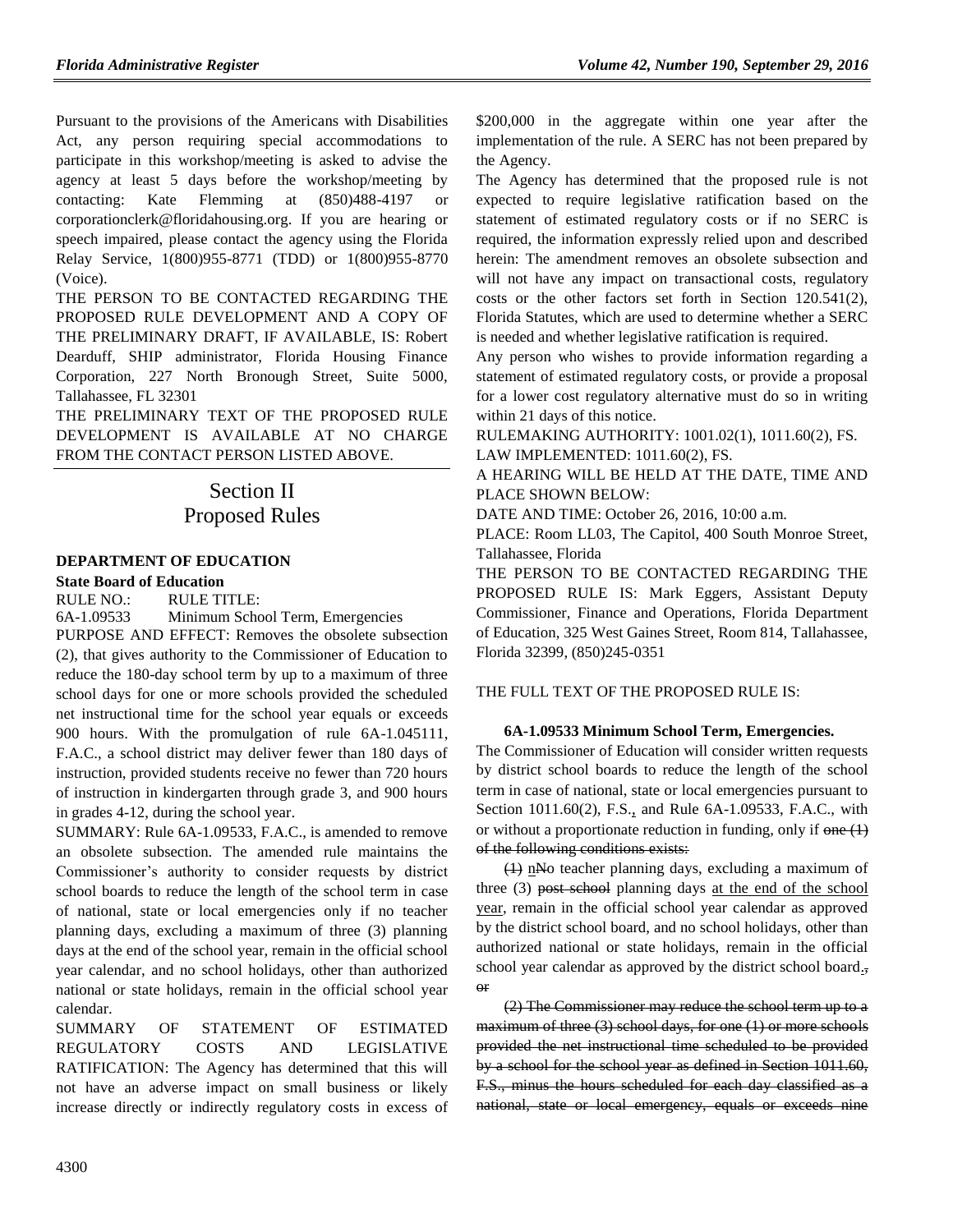#### hundred (900) hours.

*Rulemaking Authority 1001.02(1), 1011.60(2) FS. Law Implemented 120.53, 1011.60(2) FS. History–New 10-23-79, Formerly 6A-1.9533, Amended 7-5-88,* .

NAME OF PERSON ORIGINATING PROPOSED RULE: Linda Champion, Deputy Commissioner, Finance and Operations.

NAME OF AGENCY HEAD WHO APPROVED THE PROPOSED RULE: Pam Stewart, Commissioner, Department of Education.

DATE PROPOSED RULE APPROVED BY AGENCY HEAD: September 26, 2016

DATE NOTICE OF PROPOSED RULE DEVELOPMENT PUBLISHED IN FAR: April 1, 2016

#### **[DEPARTMENT OF EDUCATION](https://www.flrules.org/gateway/department.asp?id=6)**

#### **[State Board of Education](https://www.flrules.org/gateway/organization.asp?id=195)**

RULE NO.: RULE TITLE:

[6A-3.0141](https://www.flrules.org/gateway/ruleNo.asp?id=6A-3.0141) Employment of School Bus Operators

PURPOSE AND EFFECT: School bus operator training occurs at the local level. This amendment removes the requirement for the Commissioner of Education to provide a certification for school bus operator training. The amendment also specifies that a person with a medical variance, exemption or waiver issued by the Federal Motor Carrier Safety Administration (FMCSA) be recognized as physically capable of operating a school bus.

SUMMARY: The proposed rule removes the requirement for the Commissioner of Education to provide a certification for school bus operator training and would allow medical exemptions to be recognized for persons with disabilities who are able to demonstrate that they can safely operate a school bus by obtaining a federal exemption issued by the FMCSA.

SUMMARY OF STATEMENT OF ESTIMATED REGULATORY COSTS AND LEGISLATIVE RATIFICATION: The Agency has determined that this will not have an adverse impact on small business or likely increase directly or indirectly regulatory costs in excess of \$200,000 in the aggregate within one year after the implementation of the rule. A SERC has not been prepared by the Agency.

The Agency has determined that the proposed rule is not expected to require legislative ratification based on the statement of estimated regulatory costs or if no SERC is required, the information expressly relied upon and described herein: The proposed revisions to the rule establish that a person with a medical variance, exemption, or waiver from the Federal Motor Carrier Safety Administration may be recognized as physically capable of operating a school bus. Under the existing rule, this exception is not authorized and such persons would be ineligible for employment as school bus operators in Florida. The number of individuals to whom this exception applies and the cost of obtaining a federal exemption is unknown, but is not expected to approach or exceed \$200,000 within one year after implementation of the rule and is not expected to require legislative ratification.

Any person who wishes to provide information regarding a statement of estimated regulatory costs, or provide a proposal for a lower cost regulatory alternative must do so in writing within 21 days of this notice.

RULEMAKING AUTHORITY: [316.615, 1001.02\(1\),](https://www.flrules.org/gateway/cfr.asp?id=316.615,%201001.02(1),%201006.22,%20%20Florida%20Statutes.)  [1006.22, FS.](https://www.flrules.org/gateway/cfr.asp?id=316.615,%201001.02(1),%201006.22,%20%20Florida%20Statutes.)

LAW IMPLEMENTED: [316.615, 1006.22, FS.](https://www.flrules.org/gateway/cfr.asp?id=316.615,%201006.22,%20Florida%20Statutes.)

A HEARING WILL BE HELD AT THE DATE, TIME AND PLACE SHOWN BELOW:

DATE AND TIME: October 26, 2016, 10:00 a.m.

PLACE: Room LL03, The Capitol, 400 South Monroe Street, Tallahassee, Florida

THE PERSON TO BE CONTACTED REGARDING THE PROPOSED RULE IS: Mark Eggers, Assistant Deputy Commissioner, Finance and Operations, Florida Department of Education, 325 West Gaines Street, Room 814, Tallahassee, Florida 32399, (850)245-0351

#### THE FULL TEXT OF THE PROPOSED RULE IS:

#### **6A-3.0141 Employment of School Bus Operators.**

(1) School bus operators are defined as any persons employed or contracted to the school district to transport prekindergarten through grade 12 students in school buses as defined in Section 1006.25, F.S.

(2) No change.

(3) Prior to transporting students on a school bus each operator shall meet the following requirements:

(a) through (c) No change.

(d) Be physically capable of operating the vehicle as determined by physical examination, in accordance with 49 C.F.R. s. 391.41(b), as evidenced by the Medical Examiner's Certificate (Form MCSA-5876) and given by a certified medical examiner, registered with the National Registry of Certified Medical Examiners, pursuant to 49 C.F.R. s. 391.43 and as determined by a dexterity test administered by the school district. Form MCSA-5876 (effective March, 2016) is incorporated by reference [\(http://www.flrules.org/Gateway/reference.asp?No=Ref-](http://www.flrules.org/Gateway/reference.asp?No=Ref-06476)

[06476\)](http://www.flrules.org/Gateway/reference.asp?No=Ref-06476) and may be obtained from the School Transportation Management Section, Florida Department of Education, 325 West Gaines Street, Tallahassee, Florida 32399. The school district shall report dexterity results on Form ESE 480, Dexterity Test for School Bus Driver [\(http://www.flrules.org/Gateway/reference.asp?No=Ref-](http://www.flrules.org/Gateway/reference.asp?No=Ref-06477)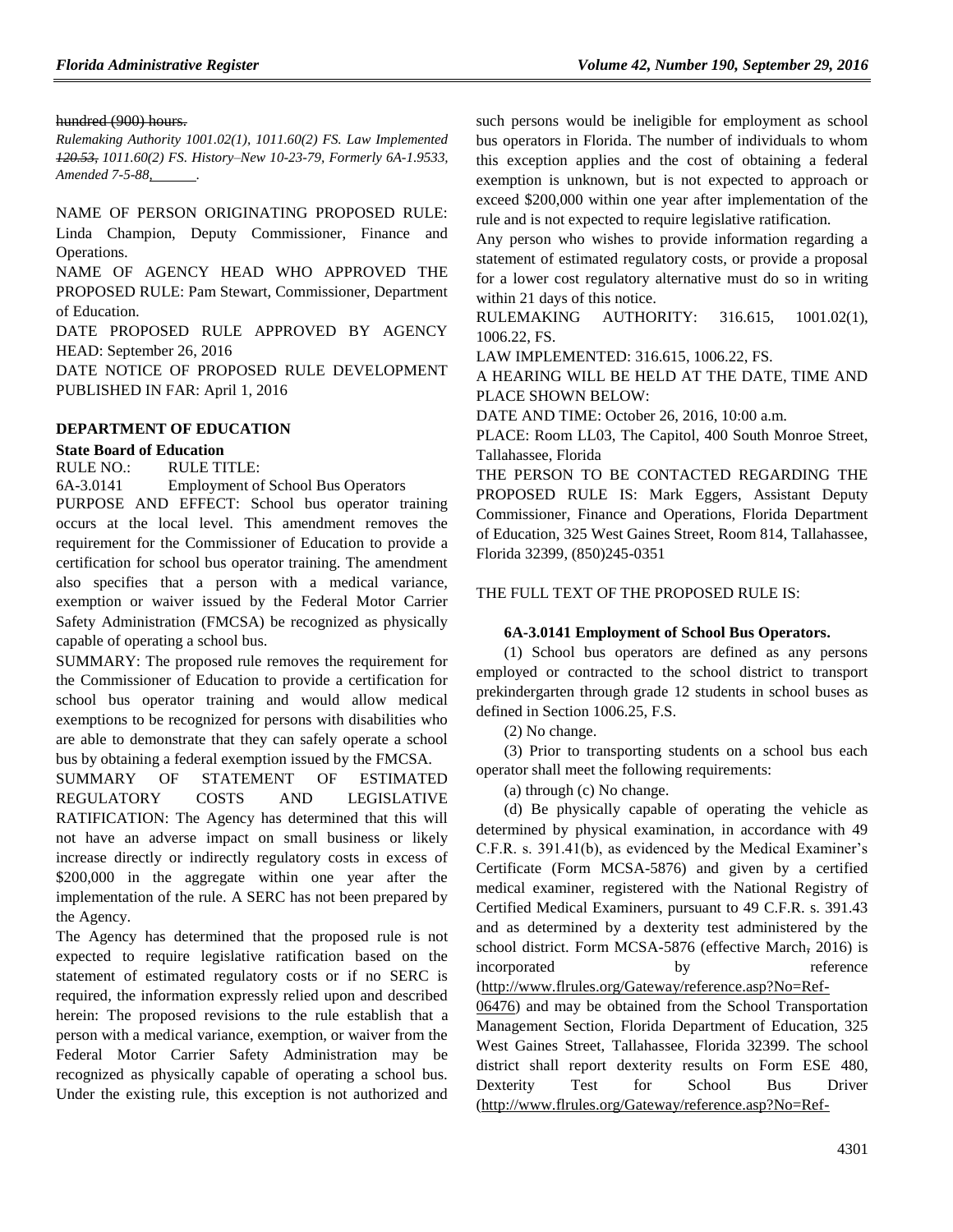[06477\)](http://www.flrules.org/Gateway/reference.asp?No=Ref-06477) (effective March, 2016), which is incorporated in this rule by reference. The medical examiner may not specify any waiver or exemption from the medical examination requirements;, however, a person with a medical variance, exemption, or waiver from the physical qualification standards in 49 C.F.R. s. 391.41(b), issued by the Federal Motor Carrier Safety Administration who has complied with the medical examination requirements pursuant to 49 C.F.R. s. 391.41 and the dexterity requirements pursuant to Form ESE 480, Dexterity Test for School Bus Driver, is recognized as physically capable of operating the vehicle and no alternative physical qualification standards are recognized. Compliance with 49 C.F.R. Part 391 is required under Section 1012.45, F.S. Form ESE 480 This document may be obtained from the School Transportation Management Section, Florida Department of Education, 325 West Gaines Street, Tallahassee, Florida 32399.

(e) No change.

(4) A certification of training provided by the Commissioner shall be issued by the district to each operator successfully completing the forty (40) hours of preservice training.

 $(4)$   $(5)$  Each district school board shall obtain a driver's history record from the Department of Highway Safety and Motor Vehicles for each regular school bus operator, substitute operator, or any other individual certified to drive a school bus by the district. The schedule for reviewing these records shall be:

(a) through (c) No change.

(5) (6) Driver history records shall be requested in a manner prescribed by the Department of Highway Safety and Motor Vehicles using the Automated School Bus Driver's License Record Check System through the Department's data base. All school districts shall obtain and review records for school bus operators using the automated data base system. For any operator licensed in another state, the district shall obtain and review the driver's history record from the appropriate state.

 $(6)$   $(7)$  Each school district shall establish a school board policy that specifies which infractions of the traffic code deem an applicant unqualified for employment and which causes any employee to be subject to a prescribed follow-up action. At a minimum, this policy shall state that any district school bus operator or contracted operator who should have known that his or her license has expired or has been suspended or revoked shall be subject to prescribed disciplinary measures up to and including dismissal by the school board.

(7) (8) At least annually, the school district shall assure that the operator of a school bus meets the following requirements:

(a) through (c) No change.

 $(8)$   $(9)$  At the time of reemployment, the school board shall assure that each school bus operator meets all of the requirements of subsection  $(2)$  and paragraphs  $(3)(a)$  and  $(d)$ of this rule. If not more than a twelve continuous calendar month break in service has occurred, an operator shall be required to complete eight (8) hours of inservice training related to their responsibilities for transporting students prior to driving a school bus with students. If a period exceeding twelve (12) calendar months has occurred, the operator shall be required to successfully complete all of the requirements of subsections (2) through (6) of this rule.

 $(9)$   $(10)$  All school bus operators shall be subject to the Federal requirements of 49 C.F.R., Parts 382 and 391 related to the substance abuse testing and alcohol detection program.

(10) Nothwithstanding the requirements of paragraph (3)(d) of this rule, a school district may accept a Medical Examiner's Certificate that specifies a medical variance, waiver or exemption for a condition existing prior to March 23, 2016, if the school bus operator:

(a) Was employed by a school district on or before March 23, 2016;

(b) Was deemed physically capable of operating the vehicle under a prior version of this rule; and,

(c) Has demonstrated to the satisfaction of the school district that he or she is physically capable of operating the vehicle.

*Rulemaking Authority 316.615(3), 1001.02(1), 1006.22, 1012.45 FS. Law Implemented 316.615, 1006.22, 1012.32(2)(a), 1012.45 FS. History–New 8-1-86, Amended 7-5-89, 11-15-94, 4-18-96, 6-24-03, 11-26-06, 4-25-07, 3-23-16, .*

NAME OF PERSON ORIGINATING PROPOSED RULE: Linda Champion, Deputy Commissioner, Finance and Operations.

NAME OF AGENCY HEAD WHO APPROVED THE PROPOSED RULE: Pam Stewart, Commissioner, Department of Education.

DATE PROPOSED RULE APPROVED BY AGENCY HEAD: September 26, 2016

DATE NOTICE OF PROPOSED RULE DEVELOPMENT PUBLISHED IN FAR: September1, 2016

## **[DEPARTMENT OF EDUCATION](https://www.flrules.org/gateway/department.asp?id=6)**

#### **[State Board of Education](https://www.flrules.org/gateway/organization.asp?id=195)**

| 6A-6.0786 | Forms for Charter School Applicants and |
|-----------|-----------------------------------------|
|           | <b>Sponsors</b>                         |

PURPOSE AND EFFECT: Amend the Florida Standard Charter Contract (Form IEPC-SC) incorporated by reference to reflect changes made in section 1002.33, F.S.

SUMMARY: Florida Standard Charter Contract.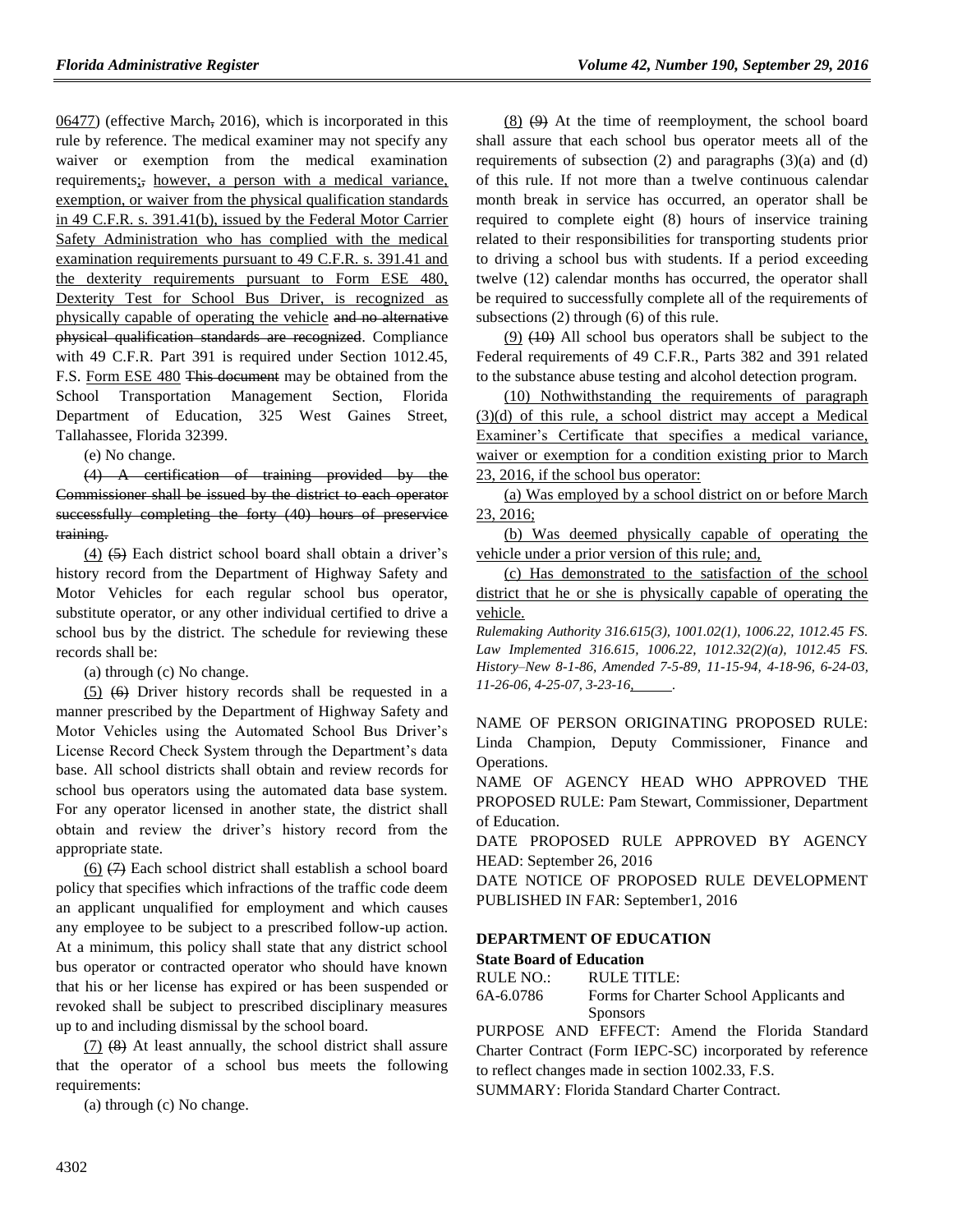SUMMARY OF STATEMENT OF ESTIMATED REGULATORY COSTS AND LEGISLATIVE RATIFICATION: The Agency has determined that this will not have an adverse impact on small business or likely increase directly or indirectly regulatory costs in excess of \$200,000 in the aggregate within one year after the implementation of the rule. A SERC has not been prepared by the Agency.

The Agency has determined that the proposed rule is not expected to require legislative ratification based on the statement of estimated regulatory costs or if no SERC is required, the information expressly relied upon and described herein: The repeal of a provision within this rule will not have any impact on transactional costs, regulatory costs or the other factors set forth in Section 120.541(2), Florida Statutes, which are used to determine whether a SERC is needed and whether legislative ratification will be required.

Any person who wishes to provide information regarding a statement of estimated regulatory costs, or provide a proposal for a lower cost regulatory alternative must do so in writing within 21 days of this notice.

RULEMAKING AUTHORITY: [1002.33\(28\), FS.](https://www.flrules.org/gateway/cfr.asp?id=1002.33(28),%20Florida%20Statutes.)

LAW IMPLEMENTED: [1002.33, FS.](https://www.flrules.org/gateway/cfr.asp?id=1002.33,%20Florida%20Statutes.)

A HEARING WILL BE HELD AT THE DATE, TIME AND PLACE SHOWN BELOW:

DATE AND TIME: October 26, 2016, 10:00 a.m.

PLACE: Room LL03, The Capitol, 400 South Monroe Street, Tallahassee, Florida.

THE PERSON TO BE CONTACTED REGARDING THE PROPOSED RULE IS: Adam Emerson, Charter Schools Director, Office of K-12 School Choice, 325 West Gaines Street, Suite 1044, Tallahassee, Florida 32399-0400 or via email at Adam.Emerson@fldoe.org.

#### THE FULL TEXT OF THE PROPOSED RULE IS:

#### **6A-6.0786 Forms for Charter School Applicants and Sponsors.**

(1) through (2) No change.

(3) Upon approval of a charter school application, the sponsor shall have thirty (30) days to propose an initial proposed charter contract to the charter school. The sponsor shall use Form IEPC-SC, Florida Standard Charter Contract, effective November 2016 December 2014,

(http://www.flrules.org/Gateway/reference.asp?No=Ref-

04769) as the basis for the initial draft contract. Proposed deletions to Form IEPC-SC must be displayed as strikethrough text. Proposed additions to form IEPC-SC must be displayed as underlined text. The applicant and the sponsor have forty (40) days thereafter to negotiate and notice the charter contract for final approval by the sponsor unless both parties agree to an extension. Additional components may be included in a charter school contract if mutually agreed upon by both parties. Form IEPC-SC is hereby incorporated by reference and may be obtained electronically on the Department's website at http://www.floridaschoolchoice.org or from the Office of Independent Education and Parental Choice, Department of Education, 325 West Gaines Street, Tallahassee, Florida 32399-0400.

(4) through (6) No change.

*Rulemaking Authority 1002.33(6), (28) FS. Law Implemented 1002.33(6), (21), 1002.331 FS. History–New 10-25-10, Amended 7- 9-12, 12-23-14, 8-6-15, 2-9-16, .*

NAME OF PERSON ORIGINATING PROPOSED RULE: Adam Miller, Executive Director, Office of Independent Education and Parental Choice.

NAME OF AGENCY HEAD WHO APPROVED THE PROPOSED RULE: Pam Stewart, Commissioner, Department of Education.

DATE PROPOSED RULE APPROVED BY AGENCY HEAD: September 26, 2016

DATE NOTICE OF PROPOSED RULE DEVELOPMENT PUBLISHED IN FAR: August 8, 2016

### **[DEPARTMENT OF EDUCATION](https://www.flrules.org/gateway/department.asp?id=6)**

#### **[State Board of Education](https://www.flrules.org/gateway/organization.asp?id=195)**

RULE NO.: RULE TITLE:

[6A-20.028](https://www.flrules.org/gateway/ruleNo.asp?id=6A-20.028) Florida Bright Futures Scholarship Program. PURPOSE AND EFFECT: Align the rule with sections 1009.531, 1009.532, 1009.534, 1009.535 and 1009.536, F.S., as amended by the 2016 Florida Legislature making it consistent with governing law.

SUMMARY: Expand public service assignment documentation to include the Request and Authorization for Temporary Duty Travel of Department of Defense Personnel. Replace "community service hours" with the phrase "volunteer hours." Remove irrelevant references to homeeducated and high school graduation from the GED portion of the rule. Refer to the Florida Board of Governors Regulation 6.002 and replace new Scholastic Aptitude Test (SAT) section titles. Incorporate the newly created Form RSOR-01, Religious or Service Obligation Reporting Form, for students engaged in religious or federal government service obligations. Remove outdated references to early admissions and 2011-12 reinstatement requirements; update references to the Private Schools Annual Survey.

SUMMARY OF STATEMENT OF ESTIMATED REGULATORY COSTS AND LEGISLATIVE RATIFICATION: The Agency has determined that this will not have an adverse impact on small business or likely increase directly or indirectly regulatory costs in excess of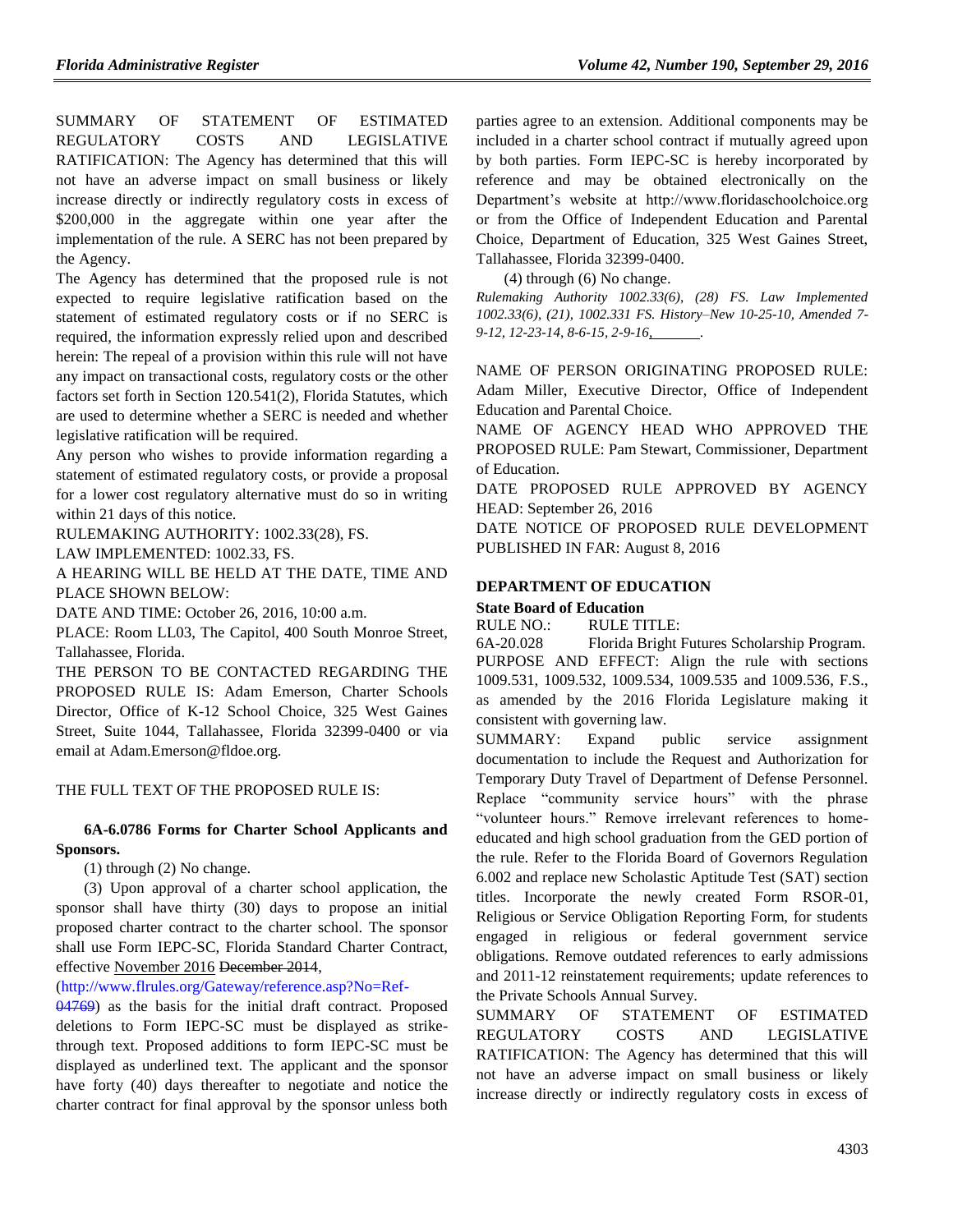\$200,000 in the aggregate within one year after the implementation of the rule. A SERC has not been prepared by the Agency.

The Agency has determined that the proposed rule is not expected to require legislative ratification based on the statement of estimated regulatory costs or if no SERC is required, the information expressly relied upon and described herein: No requirement for SERC was triggered under section 120.541(1), F.S., and based on past experiences with rules that affect student financial assistance programs, there will be no impact on small businesses, and the adverse impact or regulatory cost, if any, does not exceed nor would be expected to exceed any one of the economic analysis criteria set forth in section  $120.541(2)(a)$ , F.S. This amendment will not require legislative ratification.

Any person who wishes to provide information regarding a statement of estimated regulatory costs, or provide a proposal for a lower cost regulatory alternative must do so in writing within 21 days of this notice.

RULEMAKING AUTHORITY: [1001.02\(1\),](https://www.flrules.org/gateway/statute.asp?id=1001.02(1)) [1009.53\(3\),](https://www.flrules.org/gateway/statute.asp?id=%201009.53(3)) FS.

LAW IMPLEMENTED: [1009.40,](https://www.flrules.org/gateway/statute.asp?id=1009.40) [1009.42,](https://www.flrules.org/gateway/statute.asp?id=%201009.42) [1009.43,](https://www.flrules.org/gateway/statute.asp?id=%201009.43) [1009.53,](https://www.flrules.org/gateway/statute.asp?id=%201009.53) [1009.531,](https://www.flrules.org/gateway/statute.asp?id=%201009.531) [1009.532,](https://www.flrules.org/gateway/statute.asp?id=%201009.532) [1009.533,](https://www.flrules.org/gateway/statute.asp?id=%201009.533) [1009.534,](https://www.flrules.org/gateway/statute.asp?id=%201009.534) [1009.5341,](https://www.flrules.org/gateway/statute.asp?id=%201009.5341) [1009.535,](https://www.flrules.org/gateway/statute.asp?id=%201009.535) [1009.536,](https://www.flrules.org/gateway/statute.asp?id=%201009.536) [1009.538,](https://www.flrules.org/gateway/statute.asp?id=%201009.538) FS.

A HEARING WILL BE HELD AT THE DATE, TIME AND PLACE SHOWN BELOW:

DATE AND TIME: October 26, 2016, 10:00 a.m.

PLACE: Room LL03, The Capitol, 400 South Monroe Street, Tallahassee, Florida

THE PERSON TO BE CONTACTED REGARDING THE PROPOSED RULE IS: Brian Underhill, Director, State Scholarships and Grants, Brian.Underhill@fldoe.org or (850)410-5185

## THE FULL TEXT OF THE PROPOSED RULE IS:

## **6A-20.028 Florida Bright Futures Scholarship Program.**

(1) General eligibility requirements. To receive an initial or renewing Florida Bright Futures Scholarship Program award a student shall:

(a) Not have previously received a recognized baccalaureate degree. A degree is recognized if it is acceptable for purposes of transferring credits to a Bright Futures-eligible institution.

(b) Be enrolled in an eligible Florida postsecondary institution in a degree, certificate, or applied technology program of study.

(c) Be enrolled in a minimum of six (6) semester credit hours, or equivalent quarter or clock credit hours, per term.

(2) Military and public service assignment. For purposes of eligibility, in accordance with Section 1009.531(1)(b)2., F.S.:

(a) Military assignment is defined as active duty assignment, as defined in Section 250.01, F.S.

(b) Public service assignment is defined as the occupational assignment of a Florida resident employed by the United States Government or State of Florida, who as a condition of initial public service employment is relocated to work outside the State of Florida. A student whose parent or guardian is on public service assignment may reside with either a natural parent or another adult designated by either natural parent or guardian. Acceptable proofs of public service assignment are the Request Authorization for Department of Defense Civilian Permanent Duty or Temporary Change, (DD Form 1614) or Request and Authorization for Temporary Duty Travel of Department of Defense Personnel (DD Form 1610), and State of Legal Residence Certificate, (DD Form 2058). A copy of DD Form 1610, DD Form 1614, and DD Form 2058 may be obtained from the Department of Defense website at http://www.dtic.mil/whs/directives/forms/index.htm.

(3) Initial eligibility requirements.

(a) through (b) No change.

(c) For the purposes of initial eligibility, in accordance with Section 1009.531(1), F.S.:

1. A Florida public or private high school graduate, GED recipient, or home-educated student whose high school graduation date is no later than August 31 will be initially eligible for the fall term after the spring of the year of graduation.

2. The student must file the FFAA-1, Florida Financial Aid Application for Students, as incorporated by reference in Rule 6A-20.019, F.A.C., and meet all Bright Futures academic requirements provided in Florida Statutes. A copy of Form FFAA-1 may be obtained from the Office of Student Financial Assistance, Department of Education, 325 West Gaines Street, Tallahassee, Florida 32399-0400 or online at http://www.floridastudentfinancialaid.org/SSFAD/home/uama in.htm.

3. Students who intend to graduate high school mid-year must file the FFAA-1, Florida Financial Aid Application for Students, by the August 31 prior to the student's graduation, and meet all Bright Futures academic requirements provided in Florida Statutes. A mid-year high school graduate seventh semester evaluation includes completed spring coursework and grades, fall coursework in progress, volunteer community service hours, and test scores for test dates through the end of June. A mid-year high school graduate eighth semester evaluation includes all coursework and grades through fall semester of high school graduation, volunteer community service hours, and test scores for test dates through the end of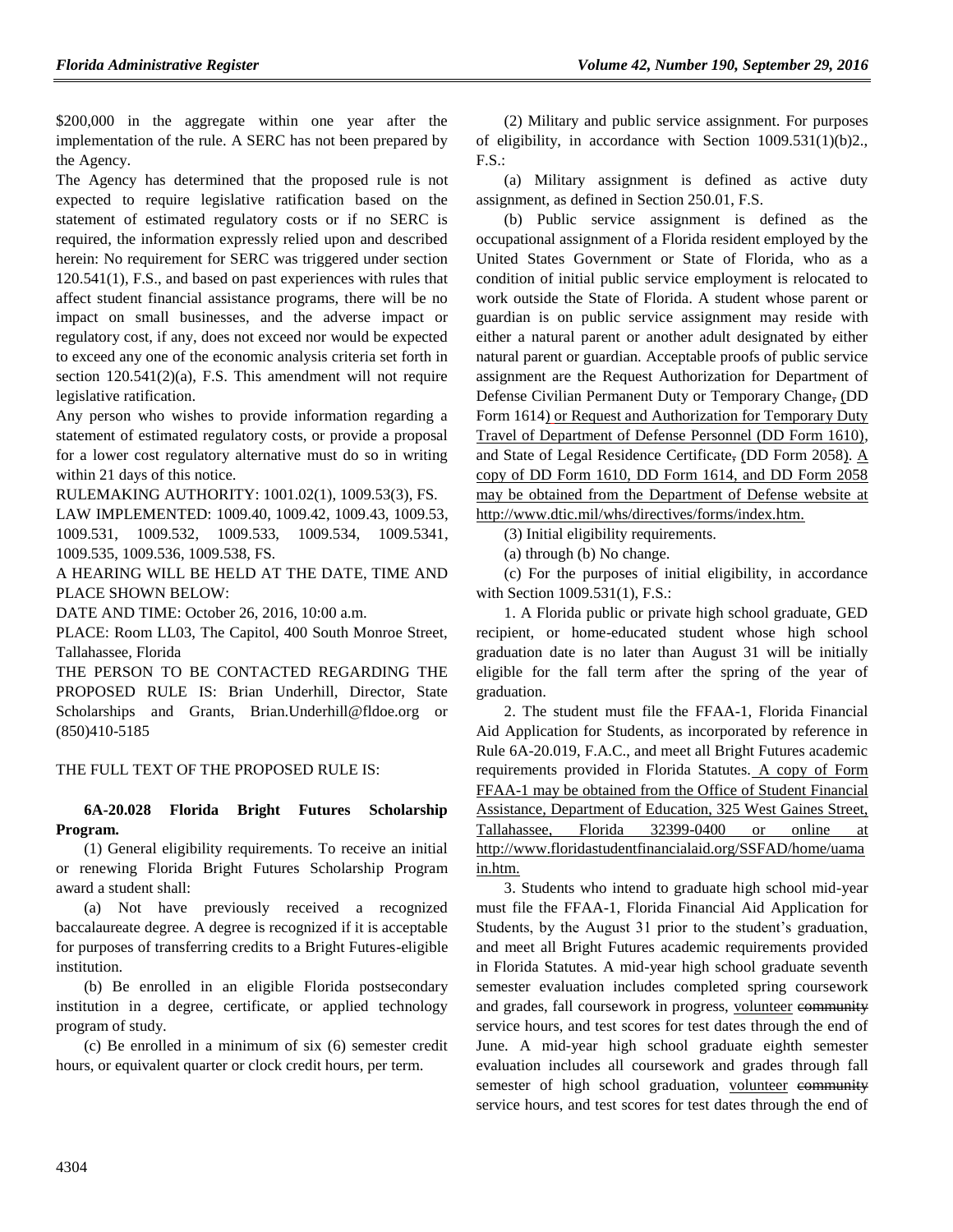January and a graduation date from an official standard diploma or its equivalent.

4. A student's initial year of eligibility is defined as the first academic year immediately following high school graduation or its equivalent, whether funded or not.

(d) A home-educated student applying for a Florida Academic Scholars award under Section 1009.534, F.S., must complete volunteer community service hours that meet the following requirements during high school and by high school graduation:

1. Volunteer Community service hours may not be hours that benefitted the student financially or materially, or be service to family members defined as: parents, grandparents, siblings, aunts, uncles, cousins, nieces, nephews, and spouses, including aforementioned step relations.

2. The agencies where the volunteer community service hours were earned must provide on agency letterhead documentation of the number of hours and dates of service completed.

3. The documented hours must be submitted by the student's district where the student is registered for the 11th and 12th grades as a home-educated student.

(e) A candidate for initial eligibility for the scholarship may be evaluated following the seventh semester in high school based on his/her grade point average (GPA) in completed courses and in courses-in-progress. Courses-inpProgress may include up to one (1) credit per required academic unit as outlined in subparagraph  $(3)(g)1$ . of this section, as specified in Rule 6A-1.09441, F.A.C. If this student is found eligible, the student will not be re-evaluated for the same award and will not lose the award unless the student does not earn a standard high school diploma or its equivalent from a Florida public or FDOE registered private high school, or has committed a felony as defined in paragraph (3)(b) of this rule. An eligible seventh semester student will be reevaluated on an eighth semester final transcript to validate high school graduation with a standard diploma and only may improve his/her award if applicable upon eighth semester information.

(f) GED and home-educated candidates for initial eligibility for the scholarship may be evaluated following the eighth semester in high school based on a cumulative GPA in all required courses that have been completed prior to GED testing or high school graduation, as specified in Rule 6A-1.09441, F.A.C.

(g) Initial Academic Criteria:

1. For the purposes of student eligibility, in accordance with Sections 1009.534(1)(a) and 1009.535(1)(a), F.S., coursework must include a minimum of four (4) credits in English, four (4) credits in mathematics, three (3) credits in science, three (3) credits in social science, and completion of the foreign language component of the scholar designation pursuant to Section 1003.4285, F.S.

a. Required coursework, as listed in the Course Code Directory, as incorporated in Rule 6A-1.09441, F.A.C., and, therefore, approved by the State Board of Education for initial eligibility for the Florida Academic Scholars or Florida Medallion Scholars awards, includes the minimum college preparatory academic courses as required for state university system admissions and outlined in the Florida Board of Governors Regulation 6.002 Admission of Undergraduate First-Time-in-College, Degree-Seeking Freshmen. A copy of the Florida Board of Governors Regulation 6.002 may be obtained online at

http://www.flbog.edu/about/regulations/regulations.php.

Florida Counseling for Future Education Handbook (http://www.flvc.org/flvc/portal/Home\_Page/Advising\_Manua ls/Counseling\_for\_Future\_Education\_Handbook/!ut/p/c5/04\_ SB8K8xLLM9MSSzPy8xBz9CP0os3iDEEtPfx9TQwN3Sz8D A093C38\_M19\_A393E30\_j\_zcVP2CbEdFAEEoyco!/).

b. A student may use up to two (2) additional academic college preparatory course credits from the Course Code Directory, as incorporated in Rule 6A-1.09441, F.A.C., and/or from fine arts courses in Advanced Placement, International Baccalaureate, or Advanced International Certificate of Education programs to raise the GPA.

c. The GPA on a 4.0 scale shall be computed to two (2) decimals and shall not be rounded. Additional weighting is applied for all courses in level three (3) and above as outlined in the Course Code Directory.

d. A student must earn at least the minimum standardized Evidenced-based Reading and Writing Critical Reading and Math scores on the SAT Reasoning Test or equivalent combined composite, excluding the Essay writing section, or the minimum standardized scores on the ACT, either administered at a national test site by January 31 for seventh semester evaluation or by June 30 for eighth semester evaluation of the student's last year in high school, as identified for each award level specified in Section 1009.531(6), F.S. ACT scores are rounded up for scores with .5 and higher; SAT scores do not require rounding. Sections of the SAT or ACT from different test dates may be used to meet the test criteria, but test types cannot be mixed.

2. For purposes of meeting the requirements of a passing score on the college entry level placement test or its equivalent, in accordance with Section 1009.536, F.S., a student applying for the Florida Gold Seal Vocational Scholars award must earn at least the minimum qualifying subtest scores from the Florida Postsecondary Education Readiness Test (PERT), SAT, or ACT, as specified in Rule 6A-10.0315, F.A.C. Sections of the PERT, SAT, or ACT from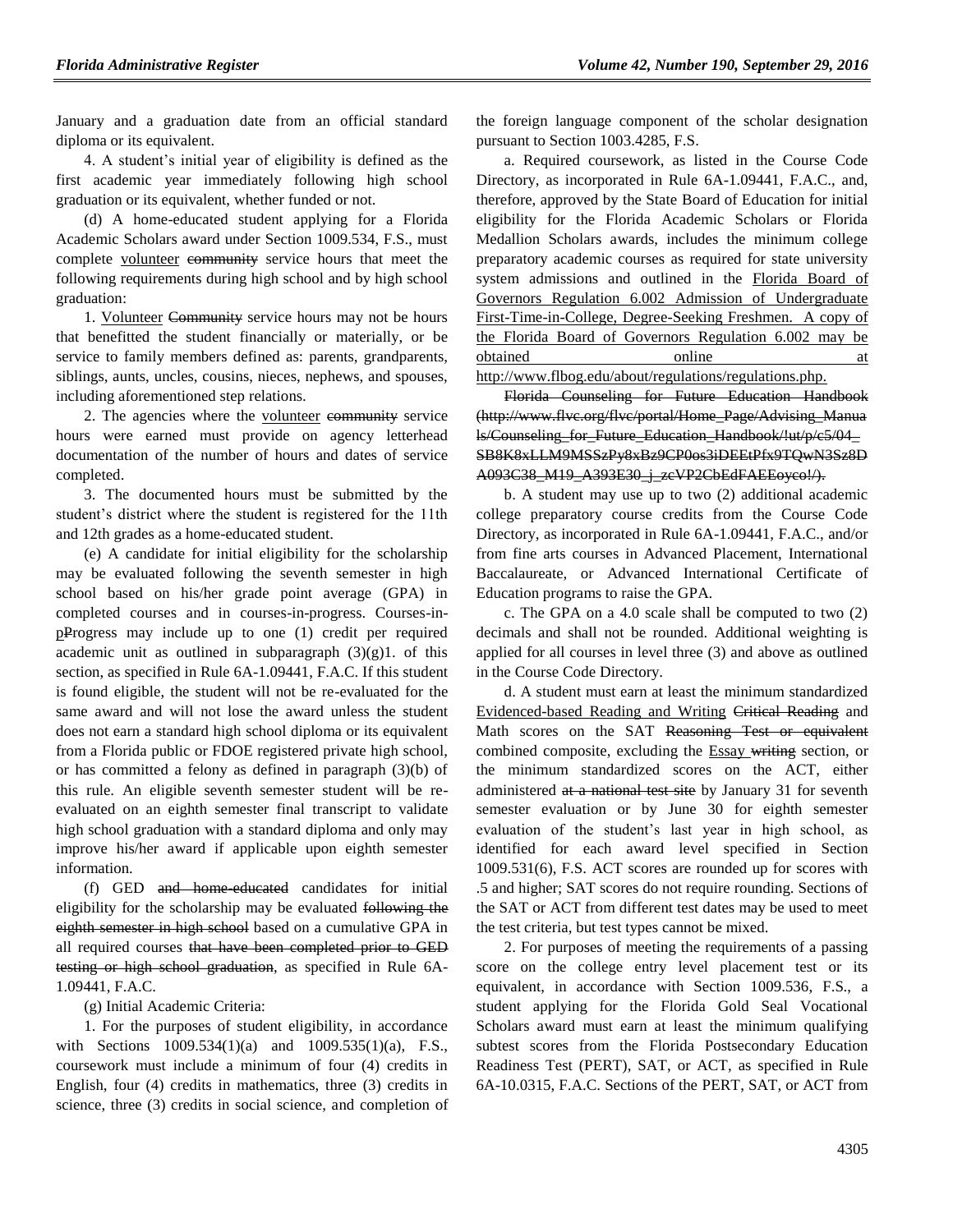different test dates may be used to meet the test criteria, but test types cannot be mixed.

(h) For the purposes of student eligibility, in accordance with Section 1009.531(5), F.S., a student who wishes to qualify for any Bright Futures Scholarship award but does not meet all of the requirements may receive the award if the principal of the student's school or the district superintendent verifies on letterhead that deficiencies are due to school personnel providing inaccurate or incomplete information. The private high school may and the public school district shall allow the student to correct the deficiencies and the principal or school district will provide an updated high school transcript as necessary. The student is required to submit official postsecondary transcript(s) to the FDOE with any postsecondary coursework taken to satisfy deficiencies. The student must complete all requirements by December 31 of the student's high school graduation year.

(4) No change.

(5) Renewing Academic Criteria.

(a) through (c) No change.

(d) A student who engages in a full-time religious or federal government service obligation as referenced in Section 1009.531(2), F.S., and submits Form FFAA-3 by May 30 of the year the student is seeking funding must also provide documentation of the service obligation. The student must submit to the FDOE Form RSOR-01, Religious or Service Obligation Reporting Form, to document the service obligation from high school graduation through the date of the requested reinstatement year. Form RSOR-01 is hereby incorporated by reference (DOS link) and made a part of this rule to become effective November 2016. A copy of Form RSOR-01 and Form FFAA-3 may be obtained from the Office of Student Financial Assistance, Department of Education, 325 West Gaines Street, Tallahassee, Florida 32399-0400 or online at a structure of the structure at a structure at a structure of the structure at a structure at a structure of the structure at a structure of the structure at a structure of the structure of the structure of the s http://www.floridastudentfinancialaid.org/SSFAD/home/uama in.htm.

(e) (d) Academic eligibility criteria for a restored award shall be evaluated at the end of the summer or second semester/third quarter each academic year thereafter.

1. For the student who graduated high school in 2008-09 or earlier, an award may be restored for the student who has earned an insufficient GPA and/or insufficient hours. The student must submit Form FFAA 3, Florida Financial Aid Reinstatement/Restoration Application, as incorporated by reference in Rule 6A-20.027, F.A.C., by May 30 of the year the student is seeking funding. A student may earn and be funded in an eligible restored status one-time only. In addition to applying for restoration, the student is responsible for ensuring submission of verification from the last institution attended as a degree or certificate seeking student. The institutional cumulative GPA and/or hours earned, as defined in paragraph (5)(b) of this rule, as reported by the last institution attended, will determine the student's eligibility to be restored based on the minimum academic program renewal requirements.

1. 2. For the student who graduated high school in 2009- 10 and thereafter, the award may be restored for the student who has earned an insufficient GPA at the end of the first year of funding only. The student must submit Form FFAA-3, Florida Financial Aid Reinstatement/Restoration Application, as incorporated by reference in Rule 6A-20.027, F.A.C., by May 30 of the year the student is seeking funding, or by September 30 for a spring/summer student as outlined in paragraph (6)(c) of this rule. A student may earn and be funded in an eligible restored status one-time only. In addition to applying for restoration, the student is responsible for ensuring submission of verification from the last institution attended as a degree- or certificate-seeking student. The institutional cumulative GPA, as defined in paragraph (5)(b) of this rule, as reported by the last institution attended, will determine the student's eligibility to be restored based on the minimum academic program renewal requirements.

2. 3. A Florida Medallion Scholar who initially was awarded as a Florida Academic Scholar who earns a GPA of 3.0 or above, may restore as a Florida Academic Scholar utilizing the one-time only restoration.

(6) No change.

(7) Program Length.

(a) The student who graduated from high school in 2011- 12 and earlier must receive award funding in at least one (1) term within the first three (3) academic years following his/her high school graduation to be eligible for maximum program funding. The student who graduates from high school in 2012-13 and thereafter must receive award funding in at least one (1) term within the first two (2) academic years following his/her high school graduation to be eligible for maximum program funding.

(b) A student who graduated from high school in 2009-10 and earlier may receive funding up to seven (7) years from high school graduation or a first baccalaureate degree, whichever comes first. A student who graduates from high school in 2010-11 and thereafter may receive funding up to five (5) years from high school graduation or a first baccalaureate degree, whichever comes first.

(c) An early admission student under Section 1009.531(1)(b)1., F.S., repealed 2008, determined initially eligible prior to January 1, 2008, has seven (7) years from his or her initial eligible year to receive funding for the scholarship or a first baccalaureate degree, whichever comes first.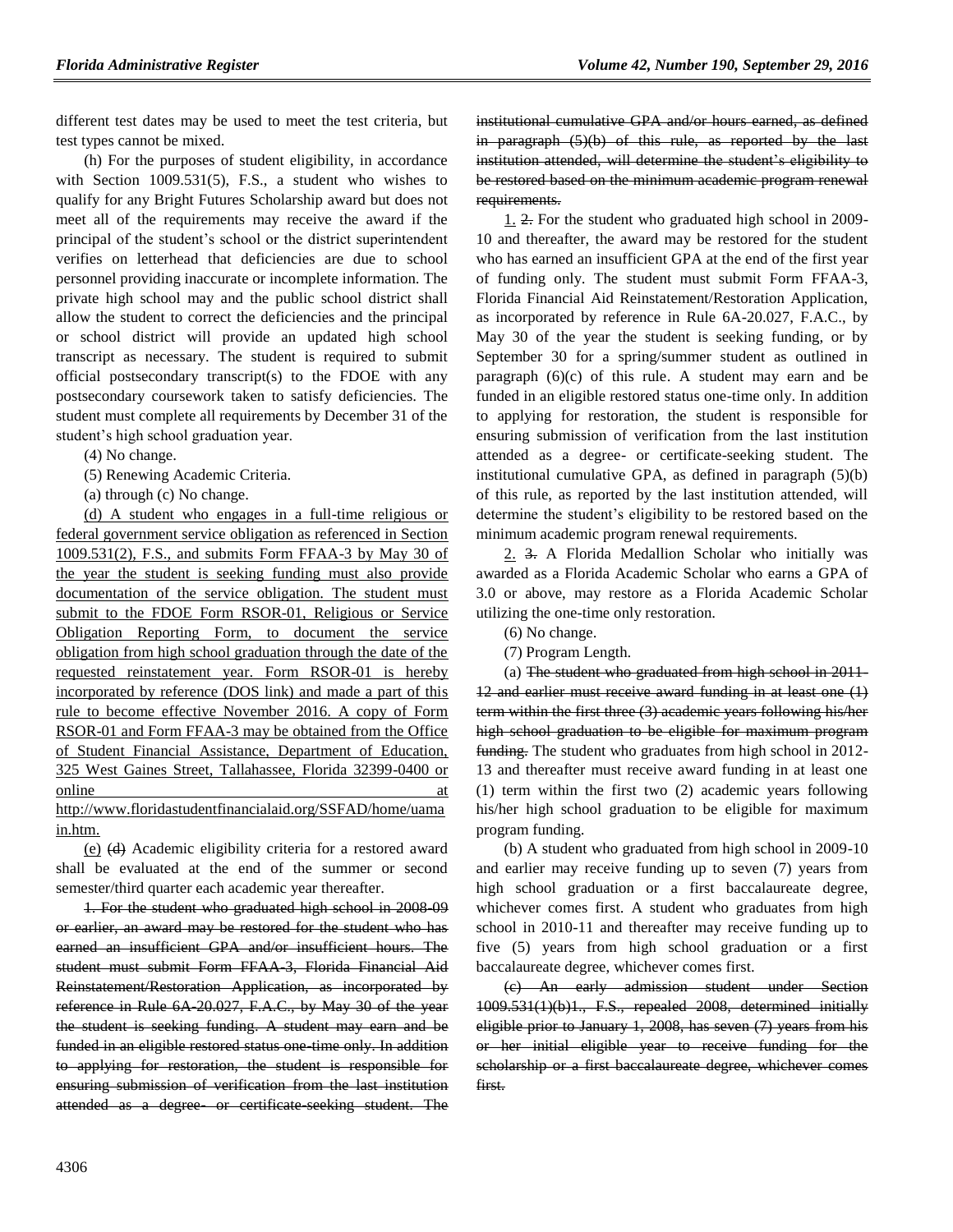$(c)$  (d) In accordance with Section 1009.5341, F.S., a Florida Academic Scholar or Florida Medallion Scholar who graduated in the 2010-11 academic year and thereafter and has earned a first baccalaureate degree within seven (7) semesters or 105 credit hours of funding, may receive Bright Futures funding for one (1) semester up to fifteen (15) of the student's unused semester or equivalent hours, at the undergraduate rate, for up to seven (7) or five (5) years after high school graduation, dependent upon his or her high school graduation year, if the student enrolls in a graduate degree program at a Bright Futures-eligible institution.

(8) Institutional responsibilities.

(a) through (c) No change.

(d) Florida public school districts shall:

1. Submit transcripts for all students in ninth through twelfth grade to the FDOE High School transcript database three (3) times a year in order to annually provide complete and accurate Florida Bright Futures Scholarship evaluation information.

2. Submit transcript, volunteer community service hours, and eligibility criteria data by deadlines established by the FDOE.

(e) Florida eligible non-public secondary schools must, in order to annually maintain eligibility to participate in the Florida Bright Futures Scholarship Program:

1. Register as a non-public high school via the Private Annual School Survey (http://www.fldoe.org/schools/schoolchoice/private-schools/annual-survey.stml

http://www.floridaschoolchoice.org/Information/Private\_Scho ols/annual\_survey\_info.asp) with the FDOE.

2. Submit scholarship required courses, volunteer community service hours, and other eligibility criteria data as requested for all students in ninth through twelfth grades to the FDOE, via the Online Transcript Entry and Evaluation System (http://www.floridastudentfinancialaid.org).

*Rulemaking Authority 1001.02(1), 1009.53(3) FS. Law Implemented 1009.40, 1009.42, 1009.43, 1009.53, 1009.531, 1009.532, 1009.533, 1009.534, 1009.5341, 1009.535, 1009.536, 1009.538 FS. History– New 5-10-12, Amended 1-1-14, .*

NAME OF PERSON ORIGINATING PROPOSED RULE: Linda Champion, Deputy Commissioner, Finance and **Operations** 

NAME OF AGENCY HEAD WHO APPROVED THE PROPOSED RULE: Pam Stewart, Commissioner, Department of Education

DATE PROPOSED RULE APPROVED BY AGENCY HEAD: September 15, 2016

DATE NOTICE OF PROPOSED RULE DEVELOPMENT PUBLISHED IN FAR: April 28, 2016

#### **[DEPARTMENT OF HEALTH](https://www.flrules.org/gateway/department.asp?id=64)**

#### **Board of [Medicine](https://www.flrules.org/gateway/organization.asp?id=331)**

RULE NO.: RULE TITLE:

[64B8-30.003](https://www.flrules.org/gateway/ruleNo.asp?id=64B8-30.003) Physician Assistant Licensure

PURPOSE AND EFFECT: The proposed rule amendment incorporates the revised physician assistant licensure application which deletes the question regarding the applicant's place of birth.

SUMMARY: The proposed rule amendment incorporates the revised physician assistant licensure application form into the licensure rule.

SUMMARY OF STATEMENT OF ESTIMATED REGULATORY COSTS AND LEGISLATIVE RATIFICATION: The Agency has determined that this will not have an adverse impact on small business or likely increase directly or indirectly regulatory costs in excess of \$200,000 in the aggregate within one year after the implementation of the rule. A SERC has not been prepared by the Agency.

The Agency has determined that the proposed rule is not expected to require legislative ratification based on the statement of estimated regulatory costs or if no SERC is required, the information expressly relied upon and described herein: During discussion of the economic impact of this rule at its Board meeting, the Board concluded that this rule change will not have any impact on licensees and their businesses or the businesses that employ them. The rule will not increase any fees, business costs, personnel costs, will not decrease profit opportunities, and will not require any specialized knowledge to comply. This change will not increase any direct or indirect regulatory costs. Hence, the Board determined that a Statement of Estimated Regulatory Costs (SERC) was not necessary and that the rule will not require ratification by the Legislature. No person or interested party submitted additional information regarding the economic impact at that time.

Any person who wishes to provide information regarding a statement of estimated regulatory costs, or provide a proposal for a lower cost regulatory alternative must do so in writing within 21 days of this notice.

RULEMAKING AUTHORITY: [456.013,](https://www.flrules.org/gateway/statute.asp?id=456.013) [456.031\(2\),](https://www.flrules.org/gateway/statute.asp?id=%20456.031(2)) [456.033,](https://www.flrules.org/gateway/statute.asp?id=%20456.033) [458.309,](https://www.flrules.org/gateway/statute.asp?id=%20458.309) [458.347 FS.](https://www.flrules.org/gateway/statute.asp?id=%20458.347%20FS.)

LAW IMPLEMENTED: [456.013,](https://www.flrules.org/gateway/statute.asp?id=456.013) [456.017,](https://www.flrules.org/gateway/statute.asp?id=%20456.017) [456.031,](https://www.flrules.org/gateway/statute.asp?id=%20456.031) [456.033,](https://www.flrules.org/gateway/statute.asp?id=%20456.033) [458.347 FS.](https://www.flrules.org/gateway/statute.asp?id=%20458.347%20FS.)

IF REQUESTED WITHIN 21 DAYS OF THE DATE OF THIS NOTICE, A HEARING WILL BE SCHEDULED AND ANNOUNCED IN THE FAR.

THE PERSON TO BE CONTACTED REGARDING THE PROPOSED RULE IS: Claudia Kemp, J.D., Executive Director, Board of Medicine/MQA, 4052 Bald Cypress Way, Bin # C03, Tallahassee, Florida 32399-3253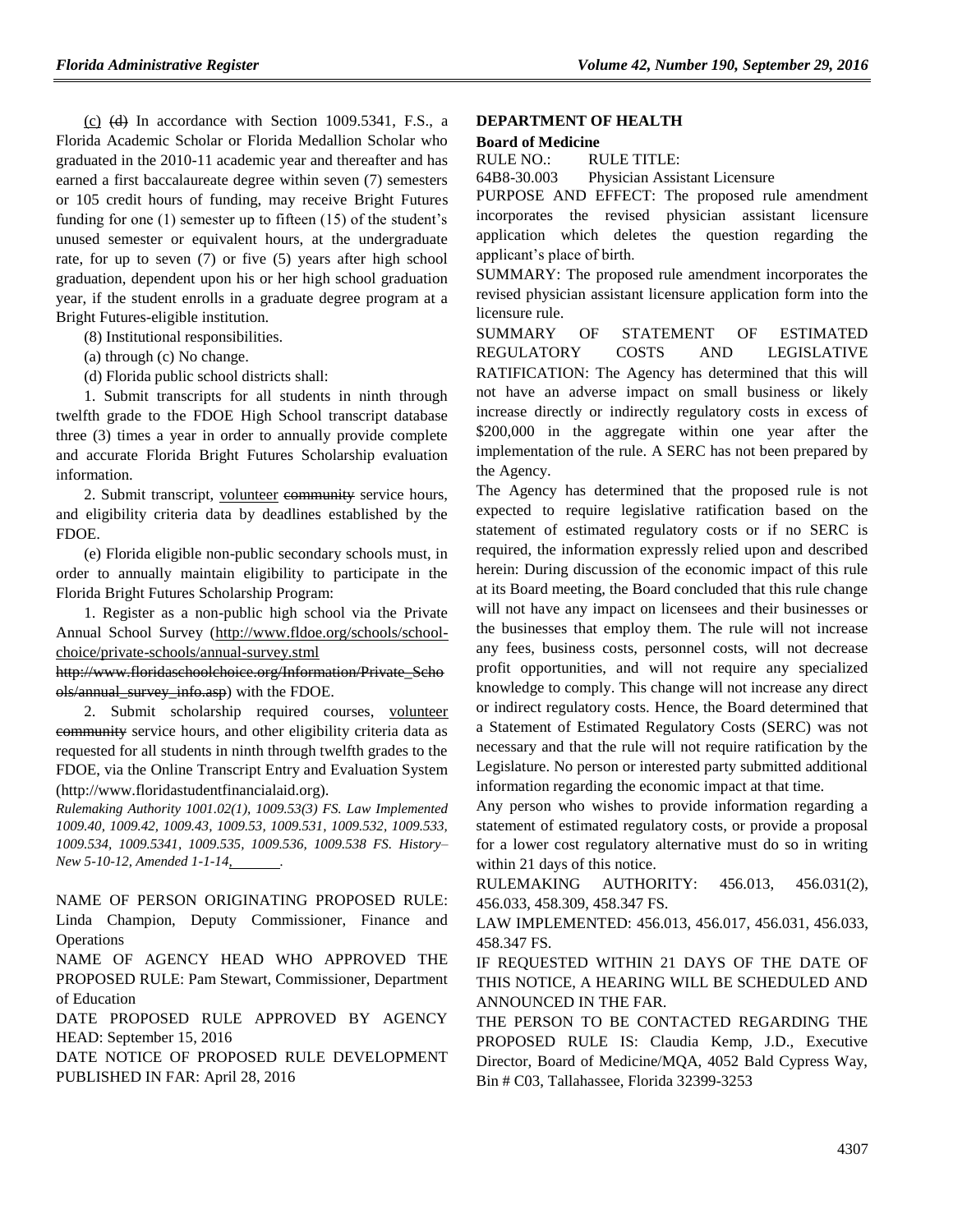#### THE FULL TEXT OF THE PROPOSED RULE IS:

64B8-30.003 Physician Assistant Licensure.

(1) Requirements for Licensure.

(a) All applicants for licensure as physician assistants shall apply on Form DH-MQA 2000, entitled "Physician Assistant Application for Licensure," (revised 8/16 7/16), hereby adopted and incorporated by reference, and can be obtained from the website at [http://www.flrules.org/Gateway/reference.asp?No=Ref-](http://www.flrules.org/Gateway/reference.asp?No=Ref-%20%20%20%20%20%20%20%20%20%20%20%20%200)[07](http://www.flrules.org/Gateway/reference.asp?No=Ref-%20%20%20%20%20%20%20%20%20%20%20%20%200)166 or [http://flboardofmedicine.gov/licensing/physician-](http://flboardofmedicine.gov/licensing/physician-assistant-licensure/)

[assistant-licensure/.](http://flboardofmedicine.gov/licensing/physician-assistant-licensure/)

.

(b) through (c) No change.

(2) through (4) No change.

Rulemaking Authority 456.013, 456.031(2), 456.033, 458.309, 458.347 FS. Law Implemented 456.013, 456.017, 456.031, 456.033, 458.347 FS. History–New 4-28-76, Amended 11-15-78, 10-23-80, 12-4-85, Formerly 21M-17.03, Amended 5-13-87, 11-15-88, 11-15- 90, 1-9-92, 5-6-93, Formerly 21M-17.003, Amended 9-21-93, Formerly 61F6-17.003, Amended 9-8-94, 11-30-94, 10-25-95, 3-25- 96, Formerly 59R-30.003, Amended 6-7-98, 8-19-99, 5-28-00, 3-3- 02, 5-19-03, 10-19-03, 11-17-03, 9-5-05, 12-12-05, 10-30-06, 2-25- 07, 5-20-09, 2-2-10, 12-6-10, 1-27-13, 2-22-15, 7-27-16,

NAME OF PERSON ORIGINATING PROPOSED RULE: Council on Physician Assistants

NAME OF AGENCY HEAD WHO APPROVED THE PROPOSED RULE: Board of Medicine

DATE PROPOSED RULE APPROVED BY AGENCY HEAD: July 29, 2016

DATE NOTICE OF PROPOSED RULE DEVELOPMENT PUBLISHED IN FAR: September 13, 2016

#### **[DEPARTMENT OF HEALTH](https://www.flrules.org/gateway/department.asp?id=64)**

**[Board of Osteopathic Medicine](https://www.flrules.org/gateway/organization.asp?id=306)**

RULE NO.: RULE TITLE:

[64B15-6.003](https://www.flrules.org/gateway/ruleNo.asp?id=64B15-6.003) Physician Assistant Licensure

PURPOSE AND EFFECT: The proposed rule amendment incorporates the revised physician assistant licensure application which deletes the question regarding the applicant's place of birth.

SUMMARY: The proposed rule amendment incorporates the revised physician assistant licensure application form into the licensure rule.

SUMMARY OF STATEMENT OF ESTIMATED REGULATORY COSTS AND LEGISLATIVE RATIFICATION: The Agency has determined that this will not have an adverse impact on small business or likely increase directly or indirectly regulatory costs in excess of \$200,000 in the aggregate within one year after the

implementation of the rule. A SERC has not been prepared by the Agency.

The Agency has determined that the proposed rule is not expected to require legislative ratification based on the statement of estimated regulatory costs or if no SERC is required, the information expressly relied upon and described herein: During discussion of the economic impact of this rule at its Board meeting, the Board concluded that this rule change will not have any impact on licensees and their businesses or the businesses that employ them. The rule will not increase any fees, business costs, personnel costs, will not decrease profit opportunities, and will not require any specialized knowledge to comply. This change will not increase any direct or indirect regulatory costs. Hence, the Board determined that a Statement of Estimated Regulatory Costs (SERC) was not necessary and that the rule will not require ratification by the Legislature. No person or interested party submitted additional information regarding the economic impact at that time.

Any person who wishes to provide information regarding a statement of estimated regulatory costs, or provide a proposal for a lower cost regulatory alternative must do so in writing within 21 days of this notice.

RULEMAKING AUTHORITY: [458.347\(7\),](https://www.flrules.org/gateway/statute.asp?id=458.347(7)) [459.005,](https://www.flrules.org/gateway/statute.asp?id=%20459.005) [459.022 FS.](https://www.flrules.org/gateway/statute.asp?id=%20459.022%20FS.)

LAW IMPLEMENTED: [456.013,](https://www.flrules.org/gateway/statute.asp?id=456.013) [456.031,](https://www.flrules.org/gateway/statute.asp?id=%20456.031) [456.033,](https://www.flrules.org/gateway/statute.asp?id=%20456.033) [459.022](https://www.flrules.org/gateway/statute.asp?id=%20459.022%20FS.)  [FS.](https://www.flrules.org/gateway/statute.asp?id=%20459.022%20FS.)

IF REQUESTED WITHIN 21 DAYS OF THE DATE OF THIS NOTICE, A HEARING WILL BE SCHEDULED AND ANNOUNCED IN THE FAR.

THE PERSON TO BE CONTACTED REGARDING THE PROPOSED RULE IS: Kama Monroe, J.D., Executive Director, Board of Osteopathic Medicine/MQA, 4052 Bald Cypress Way, Bin # C06, Tallahassee, Florida 32399-3256.

THE FULL TEXT OF THE PROPOSED RULE IS:

64B15-6.003 Physician Assistant Licensure.

(1) Requirements for Licensure.

(a) All applicants for licensure as physician assistants shall apply on Form DH-MQA 2000, entitled " Physician Assistant Application for Licensure," (revised 8/16 7/16), hereby adopted and incorporated by reference, and can be obtained from the website at [http://www.flrules.org/Gateway/reference.asp?No=Ref-](http://www.flrules.org/Gateway/reference.asp?No=Ref-%20%20%20%20%20%20%20%20%20%200)[07](http://www.flrules.org/Gateway/reference.asp?No=Ref-%20%20%20%20%20%20%20%20%20%200)168 [or](file://oagnt53/USERDATA/Users/ADMIN/NANCY/Word/PA/or) [http://flboardofmedicine.gov/licensing/physician-](http://flboardofmedicine.gov/licensing/physician-assistant-licensure/)

[assistant-licensure/.](http://flboardofmedicine.gov/licensing/physician-assistant-licensure/)

(b) through (c) No change.

(2) through (4) No change.

Rulemaking Authority 458.347(7), 459.005, 459.022 FS. Law Implemented 456.013, 456.031, 456.033, 459.022 FS. History–New 10-18-77, Formerly 21R-6.03, Amended 10-28-87, 4-21-88, 4-18-89, 9-26-90, 5-20-91, 10-28-91, 3-16-92, Formerly 21R-6.003, Amended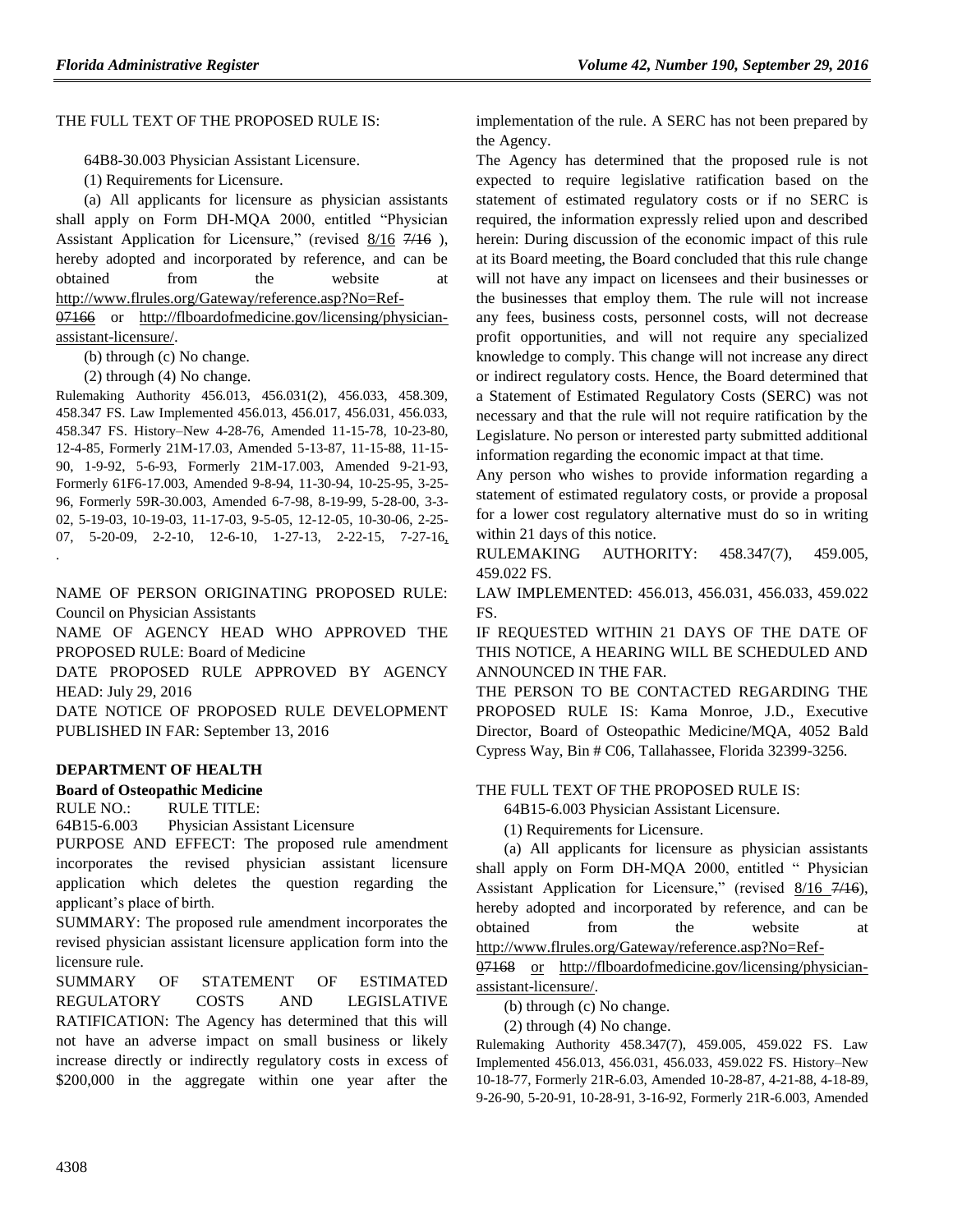11-4-93, 3-29-94, Formerly 61F9-6.003, Amended 2-1-95, Formerly 59W-6.003, Amended 6-7-98, 3-10-02, 2-23-04, 10-30-06, 2-25-07, 5-20-09, 2-2-10, 12-6-10, 1-27-13, 2-22-15, 7-27-16, .

NAME OF PERSON ORIGINATING PROPOSED RULE: Council on Physician Assistants

NAME OF AGENCY HEAD WHO APPROVED THE PROPOSED RULE: Board of Osteopathic Medicine

DATE PROPOSED RULE APPROVED BY AGENCY HEAD: August 26, 2016

DATE NOTICE OF PROPOSED RULE DEVELOPMENT PUBLISHED IN FAR: September 13, 2016

## **[FISH AND WILDLIFE CONSERVATION](https://www.flrules.org/gateway/department.asp?id=68)  [COMMISSION](https://www.flrules.org/gateway/department.asp?id=68)**

#### **[Marine Fisheries](https://www.flrules.org/gateway/organization.asp?id=348)**

RULE NO.: RULE TITLE:

[68B-2.006](https://www.flrules.org/gateway/ruleNo.asp?id=68B-2.006) Restricted Species Endorsement

PURPOSE AND EFFECT: The purpose of this proposed rule amendment is to address updates to the Physician Certification of Disability form for the Restricted Species Endorsement (RS) that is incorporated into Commission rules to reflect an updated, more user-friendly version developed by the Agency. The effect of the rule amendment would be streamlining the application process for both fishermen and staff, and allowing staff to continue to provide excellent customer service.

SUMMARY: This rule amendment would address updates to commercial saltwater licensing forms.

SUMMARY OF STATEMENT OF ESTIMATED REGULATORY COSTS AND LEGISLATIVE RATIFICATION: The Agency has determined that this will not have an adverse impact on small business or likely increase directly or indirectly regulatory costs in excess of \$200,000 in the aggregate within one year after the implementation of the rule. A SERC has not been prepared by the Agency.

The Agency has determined that the proposed rule is not expected to require legislative ratification based on the statement of estimated regulatory costs or if no SERC is required, the information expressly relied upon and described herein: the nature of the rule and the preliminary analysis conducted to determine whether a SERC was required.

Any person who wishes to provide information regarding a statement of estimated regulatory costs, or provide a proposal for a lower cost regulatory alternative must do so in writing within 21 days of this notice.

RULEMAKING AUTHORITY: [Article IV, Section 9, Florida](https://www.flrules.org/gateway/flconstitution.asp?id=Article%20IV,%20Section%209,%20Florida%20Constitution)  [Constitution](https://www.flrules.org/gateway/flconstitution.asp?id=Article%20IV,%20Section%209,%20Florida%20Constitution)

LAW IMPLEMENTED: [Article IV, Section 9, Florida](https://www.flrules.org/gateway/flconstitution.asp?id=Article%20IV,%20Section%209,%20Florida%20Constitution)  [Constitution](https://www.flrules.org/gateway/flconstitution.asp?id=Article%20IV,%20Section%209,%20Florida%20Constitution)

IF REQUESTED WITHIN 21 DAYS OF THE DATE OF THIS NOTICE, A HEARING WILL BE HELD AT THE DATE, TIME AND PLACE SHOWN BELOW:

DATE AND TIME: During the Commission's regular meeting November 16-17, 2016, 8:30 a.m. – 5:00 p.m.

PLACE: USF Student Center, 200 6th Avenue South, St. Petersburg, FL 33701

Pursuant to the provisions of the Americans with Disabilities Act, any person requiring special accommodations to participate in this workshop/meeting is asked to advise the agency at least 5 days before the workshop/meeting by contacting: the ADA Coordinator, at (850)488-6411. If you are hearing or speech impaired, please contact the agency using the Florida Relay Service, 1(800)955-8771 (TDD) or 1(800)955-8770 (Voice).

THE PERSON TO BE CONTACTED REGARDING THE PROPOSED RULE IS: Jessica McCawley, Director, Division of Marine Fisheries Management, 2590 Executive Center Circle East, Suite 201, Tallahassee, Florida 32301, and (850)487-0554

#### THE FULL TEXT OF THE PROPOSED RULE IS:

#### **68B-2.006 Restricted Species Endorsement.**

(1) through (3) No change

(4) Exceptions from income requirements shall be as follows:

(a) through (f) No chnage

(g) Any resident who is certified to be totally and permanently disabled by the Railroad Retirement Board, by the United States Department of Veterans Affairs or its predecessor, by any branch of the United States Armed Forces, by the United States Social Security Adminstration, by a licensed physician on Commission Form DMF-SL1020 (10- 16 02-15) (Physician Certification of Disability, found online at: http://www.flrules.org/Gateway/reference.asp?No=Ref-05213 and incorporated herein by reference), or for the purposes of workers' compensation under Chapter 440, F.S., as verified by an order of a judge of compensation claims or written confirmation by the carrier providing workers' compensation benefits, or who holds a valid identification card issued by the Department of Veterans' Affairs pursuant to Section 295.17, F.S., upon proof of the same, shall be exempted from the income requirements if he or she also has held a saltwater products license for at least 3 of the last 5 license years before the date of the disability. A restricted species endorsement issued under this paragraph may be issued only on an individual saltwater products license.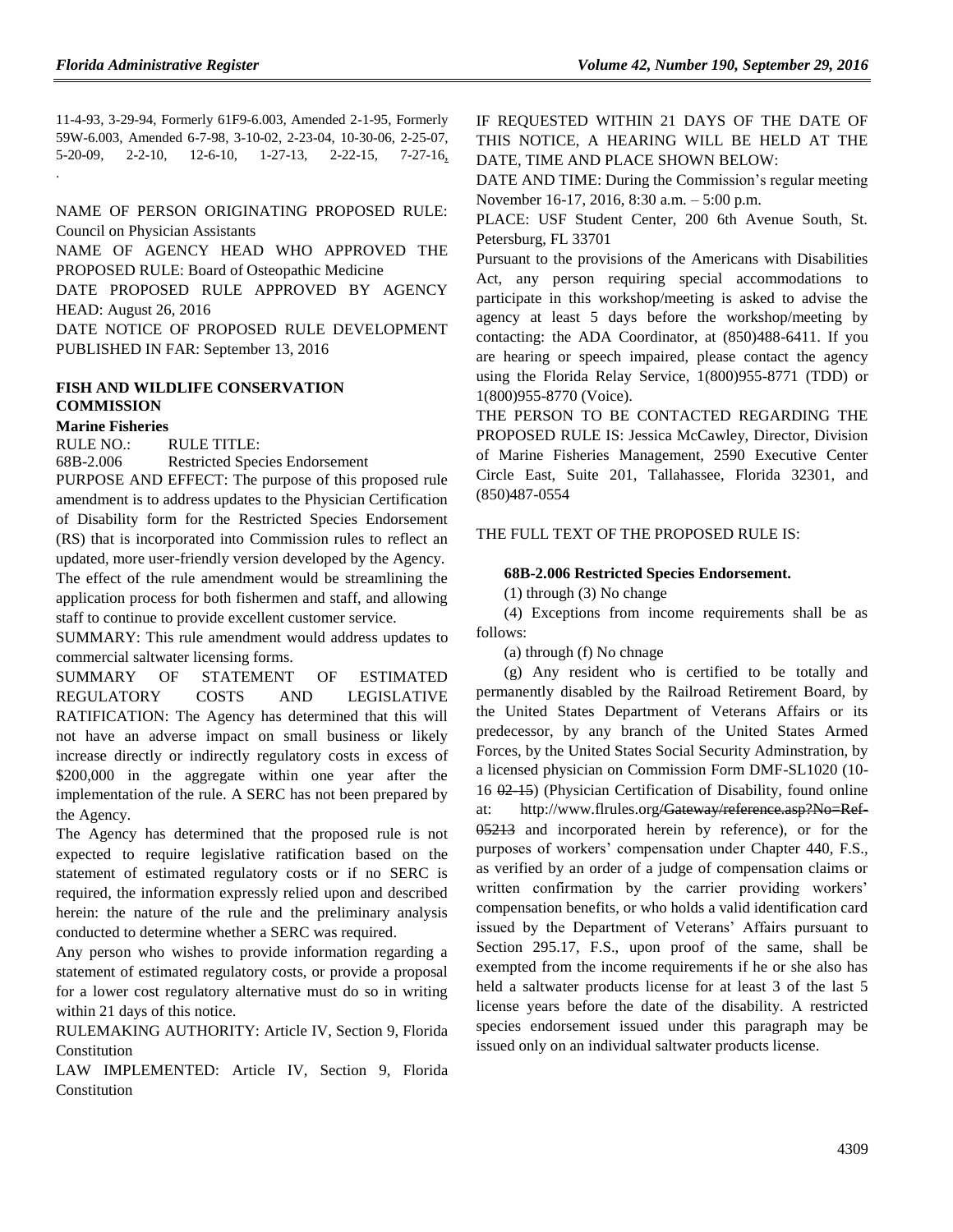(h) through (i) No change

*Rulemaking Authority Article IV, Section 9, Florida Constitution. Law Implemented Article IV, Section 9, Florida Constitution. History–New 11-11-12, Amended 9-1-13, 10-16-14, 7-1-15, .*

**BE ADVISED THAT THESE PROPOSED RULES MAY BE FILED FOR ADOPTION AS SOON AS POSSIBLE FOLLOWING THE COMMISSION MEETING AT WHICH THEY ARE CONSIDERED IF THE RULES ARE NOT CHANGED. IF CHANGED, THE RULES MAY BE FILED AS SOON AS POSSIBLE AFTER PUBLICATION OF A NOTICE OF CHANGE IN THE F.A.R.**

NAME OF PERSON ORIGINATING PROPOSED RULE: Jessica McCawley, Director, Division of Marine Fisheries Management, 2590 Executive Center Circle East, Suite 201, Tallahassee, Florida 32301, (850) 487-0554.

NAME OF AGENCY HEAD WHO APPROVED THE PROPOSED RULE: Florida Fish and Wildlife Conservation Commission.

DATE PROPOSED RULE APPROVED BY AGENCY HEAD: September 8, 2016

DATE NOTICE OF PROPOSED RULE DEVELOPMENT PUBLISHED IN FAR: September 2, 2016

## **[FISH AND WILDLIFE CONSERVATION](https://www.flrules.org/gateway/department.asp?id=68)  [COMMISSION](https://www.flrules.org/gateway/department.asp?id=68)**

#### **[Marine Fisheries](https://www.flrules.org/gateway/organization.asp?id=348)**

RULE NO.: RULE TITLE:

[68B-3.041](https://www.flrules.org/gateway/ruleNo.asp?id=68B-3.041) Repeal of St. Lucie County Special Acts of Local Application

PURPOSE AND EFFECT: The purpose of this proposed rule is to repeal a series of Special Acts of Local Application (Special Acts) for St. Lucie County. These Special Acts predate the statewide regulation of marine fisheries and were originally enacted by the Legislature as local fishing laws between 1919 and 1957. These Special Acts became rules of the Marine Fisheries Commission in 1983, and were then transferred to the Florida Fish and Wildlife Conservation Commission when the agency was created in 1999.

These Special Acts regulate spearfishing and skin diving or prohibit the use of certain nets or traps within specific areas of St. Lucie County that are either more restrictive or in conflict with more recent statewide regulations addressing the use of gear and management of marine species. This rulemaking is being conducted at the request of the St. Lucie County Board of County Commissioners.

The effect of this rule will be to remove a series of outdated or redundant local saltwater fishing rules and to conform the regulations applicable to St. Lucie County to statewide saltwater fishing rules, reducing confusion and improving the

clarity of Florida's statewide saltwater fishing regulations. This rule will not conflict with existing federal management plans.

SUMMARY: This proposed rule would repeal a series of Special Acts of Local Application for St. Lucie County that regulate spearfishing and skin diving or prohibit the use of certain nets or traps within specific areas of St. Lucie County that are either more restrictive or in conflict with more recent statewide regulations addressing the use of gear and management of marine species. Removing these outdated or redundant local saltwater fishing regulations will allow consistent application of current statewide regulations, and will reduce confusion and improve the clarity of Florida's statewide saltwater fishing regulations. This rulemaking is being conducted at the request of the St. Lucie County Board of County Commissioners.

SUMMARY OF STATEMENT OF ESTIMATED REGULATORY COSTS AND LEGISLATIVE RATIFICATION: The Agency has determined that this will not have an adverse impact on small business or likely increase directly or indirectly regulatory costs in excess of \$200,000 in the aggregate within one year after the implementation of the rule. A SERC has not been prepared by the Agency.

The Agency has determined that the proposed rule is not expected to require legislative ratification based on the statement of estimated regulatory costs or if no SERC is required, the information expressly relied upon and described herein: the nature of the rule and the preliminary analysis conducted to determine whether a SERC was required.

Any person who wishes to provide information regarding a statement of estimated regulatory costs, or provide a proposal for a lower cost regulatory alternative must do so in writing within 21 days of this notice.

RULEMAKING AUTHORITY: [Article IV, Section 9, Florida](https://www.flrules.org/gateway/flconstitution.asp?id=Article%20IV,%20Section%209,%20Florida%20Constitution)  [Constitution](https://www.flrules.org/gateway/flconstitution.asp?id=Article%20IV,%20Section%209,%20Florida%20Constitution)

LAW IMPLEMENTED: [Article IV, Section 9, Florida](https://www.flrules.org/gateway/flconstitution.asp?id=Article%20IV,%20Section%209,%20Florida%20Constitution)  [Constitution](https://www.flrules.org/gateway/flconstitution.asp?id=Article%20IV,%20Section%209,%20Florida%20Constitution)

IF REQUESTED WITHIN 21 DAYS OF THE DATE OF THIS NOTICE, A HEARING WILL BE HELD AT THE DATE, TIME AND PLACE SHOWN BELOW:

DATE AND TIME: During the Commission's regular meeting November 16-17, 2016, 8:30 a.m. to 5:00 p.m., each day.

PLACE: USF Student Center, 200 6th Avenue South, St. Petersburg, FL 33701

Pursuant to the provisions of the Americans with Disabilities Act, any person requiring special accommodations to participate in this workshop/meeting is asked to advise the agency at least 5 days before the workshop/meeting by contacting: the ADA Coordinator, at (850)488-6411. If you are hearing or speech impaired, please contact the agency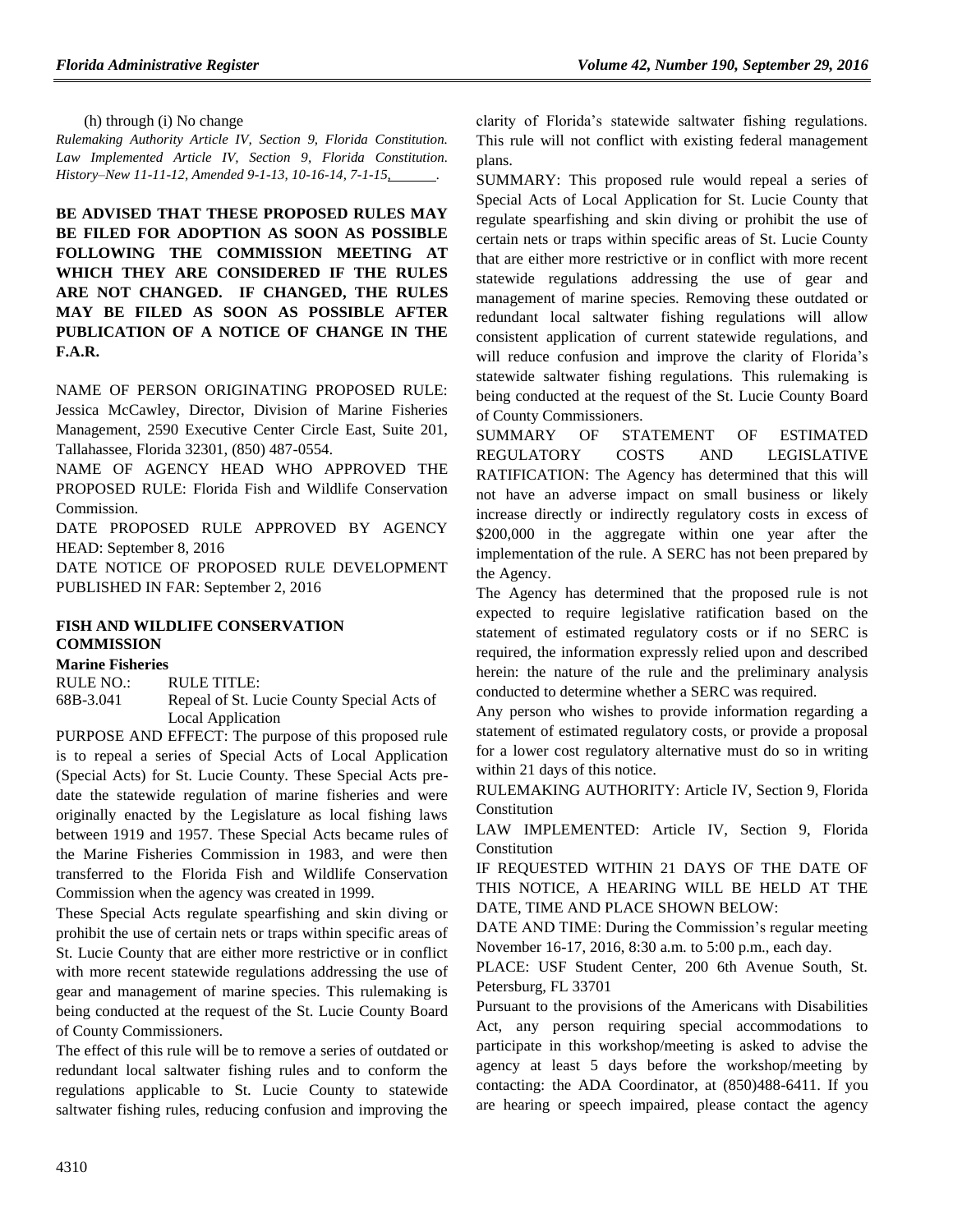using the Florida Relay Service, 1(800)955-8771 (TDD) or 1(800)955-8770 (Voice).

THE PERSON TO BE CONTACTED REGARDING THE PROPOSED RULE IS: Jessica McCawley, Director, Division of Marine Fisheries Management, 2590 Executive Center Circle East, Suite 201, Tallahassee, Florida 32301, and (850)487-0554

THE FULL TEXT OF THE PROPOSED RULE IS:

### **68B-3.041 Repeal of St. Lucie County Special Acts of Local Application.**

The Fish and Wildlife Conservation Commission has determined that the repeal of St. Lucie County Special Acts of Local Application, Chapter 8187, Laws of Florida (1919), Chapter 11118, Laws of Florida (1925), Chapter 31234, Laws of Florida (1955), and Chapter 57-1791, Laws of Florida, will not adversely affect the marine resources of St. Lucie County or of the State of Florida, therefore St. Lucie County Special Acts Chapter 8187, Laws of Florida (1919), Chapter 11118, Laws of Florida (1925), Chapter 31234, Laws of Florida (1955), and Chapter 57-1791, Laws of Florida (1957), are hereby repealed.

*Rulemaking Authority Art. IV, Sec. 9, Fla. Const., s. 2, Chapter 83- 134, Laws of Fla., as amended by Chapter 84-121, Laws of Fla. Law Implemented Art. IV, Sec. 9, Fla. Const., s. 2, Chapter 83-134, Laws of Fla., as amended by Chapter 84-121, Laws of Fla. History–New \_\_\_\_\_\_\_\_.*

**BE ADVISED THAT THESE PROPOSED RULES MAY BE FILED FOR ADOPTION AS SOON AS POSSIBLE FOLLOWING THE COMMISSION MEETING AT WHICH THEY ARE CONSIDERED IF THE RULES ARE NOT CHANGED. IF CHANGED, THE RULES MAY BE FILED AS SOON AS POSSIBLE AFTER PUBLICATION OF A NOTICE OF CHANGE IN THE F.A.R.**

NAME OF PERSON ORIGINATING PROPOSED RULE: Jessica McCawley, Director, Division of Marine Fisheries Management, 2590 Executive Center Circle East, Suite 201, Tallahassee, Florida 32301, and (850) 487-0554.

NAME OF AGENCY HEAD WHO APPROVED THE PROPOSED RULE: Florida Fish and Wildlife Conservation Commission.

DATE PROPOSED RULE APPROVED BY AGENCY HEAD: September 8, 2016

DATE NOTICE OF PROPOSED RULE DEVELOPMENT PUBLISHED IN FAR: September 3, 2016

#### **[FISH AND WILDLIFE CONSERVATION](https://www.flrules.org/gateway/department.asp?id=68)  [COMMISSION](https://www.flrules.org/gateway/department.asp?id=68)**

#### **[Marine Fisheries](https://www.flrules.org/gateway/organization.asp?id=348)**

RULE NO.: RULE TITLE:

[68B-13.010](https://www.flrules.org/gateway/ruleNo.asp?id=68B-13.010) Stone Crab Trap Limitation Program

PURPOSE AND EFFECT: The purpose of this proposed rule amendment is to address updates to the Stone Crab Trap Certificate Transfer Application form that is incorporated into Commission rules to reflect an updated, more user-friendly version developed by the Agency.

The effect of the proposed rule amendment would be streamlining the application process for both fishermen and staff, and allowing staff to continue to provide excellent customer service.

SUMMARY: This rule amendment would address updates to commercial saltwater licensing forms.

SUMMARY OF STATEMENT OF ESTIMATED REGULATORY COSTS AND LEGISLATIVE RATIFICATION: The Agency has determined that this will not have an adverse impact on small business or likely increase directly or indirectly regulatory costs in excess of \$200,000 in the aggregate within one year after the implementation of the rule. A SERC has not been prepared by the Agency.

The Agency has determined that the proposed rule is not expected to require legislative ratification based on the statement of estimated regulatory costs or if no SERC is required, the information expressly relied upon and described herein: the nature of the rule and the preliminary analysis conducted to determine whether a SERC was required.

Any person who wishes to provide information regarding a statement of estimated regulatory costs, or provide a proposal for a lower cost regulatory alternative must do so in writing within 21 days of this notice.

RULEMAKING AUTHORITY: [Article IV, Section 9, Florida](https://www.flrules.org/gateway/flconstitution.asp?id=Article%20IV,%20Section%209,%20Florida%20Constitution)  [Constitution](https://www.flrules.org/gateway/flconstitution.asp?id=Article%20IV,%20Section%209,%20Florida%20Constitution)

LAW IMPLEMENTED: [Article IV, Section 9, Florida](https://www.flrules.org/gateway/flconstitution.asp?id=Article%20IV,%20Section%209,%20Florida%20Constitution)  **[Constitution](https://www.flrules.org/gateway/flconstitution.asp?id=Article%20IV,%20Section%209,%20Florida%20Constitution)** 

IF REQUESTED WITHIN 21 DAYS OF THE DATE OF THIS NOTICE, A HEARING WILL BE HELD AT THE DATE, TIME AND PLACE SHOWN BELOW:

DATE AND TIME: During the Commission's regular meeting November 16-17, 2016, 8:30 a.m. – 5:00 p.m.

PLACE: USF Student Center, 200 6th Avenue South, St. Petersburg, FL 33701

Pursuant to the provisions of the Americans with Disabilities Act, any person requiring special accommodations to participate in this workshop/meeting is asked to advise the agency at least 5 days before the workshop/meeting by contacting: the ADA Coordinator, at (850)488-6411. If you are hearing or speech impaired, please contact the agency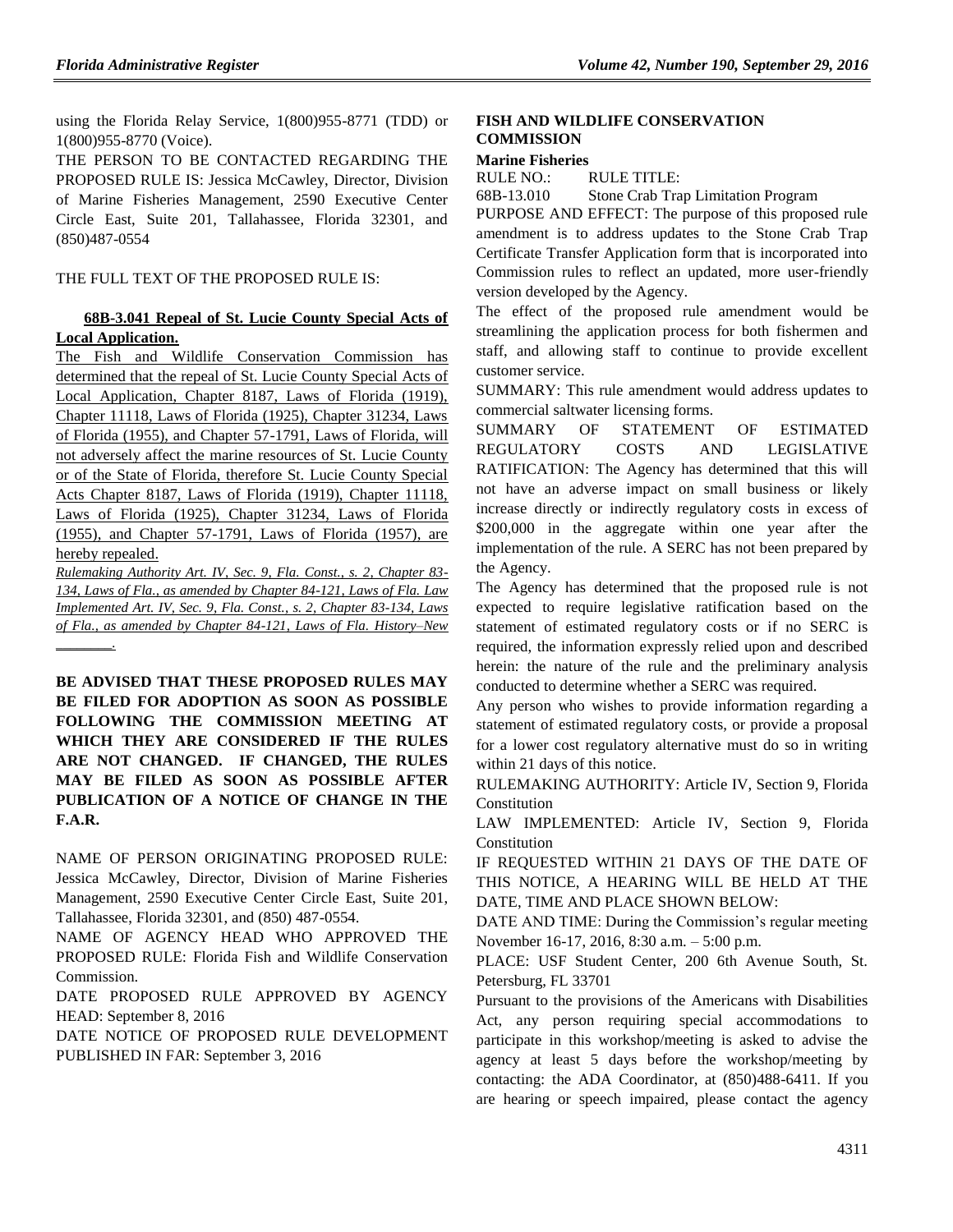using the Florida Relay Service, 1(800)955-8771 (TDD) or 1(800)955-8770 (Voice).

THE PERSON TO BE CONTACTED REGARDING THE PROPOSED RULE IS: Jessica McCawley, Director, Division of Marine Fisheries Management, 2590 Executive Center Circle East, Suite 201, Tallahassee, Florida 32301, and (850)487-0554

#### THE FULL TEXT OF THE PROPOSED RULE IS:

#### **68B-13.010 Stone Crab Trap Limitation Program.**

(1) through (2) No change.

(3) CERTIFICATE TRANSFERABILITY AND PASSIVE REDUCTION. After initial issuance, trap certificates are transferable on a market basis and may be transferred for a fair market value agreed upon between the transferor and transferee.

(a) through (c) No change.

(d) Transfer of any certificates shall, within 72 hours thereof, be reported on either Commission Form DMF-SL3000a (10-1602-11) (Stone Crab Trap Certificate Transfer Application – Standard), found online at: http://www.flrules.org/Gateway/reference.asop?No=Ref-00197), or Commission Form DMF-SL3000b (10-16) (Stone Crab Trap Certificate Transfer Application – Immediate Family, found online at: http://www.flrules.org), incorporated herein by reference, which has been signed by both parties, notarized and hand delivered or sent by certified mail, return receipt requested, to the Commission for recording in the seller's and purchaser's trap certificate accounts. No transfer of any certificates will be effective, resulting in the issuance of transfer tags, until:

1. through 4. No change.

(e) through (k) No change.

(4) through (7) No change.

*Rulemaking Authority Art. IV, Sec. 9, Fla. Const. Law Implemented Art IV, Sec. 9, Fla. Const. History–New 7-1-00, Amended 7-22-01, 6- 2-02, 7-1-03, 7-15-04, 7-13-08, 5-1-11, 7-1-11, .*

**BE ADVISED THAT THESE PROPOSED RULES MAY BE FILED FOR ADOPTION AS SOON AS POSSIBLE FOLLOWING THE COMMISSION MEETING AT WHICH THEY ARE CONSIDERED IF THE RULES ARE NOT CHANGED. IF CHANGED, THE RULES MAY BE FILED AS SOON AS POSSIBLE AFTER PUBLICATION OF A NOTICE OF CHANGE IN THE F.A.R.**

NAME OF PERSON ORIGINATING PROPOSED RULE: Jessica McCawley, Director, Division of Marine Fisheries Management, 2590 Executive Center Circle East, Suite 201, Tallahassee, Florida 32301, (850) 487-0554.

NAME OF AGENCY HEAD WHO APPROVED THE PROPOSED RULE: Florida Fish and Wildlife Conservation Commission.

DATE PROPOSED RULE APPROVED BY AGENCY HEAD: September 8, 2016

DATE NOTICE OF PROPOSED RULE DEVELOPMENT PUBLISHED IN FAR: September 2, 2016

### **[FISH AND WILDLIFE CONSERVATION](https://www.flrules.org/gateway/department.asp?id=68)  [COMMISSION](https://www.flrules.org/gateway/department.asp?id=68)**

**[Marine Fisheries](https://www.flrules.org/gateway/organization.asp?id=348)**

| <b>RULE NOS.:</b> | <b>RULE TITLES:</b>                                                                   |
|-------------------|---------------------------------------------------------------------------------------|
| 68B-14.0035       | Size Limits: Amberjacks, Black Sea Bass,                                              |
|                   | Gray Triggerfish, Grouper, Hogfish, Red                                               |
|                   | Porgy, Snapper                                                                        |
| 68B-14.00355      | Size Limits for Importation and Sale                                                  |
| 68B-14.0036       | Recreational Bag Limits: Snapper, Grouper,                                            |
|                   | Hogfish, Black Sea Bass, Red Porgy,                                                   |
|                   | Amberjacks, Tilefish, Exception,                                                      |
|                   | <b>Wholesale/Retail Purchase Exemption</b>                                            |
| חממת זת           | A MID EFFECT. As if $\mathcal{L}$ is a set of $\mathcal{L}$ is a set of $\mathcal{L}$ |

PURPOSE AND EFFECT: At their September 2016 meeting, the Commission approved proposed rules for gray triggerfish to decrease the Atlantic recreational and commercial minimum size limits, as well as the statewide importation and sale minimum size limit, from 14 inches to 12 inches, and to establish a 10-fish recreational bag limit in Atlantic state waters. This would reverse a 2015 federal consistency action that increased the Atlantic recreational and commercial minimum size limit and the statewide sale and importation minimum size limit for gray triggerfish from 12 to 14 inches. In 2015, both the Commission and South Atlantic Fishery Management Council increased the minimum size limit prior to the release of a stock assessment at the request of stakeholders who were concerned about gray triggerfish.

Following the 2015 size limit increase, a member of the public brought forward concerns about the new minimum size limit and the lack of public comments on the action from fishermen in southeast Florida. Subsequent staff outreach to fishermen on the east coast and a review of recreational harvest data confirmed harvesters fishing in state waters south of Ponce Inlet catch large numbers of gray triggerfish, but few are over 12 inches in length. The 14-inch minimum size limit created large numbers of discarded fish. Stakeholder suggested a 14 inch minimum size limit was likely not appropriate for Florida state waters, especially in southeast Florida. Considering this new public input, the size limit increase may have been premature and not fully vetted. In response, the Commission decreased the minimum size limits back to 12 inches and implemented a 10-fish recreational bag limit in Atlantic state waters via Executive Order. The 10-fish recreational bag limit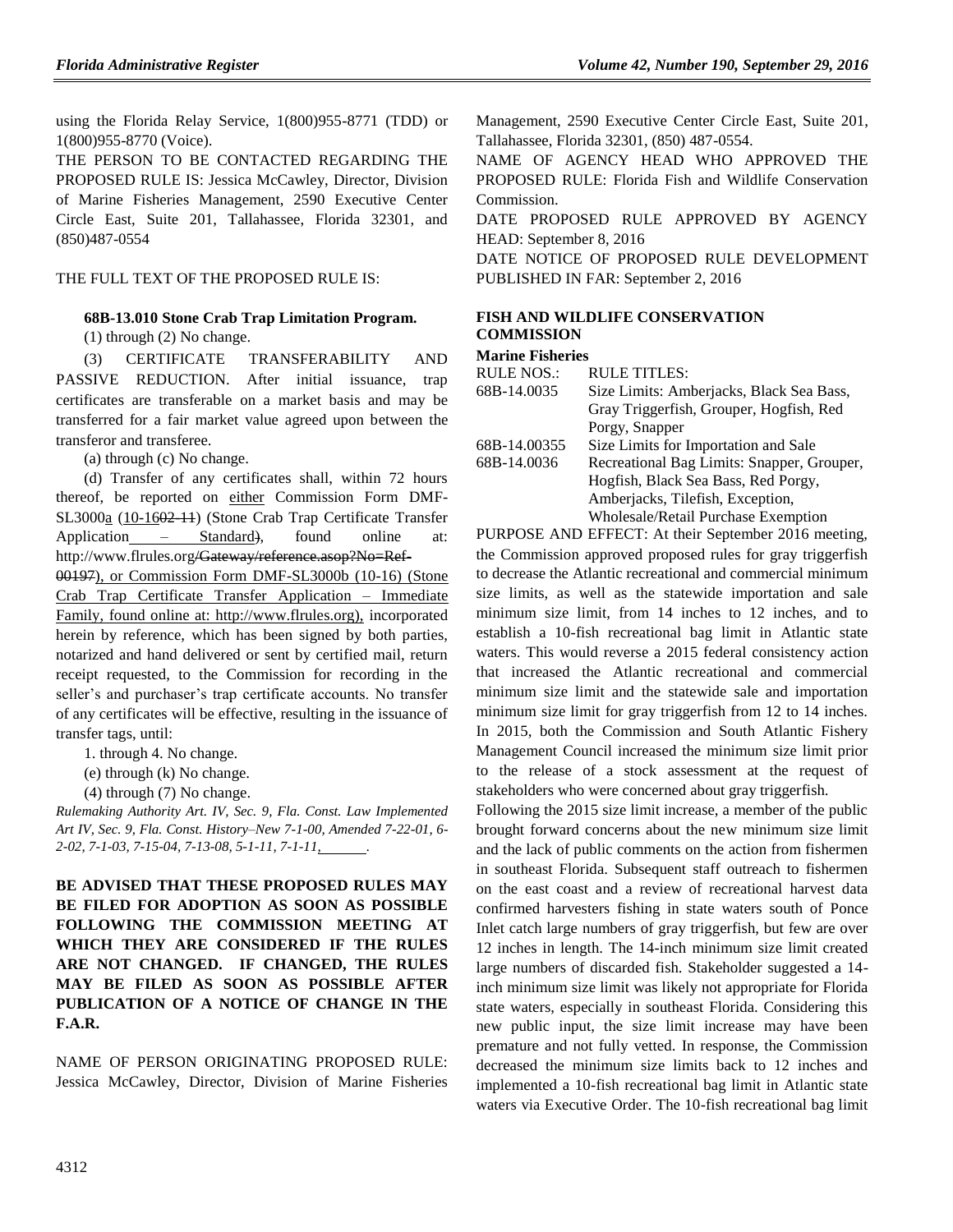was set as a conservation measure. Prior to this, there was no recreational bag limit for gray triggerfish in Atlantic state waters. The Executive Order was written to expire on October 31, 2016, so the Council and Commission could revisit gray triggerfish regulations following completion of a stock assessment in 2016. The assessment is now complete, but was rejected for use in informing management decisions. The purpose of the proposed rules is to implement the interim actions within the Executive Order as long-term management measures.

The effect of the proposed rules is to essentially keep in place the regulatory changes enacted by the Commission in 2015 via Executive Order. This would allow harvesters in southeast Florida to harvest Atlantic gray triggerfish in state waters, where 12-inch gray triggerfish can be caught but larger gray triggerfish are encountered less frequently. The 10-fish recreational bag limit is intended to help conserve gray triggerfish.

SUMMARY: These proposed rules would reduce the Atlantic recreational and commercial minimum size limits and the statewide importation and sale minimum size limit from 14 to 12 inches total length. The proposed rules would establish a 10-fish per person recreational bag limit for gray triggerfish in Atlantic state waters.

SUMMARY OF STATEMENT OF ESTIMATED REGULATORY COSTS AND LEGISLATIVE RATIFICATION: The Agency has determined that this will not have an adverse impact on small business or likely increase directly or indirectly regulatory costs in excess of \$200,000 in the aggregate within one year after the implementation of the rule. A SERC has not been prepared by the Agency.

The Agency has determined that the proposed rule is not expected to require legislative ratification based on the statement of estimated regulatory costs or if no SERC is required, the information expressly relied upon and described herein: the nature of the rule and the preliminary analysis conducted to determine whether a SERC was required.

Any person who wishes to provide information regarding a statement of estimated regulatory costs, or provide a proposal for a lower cost regulatory alternative must do so in writing within 21 days of this notice.

RULEMAKING AUTHORITY: [Article IV, Section 9, Florida](https://www.flrules.org/gateway/flconstitution.asp?id=Article%20IV,%20Section%209,%20Florida%20Constitution)  [Constitution](https://www.flrules.org/gateway/flconstitution.asp?id=Article%20IV,%20Section%209,%20Florida%20Constitution)

LAW IMPLEMENTED: [Article IV, Section 9, Florida](https://www.flrules.org/gateway/flconstitution.asp?id=Article%20IV,%20Section%209,%20Florida%20Constitution)  [Constitution](https://www.flrules.org/gateway/flconstitution.asp?id=Article%20IV,%20Section%209,%20Florida%20Constitution)

IF REQUESTED WITHIN 21 DAYS OF THE DATE OF THIS NOTICE, A HEARING WILL BE HELD AT THE DATE, TIME AND PLACE SHOWN BELOW:

DATE AND TIME: During the Commission's regular meeting November 16-17, 2016, 8:30 a.m. – 5:00 p.m., each day

PLACE: University of South Florida Student Center, 200 6th Avenue South, St. Petersburg, Florida 33701

Pursuant to the provisions of the Americans with Disabilities Act, any person requiring special accommodations to participate in this workshop/meeting is asked to advise the agency at least 5 days before the workshop/meeting by contacting: the ADA Coordinator, at (850)488-6411. If you are hearing or speech impaired, please contact the agency by calling (850) 488-9542. If you are hearing or speech impaired, please contact the agency using the Florida Relay Service, 1(800)955-8771 (TDD) or 1(800)955-8770 (Voice).

THE PERSON TO BE CONTACTED REGARDING THE PROPOSED RULE IS: Jessica McCawley, Director, Division of Marine Fisheries Management, 2590 Executive Center Circle East, Suite 201, Tallahassee, Florida 32301, and (850)487-0554

THE FULL TEXT OF THE PROPOSED RULE IS:

**68B-14.0035 Size Limits: Amberjacks, Black Sea Bass, Gray Triggerfish, Grouper, Hogfish, Red Porgy, Snapper.** No person shall land, possess, unnecessarily destroy, purchase, exchange, sell or offer for sale any of the following species harvested in or from state waters, of a length less than set forth as follows:

(1) through (2) No change.

(3) Gray triggerfish 14 inches (measured in terms of fork length) (Atlantic Ocean size limit consistent with the Federal Standards established in 50 C.F.R. §622.185(c)(2)(i) as of July 1, 2015).

(a) Gray triggerfish harvested in the Atlantic Ocean 12 inches.

(b) Gray triggerfish harvested in the Gulf of Mexico 14 inches.

(4) through (7) No change.

*Rulemaking Authority Art. IV, Sec. 9, Fla. Const. Law Implemented Art. IV, Sec. 9, Fla. Const. History–New 12-31-98, Amended 3-1-99, Formerly 46-14.0035, Amended 1-1-00, 1-1-01, 1-1-01, 1-1-03, 9-16- 05, 7-1-06, 7-1-07, 4-1-08, 1-6-09, 8-27-09, 3-23-12, 6-10-13, 7-9- 15, 1-4-16, 6-1-16, 7-1-16, 11-1-16.*

#### **68B-14.00355 Size Limits for Importation and Sale.**

(1) No person shall possess for purposes of sale, purchase, sell, or exchange any of the following species of a length less than set forth as follows:

(a) through (b) No change.

(c) Gray triggerfish 1412 inches fork length (Atlantic Ocean size limit consistent with the Federal Standards established in 50 C.F.R. §622.185(c)(2)(i) as of July 1, 2015).

(d) through (f) No change.

(2) through (4) No change.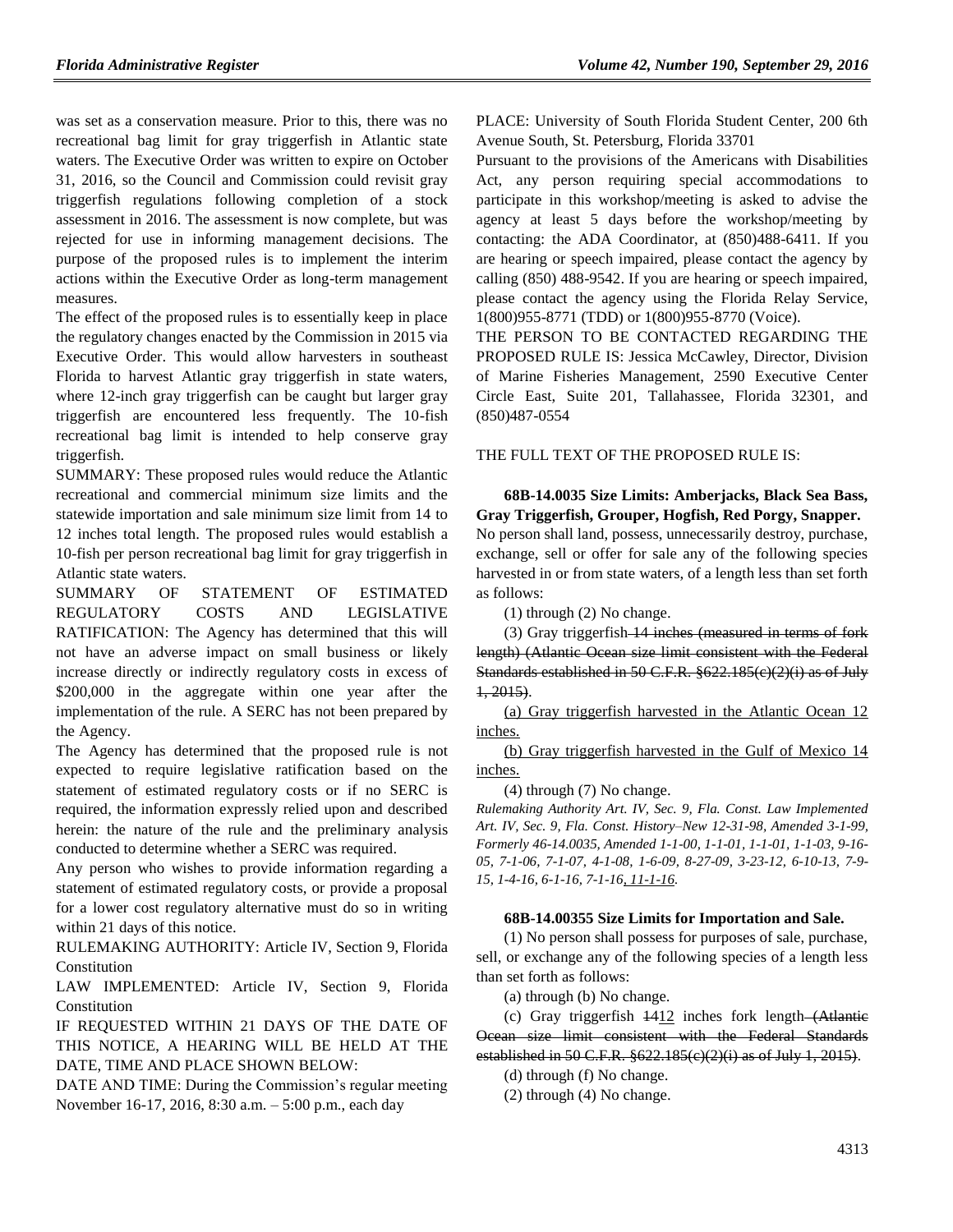*Rulemaking Authority Art. IV, Sec. 9, Fla. Const. Law Implemented Art. IV, Sec. 9, Fla. Const. History–New 1-1-03, Amended 9-16-05, 7- 1-06, 7-1-07, 4-1-08, 8-27-09, 3-23-12, 7-9-15, 11-1-16.*

**68B-14.0036 Recreational Bag Limits: Snapper, Grouper, Hogfish, Black Sea Bass, Red Porgy, Amberjacks, Tilefish, Exception, Wholesale/Retail Purchase Exemption.**

(1) through (7) No change.

(8) Gray Triggerfish.

(a) Except as provided elsewhere in this rule, no recreational harvester shall harvest in or from state waters of the Gulf of Mexico nor possess in or on the state waters of the Gulf of Mexico more than two gray triggerfish at any time (consistent with the Federal Standard established in 50 C.F.R. §622.38(b)(5) as of June 10, 2013).

(b) Except as provided elsewhere in this rule, no recreational harvester shall harvest in or from state waters of the Atlantic Ocean nor possess in or on the state waters of the Atlantic Ocean more than 10 gray triggerfish at any time.

(9) through (10) No change.

*Rulemaking Authority Art. IV, Sec. 9, Fla. Const. Law Implemented Art. IV, Sec. 9, Fla. Const. History–New 12-31-98, Amended 3-1-99, Formerly 46-14.0036, Amended 10-22-99, 1-1-00, 3-6-00, 3-1-01, 1- 1-03, 1-3-05, 9-16-05, 1-1-06, 7-1-06, 7-1-07, 4-1-08, 1-6-09, 8-27- 09, 10-16-09, 1-19-10, 12-30-11, 7-1-12, 6-10-13(4), 6-10-13(8), 3- 13-14, 5-7-15, 7-1-16, 11-1-16.*

#### **PROPOSED EFFECTIVE DATE:** November 1, 2016

**BE ADVISED THAT THESE PROPOSED RULES MAY BE FILED FOR ADOPTION AS SOON AS POSSIBLE FOLLOWING THE COMMISSION MEETING AT WHICH THEY ARE CONSIDERED IF THE RULES ARE NOT CHANGED. IF CHANGED, THE RULES MAY BE FILED AS SOON AS POSSIBLE AFTER PUBLICATION OF A NOTICE OF CHANGE IN THE F.A.R.**

NAME OF PERSON ORIGINATING PROPOSED RULE: Jessica McCawley, Director, Division of Marine Fisheries Management, 2590 Executive Center Circle East, Suite 201, Tallahassee, Florida 32301, and (850)487-0554

NAME OF AGENCY HEAD WHO APPROVED THE PROPOSED RULE: Florida Fish and Wildlife Conservation Commission

DATE PROPOSED RULE APPROVED BY AGENCY HEAD: September 8, 2016

DATE NOTICE OF PROPOSED RULE DEVELOPMENT PUBLISHED IN FAR: January 11, 2016

#### **[FISH AND WILDLIFE CONSERVATION](https://www.flrules.org/gateway/department.asp?id=68)  [COMMISSION](https://www.flrules.org/gateway/department.asp?id=68)**

#### **[Marine Resources](https://www.flrules.org/gateway/organization.asp?id=351)**

RULE NO.: RULE TITLE: [68E-18.005](https://www.flrules.org/gateway/ruleNo.asp?id=68E-18.005) Transfer of Certificates

PURPOSE AND EFFECT: The purpose of this proposed rule amendment is to address updates to the Spiny Lobster Trap Certificate Transfer Application form that is incorporated into Commission rules to reflect an updated, more user-friendly version developed by the Agency.

The effect of this proposed rule amendment will be streamlining the application process for both fishermen and staff, and allowing staff to continue to provide excellent customer service.

SUMMARY: This rule amendment would address updates to commercial saltwater licensing forms

SUMMARY OF STATEMENT OF ESTIMATED REGULATORY COSTS AND LEGISLATIVE RATIFICATION: The Agency has determined that this will not have an adverse impact on small business or likely increase directly or indirectly regulatory costs in excess of \$200,000 in the aggregate within one year after the implementation of the rule. A SERC has not been prepared by the Agency.

The Agency has determined that the proposed rule is not expected to require legislative ratification based on the statement of estimated regulatory costs or if no SERC is required, the information expressly relied upon and described herein: the nature of the rule and the preliminary analysis conducted to determine whether a SERC was required.

Any person who wishes to provide information regarding a statement of estimated regulatory costs, or provide a proposal for a lower cost regulatory alternative must do so in writing within 21 days of this notice.

RULEMAKING AUTHORITY: [Article IV, Section 9, Florida](https://www.flrules.org/gateway/flconstitution.asp?id=Article%20IV,%20Section%209,%20Florida%20Constitution)  [Constitution](https://www.flrules.org/gateway/flconstitution.asp?id=Article%20IV,%20Section%209,%20Florida%20Constitution)

LAW IMPLEMENTED: [Article IV, Section 9, Florida](https://www.flrules.org/gateway/flconstitution.asp?id=Article%20IV,%20Section%209,%20Florida%20Constitution)  [Constitution](https://www.flrules.org/gateway/flconstitution.asp?id=Article%20IV,%20Section%209,%20Florida%20Constitution)

IF REQUESTED WITHIN 21 DAYS OF THE DATE OF THIS NOTICE, A HEARING WILL BE HELD AT THE DATE, TIME AND PLACE SHOWN BELOW:

DATE AND TIME: During the Commission's regular meeting November 16-17, 2016, 8:30 a.m. – 5:00 p.m.

PLACE: USF Student Center, 200 6th Avenue South, St. Petersburg, FL 33701

Pursuant to the provisions of the Americans with Disabilities Act, any person requiring special accommodations to participate in this workshop/meeting is asked to advise the agency at least 5 days before the workshop/meeting by contacting: the ADA Coordinator, at (850)488-6411. If you are hearing or speech impaired, please contact the agency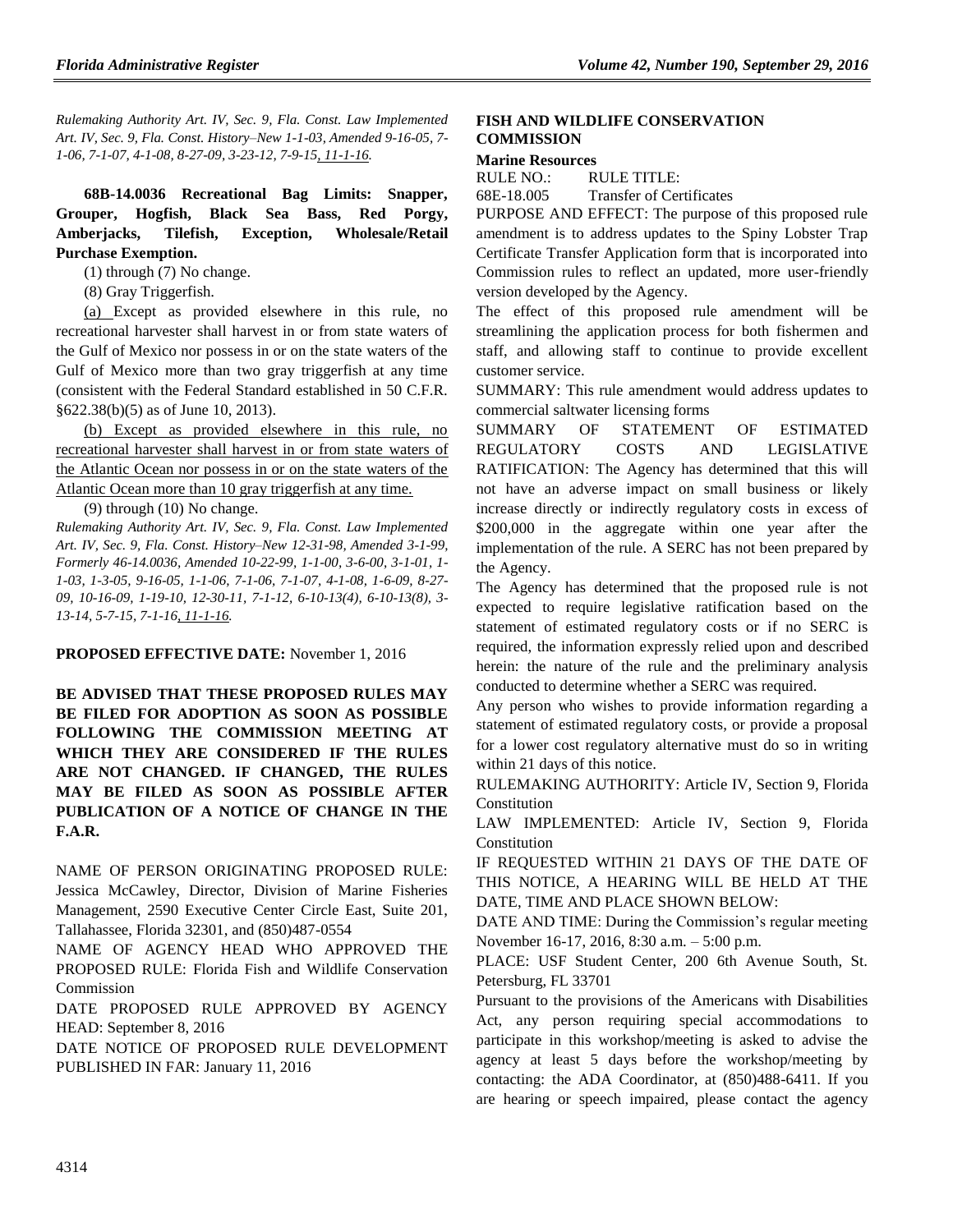using the Florida Relay Service, 1(800)955-8771 (TDD) or 1(800)955-8770 (Voice).

THE PERSON TO BE CONTACTED REGARDING THE PROPOSED RULE IS: Jessica McCawley, Director, Division of Marine Fisheries Management, 2590 Executive Center Circle East, Suite 201, Tallahassee, Florida 32301, and (850)487-0554

#### THE FULL TEXT OF THE PROPOSED RULE IS:

#### **68E-18.005 Transfer of Certificates.**

(1) through (3) No change.

(4) All transfers must be submitted on a notorized copy of either Commission form FWC 20-173 $\frac{\alpha}{10^{-16}}$   $\frac{0.211}{0.211}$  (Spiny Lobster Trap Certificate Transfer Application - Standard, found online at: http://www.flrules.org/Gateway/reference.asp?No=Ref-

00200), or Commission form FWC 20-173b (10-16) (Spiny Lobster Trap Certificate Transfer Application – Immediate Family, found online at: http://www.flrules.org, and which are is hereby incorporated by reference). No other form will be accepted. Both parties to the transfer must state the value paid and received for the certificates and list the tag audit numbers included in the transfer. Fraudulent statements of value paid or received for certificates by either the transferor or transferee will result in the denial of the transfer, and refer the matter to

the appropriate authorities for other disposition. (5) through (9) No change

*Rulemaking Authority Art IV, Sec. 9, Fla. Const. Law Implemented Art IV, Sec. 9, Fla. Const. History–New 5-16-95, Amended 4-7-99, Formerly 62R-18.005, Amended 7-1-01, 7-15-04, 5-1-11, .*

**BE ADVISED THAT THESE PROPOSED RULES MAY BE FILED FOR ADOPTION AS SOON AS POSSIBLE FOLLOWING THE COMMISSION MEETING AT WHICH THEY ARE CONSIDERED IF THE RULES ARE NOT CHANGED. IF CHANGED, THE RULES MAY BE FILED AS SOON AS POSSIBLE AFTER PUBLICATION OF A NOTICE OF CHANGE IN THE F.A.R.**

NAME OF PERSON ORIGINATING PROPOSED RULE: Jessica McCawley, Director, Division of Marine Fisheries Management, 2590 Executive Center Circle East, Suite 201, Tallahassee, Florida 32301, (850) 487-0554.

NAME OF AGENCY HEAD WHO APPROVED THE PROPOSED RULE: Florida Fish and Wildlife Conservation Commission.

DATE PROPOSED RULE APPROVED BY AGENCY HEAD: September 8, 2016

DATE NOTICE OF PROPOSED RULE DEVELOPMENT PUBLISHED IN FAR: September 2, 2016

# **[DEPARTMENT OF FINANCIAL SERVICES](https://www.flrules.org/gateway/department.asp?id=69)**

| OIR – Insurance Regulation |                                          |
|----------------------------|------------------------------------------|
| RULE NOS.:                 | <b>RULE TITLES:</b>                      |
| 690-161.001                | Purpose                                  |
| 690-161.009                | Form Availability                        |
| 690-161.010                | Guidelines for Prior Authorization Forms |
| 690-161.011                | Use of Prior Authorization Form          |

PURPOSE AND EFFECT: Pursuant to the rules of the Department of State, including Rule 1S-1.002(8)(a)1., F.A.C., the Financial Services Commission hereby summarizes the proposed action to Rule 69O-161.001,.009,.010,.011: Prior Authorization Forms: The rules adopt a standard prior authorization form and guidelines for all prior authorization forms.

SUMMARY: The statute requires the FSC to adopt the form and guidelines in consultation with the Agency for Health Care Administration. Improves the position of the Office in implementing the statutory mandate.

SUMMARY OF STATEMENT OF ESTIMATED REGULATORY COSTS AND LEGISLATIVE RATIFICATION: The Agency has determined that this will not have an adverse impact on small business or likely increase directly or indirectly regulatory costs in excess of \$200,000 in the aggregate within one year after the implementation of the rule. A SERC has not been prepared by the Agency.

The Agency has determined that the proposed rule is not expected to require legislative ratification based on the statement of estimated regulatory costs or if no SERC is required, the information expressly relied upon and described herein: : Agency personnel familiar with the subject matter of the rule amendment have performed an economic analysis of the rule amendment that shows that the rule amendment is unlikely to have an adverse impact on the State economy in excess of the criteria established in Section 120.541(2)(a), Florida Statutes.

Any person who wishes to provide information regarding a statement of estimated regulatory costs, or provide a proposal for a lower cost regulatory alternative must do so in writing within 21 days of this notice.

RULEMAKING AUTHORITY: [624.308\(1\),](https://www.flrules.org/gateway/statute.asp?id=624.308(1)) [627.647,](https://www.flrules.org/gateway/statute.asp?id=%20627.647) [627.42392,](https://www.flrules.org/gateway/statute.asp?id=%20627.42392) FS.

LAW IMPLEMENTED: [624.307\(1\),](https://www.flrules.org/gateway/statute.asp?id=624.307(1)) [627.510\(2\),](https://www.flrules.org/gateway/statute.asp?id=%20627.510(2)) [627.647,](https://www.flrules.org/gateway/statute.asp?id=%20627.647) [627.42392,](https://www.flrules.org/gateway/statute.asp?id=%20627.42392) FS.

IF REQUESTED WITHIN 21 DAYS OF THE DATE OF THIS NOTICE, A HEARING WILL BE HELD AT THE DATE,TIME AND PLACE SHOWN BELOW(IF NOT REQUESTED, THIS HEARING WILL NOT BE HELD):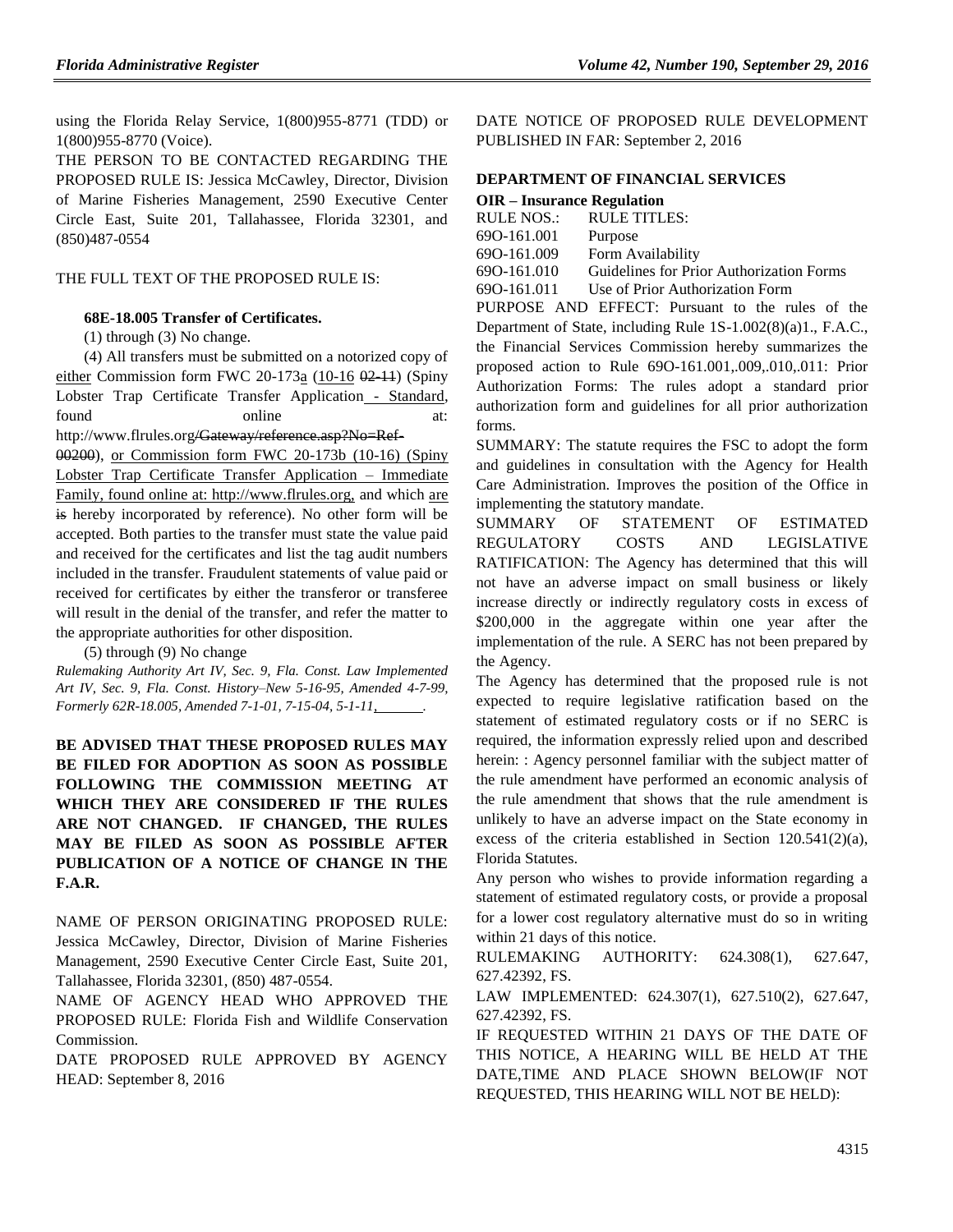DATE AND TIME: Thursday, October 27, 2016, 2:00 p.m.

PLACE: 116 Larson Building, 200 East Gaines Street, Tallahassee, Florida

Pursuant to the provisions of the Americans with Disabilities Act, any person requiring special accommodations to participate in this workshop/meeting is asked to advise the agency at least 5 days before the workshop/meeting by contacting: Shannon Doheny, Office of Insurance Regulation, E-mail Shannon.Doheny@floir.com.. If you are hearing or speech impaired, please contact the agency using the Florida Relay Service, 1(800)955-8771 (TDD) or 1(800)955-8770 (Voice).

THE PERSON TO BE CONTACTED REGARDING THE PROPOSED RULE IS: Shannon Doheny, Office of Insurance Regulation, E-mail Shannon.Doheny@floir.com

#### THE FULL TEXT OF THE PROPOSED RULE IS:

#### 69O-161.001 Purpose

The purpose of this chapter is to establish uniform claim forms for claims relating to health insurance and industrial life insurance policies, to establish guidelines for all prior authorization forms which ensure the general uniformity of such forms, and to adopt a prior authorization form for use by health insurance issuers which do not provide an electronic prior authorization process for use by its contracted providers. Rulemaking Specific Authority 624.308(1), 627.647 FS. Law Implemented 624.307(1), 627.510(2), 627.647 FS. History–New 4- 25-88, Formerly 4-74.001, Amended 6-8-94, Formerly 4-161.00, Amended

69O-161.009 Form Availability.

All forms referenced in this rule chapter may be obtained at www.floir.com by writing to: Office of Insurance Regulation, Bureau of Life and Health Forms, Rates and Reserve Analysis, Larson Building, Tallahassee, Florida 32399-0328.

Rulemaking Specific Authority 624.308(1), 627.647 FS. Law Implemented 624.307(1), 627.510(2), 627.647 FS. History–New 6-8- 94, Formerly 4-161.009, Amended\_

#### 69O-161.010 Guidelines for Prior Authorization Forms

(1) Scope: This rule applies to all insurance companies, health maintenance organizations, and managed care entities authorized to write health insurance in Florida.

(2) Definitions: As used in this rule:

a. "Issuer" means an authorized insurer offering health insurance as defined in Section 624.603, F.S., a managed care plan as defined in Section 409.962(9), F.S., or a health maintenance organization as defined in Section 641.19(12) F.S.

b. "Utilization review entity" means any person that performs prior authorization for an issuer.

c. "Person" has the same meaning as defined in Section 624.04, F.S.

d. "Prior authorization" means any practice implemented by an issuer or utilization review entity in which coverage of a health care service, device, or drug is dependent upon a covered person or health care practitioner obtaining approval from the issuer or utilization review entity prior to the service, device, or drug being performed, received, or prescribed, as applicable. "Prior authorization" includes prospective or utilization review procedures conducted prior to providing a health care service, device, or drug.

(3) All prior authorization forms must provide for the following information:

a. Sufficient information to identify the covered person, including the covered person's date of birth, full name, and health plan identification number.

b. Sufficient information to identify the ordering provider, including the provider's name, National Provider Identification number, and the provider's contact information.

c. Sufficient information to identify the rendering provider, including the name of the rendering provider, provider group, or facility, corresponding National Provider Identification number, and the rendering provider's contact information.

d. Sufficient information to identify and contact the rendering facility, if different from c.

e. Where the service or procedure will be performed, if different from c. or d.

f. The health care service being requested, including the medical reason therefore.

g. The unit or volume of the procedure, service, or device being requested when applicable.

h. All services tried, failed, or shown to be ineffective.

i. A list of any additional documentation required by the issuer or utilization review entity to complete its review of the prior authorization request.

j. The priority of the prior authorization request. At a minimum, the prior authorization form shall contain the following designations:

i. Standard.

ii. Date of Service, which should include a space for the planned date of a service.

iii. Urgent or Emergency, to be used when the provider certifies that applying the standard review time frame may seriously jeopardize the life or health of the patient.

k. The latest International Classification of Disease primary diagnosis code.

l. An attestation or certification that all information provided is true and accurate.

m. Any other information required to determine or facilitate the determination of the medical necessity of the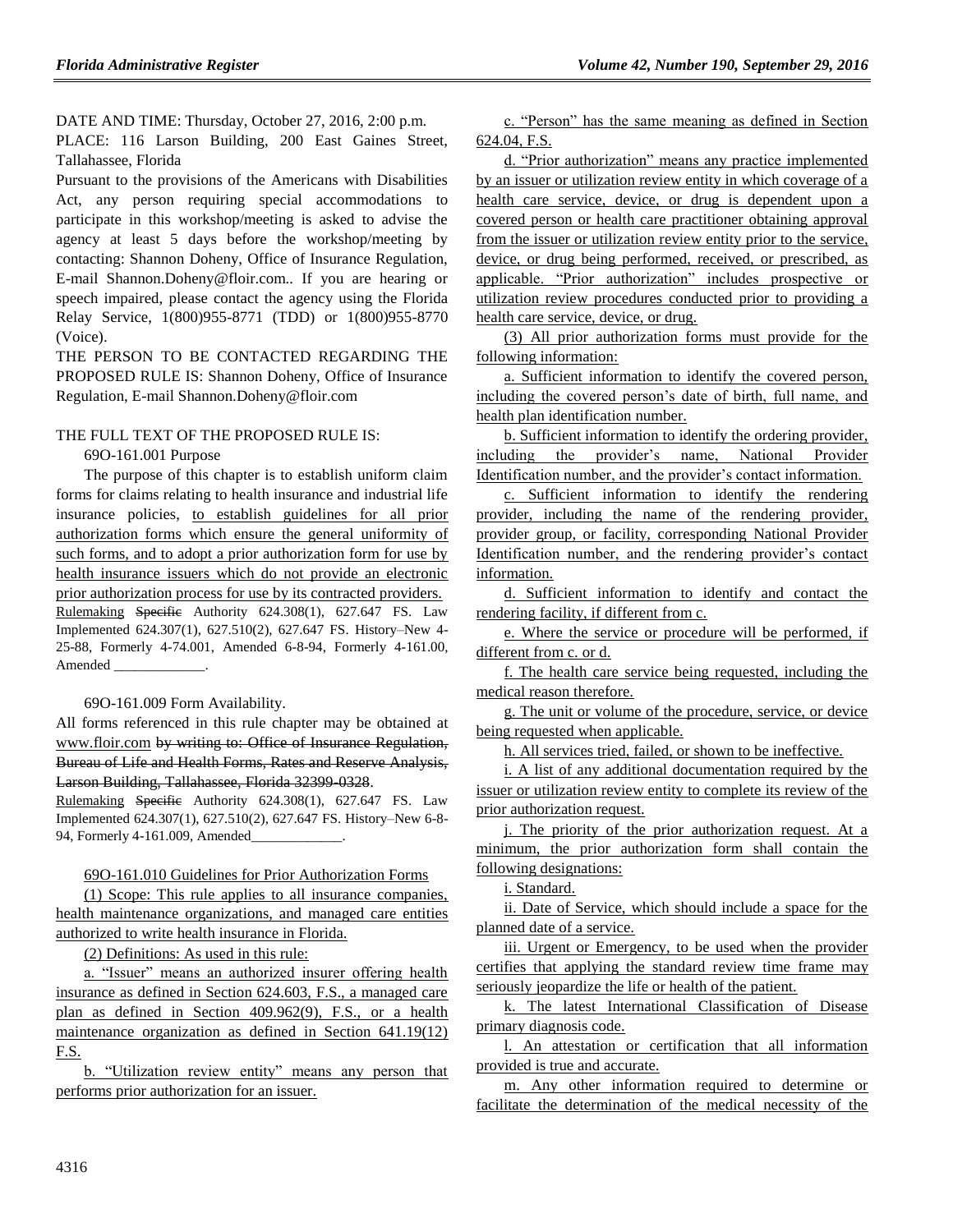requested medical procedure, course of treatment, or prescription drug benefit.

(4) All prior authorization forms must contain information where a provider may find a health insurance issuer's step therapy or fail first protocol requirements and quantity limits for all services subject to prior authorization.

(5) The prior authorization form must contain the direct contact information for the utilization review entity.

(6) The prior authorization form may not require information that is not needed to make a determination or facilitate a determination of medical necessity of the requested medical procedure, course of treatment, or prescription drug benefit.

(7) Disclosure and review of prior authorization requirements.

(a) A utilization review entity or issuer shall make any current prior authorization requirements, restrictions and forms readily accessible on its website and in written or electronic form upon request for beneficiaries, health care providers, and the general public. Requirements shall be described in detail but also in clear, easily-understandable language. Clinical criteria shall be described in language easily understandable by a health care provider.

(b) If a utilization review entity or issuer intends either to implement a new prior authorization requirement or restriction, or amend an existing requirement or restriction, the utilization review entity shall ensure that the new or amended requirement is not implemented unless the utilization review entity's website has been updated to reflect the new or amended requirement or restriction. This shall not extend to expansion of coverage for new health care services.

(c) If a utilization review entity or issuer intends either to implement a new prior authorization requirement or restriction, or amend an existing requirement or restriction, the utilization review entity shall provide beneficiaries who are currently using the affected health care service and all contracted health care physicians who provide affected health care service or services of written notice of the new or amended requirement or amendment no less than 60 days before the requirement or restriction is implemented. Such notice may be delivered electronically or by other means as agreed to by the receiving entity.

Rulemaking Authority 624.308(1), 627.42392 FS. Law Implemented 624.307(1), 627.42392 FS. History–New

#### 69O-161.011 Use of Prior Authorization Form

All authorized insurers offering health insurance as defined in Section 624.603, F.S., managed care plans as defined in Section 409.962(9), F.S., and health maintenance organizations as defined in Section 641.19(12), F.S., which do not provide an electronic prior authorization process for use by its contracted providers shall use only the Prior Authorization Form (OIR Form OIR-B2-2180)  $(**/**)$  which is hereby incorporated and made part of this rule chapter by reference. Rulemaking Authority 624.308(1), 627.42392 FS. Law Implemented

624.307(1), 627.42392, FS. History–New

NAME OF PERSON ORIGINATING PROPOSED RULE: Shannon Doheny, Office of Insurance Regulation, E-mail: Shannon.Doheny@floir.com

NAME OF AGENCY HEAD WHO APPROVED THE PROPOSED RULE: THE FINANCIAL SERVICES **COMMISSION** 

DATE PROPOSED RULE APPROVED BY AGENCY HEAD: September 20, 2016

DATE NOTICE OF PROPOSED RULE DEVELOPMENT PUBLISHED IN FAR: July 8, 2016

# Section III Notice of Changes, Corrections and Withdrawals

#### **[DEPARTMENT OF BUSINESS AND PROFESSIONAL](https://www.flrules.org/gateway/department.asp?id=61)  [REGULATION](https://www.flrules.org/gateway/department.asp?id=61)**

#### **[Board of Employee Leasing Companies](https://www.flrules.org/gateway/organization.asp?id=277)**

| RULE NO.:      | RULE TITLE:          |
|----------------|----------------------|
| $61G7 - 2.002$ | Probable Cause Panel |
|                | NOTICE OF CHANGE     |

Notice is hereby given that the following changes have been made to the proposed rule in accordance with subparagraph 120.54(3)(d)1., F.S., published in Vol. 42 No. 176, September 9, 2016 issue of the Florida Administrative Register.

The changes are in response to public comments submitted, discussion and subsequent vote by the board at a public meeting held September 21, 2016. The changes are as follows:

61G7-2.002 Probable Cause Panel

(1) No change.

(2) Notwithstanding subsection (1), when the chairman is unable to appoint a probable cause panel, the board delegates to the department the authority to determine whether probable cause exists.

Rulemaking Authority 455.225(4), 468.522 FS. Law Implemented 455.225(4), 455.227(1), 468.532(1) FS. History–New 4-29-92, Formerly 21EE-2.002, Amended 2-12-98,

THE PERSON TO BE CONTACTED REGARDING THE PROPOSED RULE IS: Richard Morrison, Executive Director, Board of Employee Leasing Companies, 2601 Blair Stone Road, Tallahassee, Florida 32399-0783.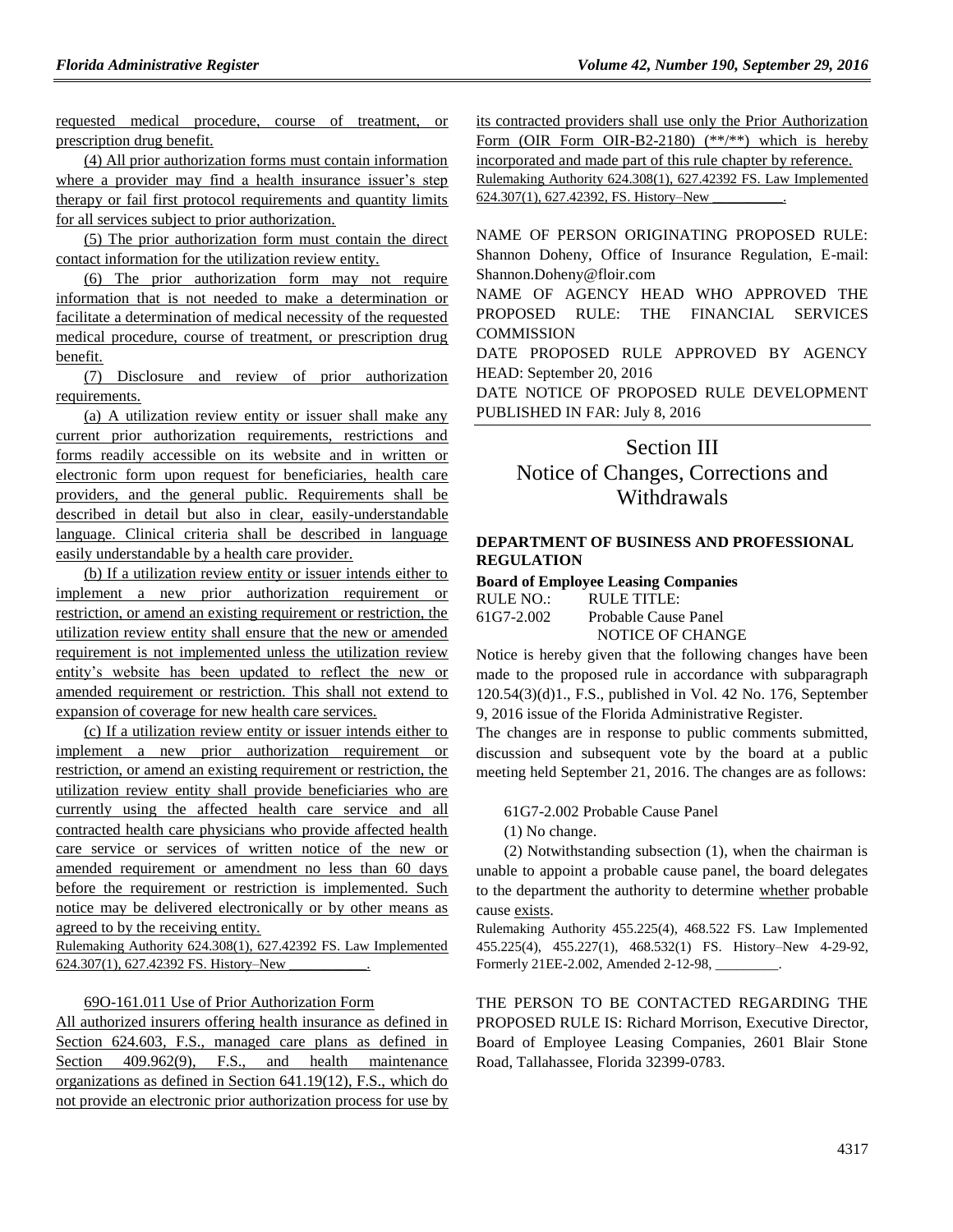#### **[DEPARTMENT OF ENVIRONMENTAL PROTECTION](https://www.flrules.org/gateway/department.asp?id=62)**

RULE NO.: RULE TITLE: [62-780.900](https://www.flrules.org/gateway/ruleNo.asp?id=62-780.900) Forms NOTICE OF CORRECTION

Notice is hereby given that the following correction has been made to the proposed rule in Vol. 42 No. 182, September 19, 2016 issue of the Florida Administrative Register. The correction is in response to verbal comments from the Joint Administration Procedures Committee on September 21, 2016. The listing of rules in the Department of Environmental Protection's Notice of Proposed Rule for Chapter 62-780 F.A.C. is amended to include 62-780.900 because the tables following the forms are also proposed for revision. The proposed revisions were included in their entirety in the Notice of Proposed Rule published on September 19, 2016.

### **[DEPARTMENT OF HEALTH](https://www.flrules.org/gateway/department.asp?id=64)**

### **[Board of Acupuncture](https://www.flrules.org/gateway/organization.asp?id=300)**

RULE NO.: RULE TITLE:

[64B1-4.0011](https://www.flrules.org/gateway/ruleNo.asp?id=64B1-4.0011) Documentation Necessary for Licensure Application NOTICE OF PUBLIC HEARING

The Board of Acupuncture announces a change of hearing regarding the above rule, as noticed in Vol. 42 No. 125, June 28, 2016 Florida Administrative Register.

DATE AND TIME: October 28, 2016, 10:00 a.m. or as soon thereafter as can be heard. (Prior noticed hearing of September 9, 2016 and September 30, 2016 were cancelled due to lack of quorum.)

PLACE: Telephone conference number: 1(888)670-3525, participation code: 6656186923.

GENERAL SUBJECT MATTER TO BE CONSIDERED: Rule and application.

Pursuant to the provisions of the Americans with Disabilities Act, any person requiring special accommodations to participate in this workshop/meeting is asked to advise the agency at least 5 days before the workshop/meeting by contacting: If you are hearing or speech impaired, please contact the agency using the Florida Relay Service, 1(800)955-8771 (TDD) or 1(800)955-8770 (Voice).

#### **[DEPARTMENT OF CHILDREN AND FAMILIES](https://www.flrules.org/gateway/department.asp?id=65)**

#### **[Economic Self-Sufficiency Program](https://www.flrules.org/gateway/organization.asp?id=340)**

| Family-Related Medicaid Budgeting Criteria |
|--------------------------------------------|
|                                            |

#### NOTICE OF WITHDRAWAL

Notice is hereby given that the above rule, as noticed in Vol. 42 No. 50, March 14, 2016 issue of the Florida Administrative Register has been withdrawn.

## **[DEPARTMENT OF ECONOMIC OPPORTUNITY](https://www.flrules.org/gateway/department.asp?id=73)**

## **[Division of Workforce Services](https://www.flrules.org/gateway/organization.asp?id=1065)**

| RULE NOS.: | RULE TITLES:                        |
|------------|-------------------------------------|
| 73B-3.001  | <b>Definitions</b>                  |
| 73B-3.002  | Displaced Homemaker Program Service |
|            | Provider Application                |
|            | NOTICE OF WITHDRAWAL                |

Notice is hereby given that the above rule, as noticed in Vol. 42 No. 125, June 28, 2016 issue of the Florida Administrative Register has been withdrawn.

# Section IV

Emergency Rules

### **DEPARTMENT OF LEGAL AFFAIRS**

 $RIII$  F NO  $\cdot$  RIII F TITLE $\cdot$ 

| 2ER16-1 | Addition of U-47700 (3.4-dichloro-N-[2- |
|---------|-----------------------------------------|
|         | (dimethylamino)cyclohexyl]-N-           |
|         | methylbenzamide) To Schedule I,         |
|         | Subsection $893.03(1)(a)$ , F.S.        |

SPECIFIC REASONS FOR FINDING AN IMMEDIATE DANGER TO THE PUBLIC HEALTH, SAFETY OR WELFARE: In written findings published on the date this emergency rule was filed with the Secretary of State's Office, Attorney General Bondi has found that there is a need to immediately place the above-mentioned substance classifiable as a synthetic opioid under Schedule I, Subsection 893.03(1)(a), F.S., in order to curtail their abuse by Florida's children, young adults, and others. These circumstances present an immediate and imminent hazard to the public health, safety, and welfare which requires emergency action. In addition, the Attorney General has found that the abovementioned compounds meet the statutory criteria for placement as a controlled substance in Schedule I, Subsection 893.03(1)(a), F.S.

REASONS FOR CONCLUDING THAT THE PROCEDURE USED IS FAIR UNDER THE CIRCUMSTANCES: The above-mentioned compound presents an immediate and imminent hazard to the public health, safety, and welfare which requires emergency action. The Attorney General will ask the Florida Legislature to memorialize this action through legislation in its 2017 legislative session. A copy of the Attorney General's findings in support of this emergency rule may be obtained by contacting the Office of the Attorney General, PL-01, The Capitol, Tallahassee, Florida 32399- 1050; (850)245-0145.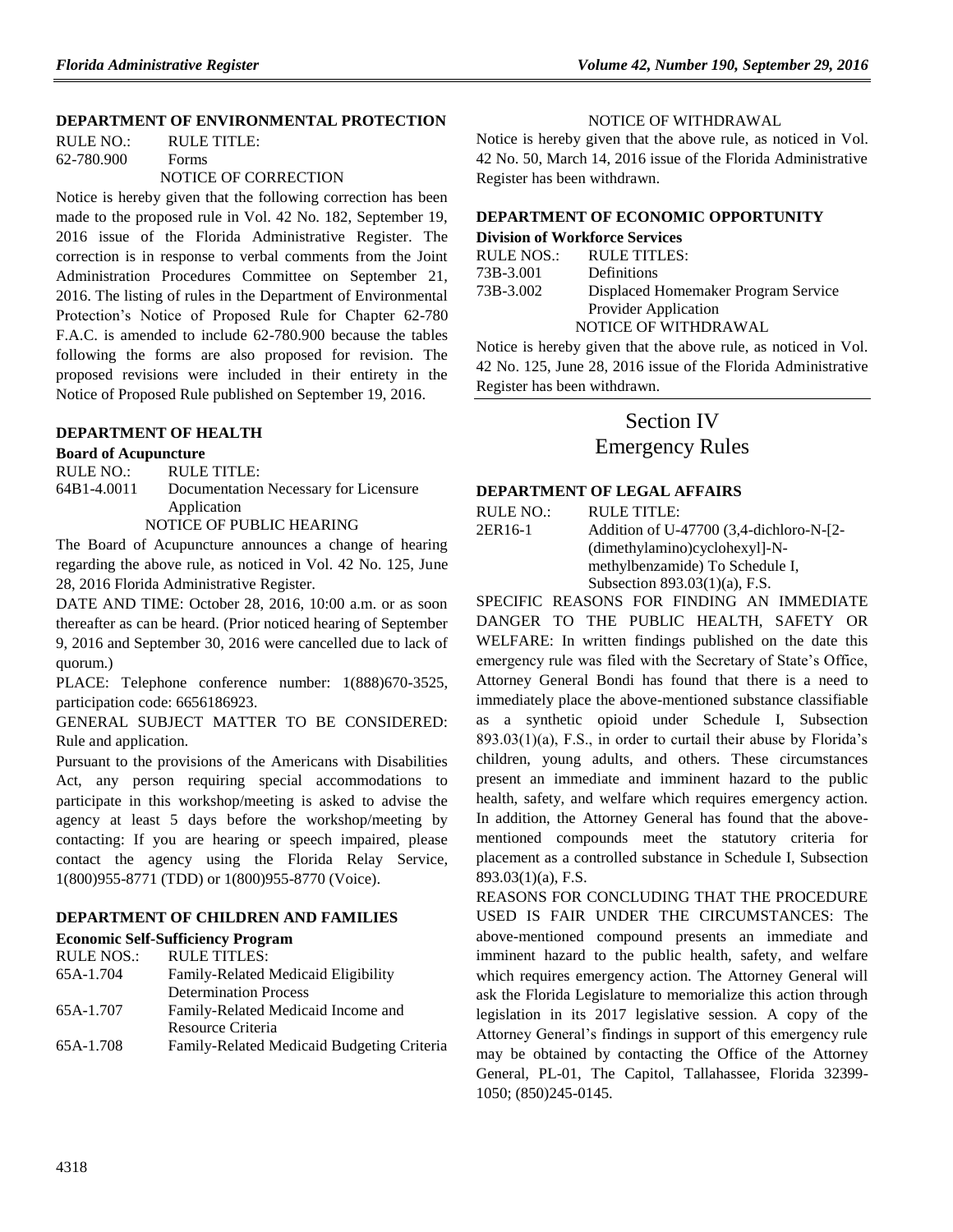SUMMARY OF THE RULE: The proposed emergency rule adds U-47700 (3,4-dichloro-N-[2- (dimethylamino)cyclohexyl]-N-methylbenzamide) to Schedule I, Subsection 893.03(1)(a), Florida Statutes.

THE PERSON TO BE CONTACTED REGARDING THE EMERGENCY RULE IS: Andrew J. Benard, Assistant Deputy Attorney General and Special Counsel, Department of Legal Affairs, PL-01, The Capitol, Tallahassee, Florida 32399-1050

### THE FULL TEXT OF THE EMERGENCY RULE IS:

2ER16-1 Addition of U-47700 (3,4-dichloro-N-[2- (dimethylamino)cyclohexyl]-N-methylbenzamide) To Schedule I, Subsection 893.03(1)(a), F.S.

(1) Under the authority of Section 893.035, F.S., the following substance is hereby added to Schedule I, subsection 893.03(1)(a), F.S.: U-47700 (3,4-dichloro-N-[2- (dimethylamino)cyclohexyl]-N-methylbenzamide).

(2) All provisions of Chapter 893, F.S., applicable to controlled substances listed in Schedule I shall be applicable to the substance listed in subsections (1) above. Rulemaking Authority: 893.035 FS. Law Implemented: 893.035 FS.

History – New .

THIS RULE TAKES EFFECT IMMEDIATELY UPON BEING FILED WITH THE DEPARTMENT OF STATE UNLESS A LATER TIME AND DATE IS SPECIFIED IN THE RULE.

# Section V Petitions and Dispositions Regarding Rule Variance or Waiver

[DEPARTMENT OF BUSINESS AND PROFESSIONAL](https://www.flrules.org/gateway/department.asp?id=61)  [REGULATION](https://www.flrules.org/gateway/department.asp?id=61)

[Division of Hotels and Restaurants](https://www.flrules.org/gateway/organization.asp?id=249)

RULE NO.: RULE TITLE:

[61C-4.010](https://www.flrules.org/gateway/ruleNo.asp?id=61C-4.010) Sanitation and Safety Requirements

The Florida Department of Business and Professional Regulation, Division of Hotels and Restaurants hereby gives notice:

On September 1, 2016, the Division of Hotels and Restaurants received a Petition for an Emergency Variance for subsection 61C-4.010(7), Florida Administrative Code and subsection 61C-4.010(6), Florida Administrative Code, from Heavenly Taste, Inc. located in Largo. The above referenced F.A.C. addresses the requirement that at least one accessible bathroom be provided for use by customers. They are requesting to share the bathrooms located within a nearby

establishment under a different ownership for use by customers only.

The Petition for this variance was published in Vol. 42/175 on September 8, 2016. The Order for this Petition was signed and approved on September 27, 2016. After a complete review of the variance request, the Division finds that the application of this Rule will create a financial hardship to the food service establishment. Furthermore, the Division finds that the Petitioner meets the burden of demonstrating that the underlying statute has been achieved by the Petitioner ensuring the bathrooms located within Hair Authority (12640 Wilcox Rd., Largo, FL 33774), are maintained in a clean and sanitary manner and are provided with cold running water under pressure, soap, approved hand drying devices, and are available during all hours of operation. The Petitioner shall also ensure that directional signage is installed within or outside the establishment clearly stating the location of the bathrooms. If the ownership of Heavenly Taste, Inc. and/or Hair Authority (Solomon Davis) changes, an updated signed agreement for use of the bathroom facilities will be required immediately.

A copy of the Order or additional information may be obtained by contacting: Daisy.Aleman@myfloridalicense.com, Division of Hotels and Restaurants, 2601 Blair Stone Road, Tallahassee, Florida 32399-1011.

[DEPARTMENT OF BUSINESS AND PROFESSIONAL](https://www.flrules.org/gateway/department.asp?id=61)  [REGULATION](https://www.flrules.org/gateway/department.asp?id=61)

[Division of Hotels and Restaurants](https://www.flrules.org/gateway/organization.asp?id=249)

RULE NO.: RULE TITLE:

[61C-5.001](https://www.flrules.org/gateway/ruleNo.asp?id=61C-5.001) Safety Standards

NOTICE IS HEREBY GIVEN that on September 26, 2016, the Department of Business and Professional Regulation, Division of Hotels and Restaurants, Bureau of Elevator Safety, received a petition for Wellington G Condominium at 220 Wellington G, West Palm Beach, FL. Petitioner seeks an emergency variance of the requirements of ASME A17.3, Section 3.4.4 as adopted by subsection 61C-5.001(1), Florida Administrative Code, that requires top of car emergency exit which poses a significant economic/financial hardship. Any interested person may file comments within 5 days of the publication of this notice with Michelle Comingore, Division of Hotels and Restaurants, Bureau of Elevator Safety, 2601 Blair Stone Road, Tallahassee, Florida 32399-1013 (VW2016- 225).

A copy of the Petition for Variance or Waiver may be obtained by contacting: Michelle Comingore, Division of Hotels and Restaurants, Bureau of Elevator Safety, 2601 Blair Stone Road, Tallahassee, Florida 32399-1013, dhr.elevators@myfloridalicense.com.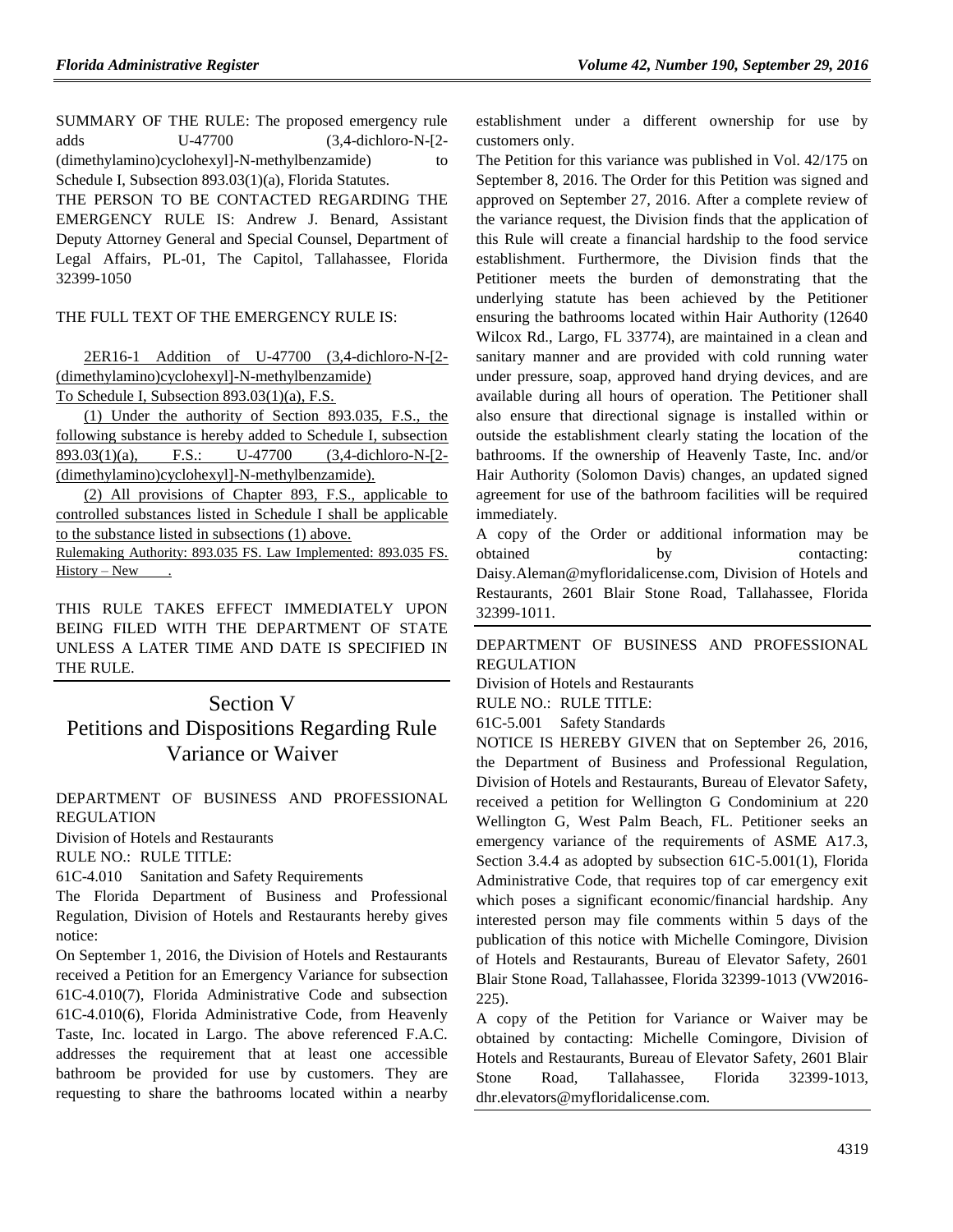[DEPARTMENT OF BUSINESS AND PROFESSIONAL](https://www.flrules.org/gateway/department.asp?id=61)  [REGULATION](https://www.flrules.org/gateway/department.asp?id=61)

[Division of Hotels and Restaurants](https://www.flrules.org/gateway/organization.asp?id=249)

RULE NO.: RULE TITLE:

[61C-5.001](https://www.flrules.org/gateway/ruleNo.asp?id=61C-5.001) Safety Standards

NOTICE IS HEREBY GIVEN that on September 26, 2016, the Department of Business and Professional Regulation, Division of Hotels and Restaurants, Bureau of Elevator Safety, received a petition for LaNapolera Restaurant at 1440 Hendricks Ave, Jacksonville, FL. Petitioner seeks an emergency variance of the requirements of ASME A18.1, Section 2.1.2.8, as adopted by subsection 61C-5.001(1), Florida Administrative Code, that requires minimum head clearance which poses a significant economic/financial hardship. Any interested person may file comments within 5 days of the publication of this notice with Michelle Comingore, Division of Hotels and Restaurants, Bureau of Elevator Safety, 2601 Blair Stone Road, Tallahassee, Florida 32399-1013 (VW2016-226).

A copy of the Petition for Variance or Waiver may be obtained by contacting: Michelle Comingore, Division of Hotels and Restaurants, Bureau of Elevator Safety, 2601 Blair Stone Road, Tallahassee, Florida 32399-1013, dhr.elevators@myfloridalicense.com.

[DEPARTMENT OF BUSINESS AND PROFESSIONAL](https://www.flrules.org/gateway/department.asp?id=61)  [REGULATION](https://www.flrules.org/gateway/department.asp?id=61)

[Board of Accountancy](https://www.flrules.org/gateway/organization.asp?id=280)

The Board of Accountancy hereby gives notice:

The petition filed by Tanya Miller on July 25, 2016, seeking a variance or waiver of paragraph 61H1-27.002(2)(a), Florida Administrative Code, has been withdrawn. The notice of Petition was published in Vol. 42, No. 152 of the July 25, 2016 issue of the Florida Administrative Register.

A copy of the Order or additional information may be obtained by contacting: A copy of the Order or additional information may be obtained by contacting: Veloria Kelly, Executive Director, (352)333-2505.

# [DEPARTMENT OF BUSINESS AND PROFESSIONAL](https://www.flrules.org/gateway/department.asp?id=61)  [REGULATION](https://www.flrules.org/gateway/department.asp?id=61)

[Board of Accountancy](https://www.flrules.org/gateway/organization.asp?id=280)

RULE NO.: RULE TITLE:

[61H1-28.0052](https://www.flrules.org/gateway/ruleNo.asp?id=61H1-28.0052) Number of Sittings, and Granting of Credit, Release of Grades and Completion of Examination, Transition Rules

NOTICE IS HEREBY GIVEN that on September 21, 2016, the Board of Accountancy, received a petition for variance or waiver filed by Simon Owi, seeking a variance or waiver of paragraph 61H1-28.0052(1)(b), Florida Administrative Code, that requires candidates to pass all four test sections of the CPA Examination within a rolling eighteen-month period, which begins on the NASBA grade release date for the first test section(s) passed.

A copy of the Petition for Variance or Waiver may be obtained by contacting: Veloria Kelly, Division Director, Board of Accountancy, 240 NW 76th Dr., Suite A, Gainesville, Florida 32607. Comments on this petition should be filed with the Board of Accountancy within 14 days of publication of this notice.

## [DEPARTMENT OF BUSINESS AND PROFESSIONAL](https://www.flrules.org/gateway/department.asp?id=61)  [REGULATION](https://www.flrules.org/gateway/department.asp?id=61)

[Florida Real Estate Appraisal Board](https://www.flrules.org/gateway/organization.asp?id=282)

The Florida Real Estate Appraisal Board hereby gives notice:

That the Petition filed by John C. Gibilaro on August 15, 2016, seeking a variance or waiver of  $61J1-4.010(1)(b)(c)$ , F.A.C., has been withdrawn. The Notice of Petition was published in Vol. 42, No. 166 of the August 25, 2016, issue of the Florida Administrative Register.

A copy of the Order or additional information may be obtained by contacting: Juana Watkins, Executive Director, Florida Real Estate Appraisal Board, 400 West Robinson Street, #N801, Orlando, FL 32801, (850)487-1395 or by electronic mail - Juana.Watkins@myfloridalicense.com.

#### [DEPARTMENT OF HEALTH](https://www.flrules.org/gateway/department.asp?id=64)

[Board of Clinical Laboratory Personnel](https://www.flrules.org/gateway/organization.asp?id=322)

RULE NO.: RULE TITLE:

[64B3-5.002](https://www.flrules.org/gateway/ruleNo.asp?id=64B3-5.002) Supervisor

NOTICE IS HEREBY GIVEN that on September 20, 2016, the Board of Clinical Laboratory Personnel, received a petition for variance or waiver filed by William Marena. Petitioner is seeking a variance or waiver of paragraph 64B3-5.002(3)(a), Option 3a, Florida Administrative Code, which sets forth the education, training/experience and examination requirements for licensure as a supervisor.

A copy of the Petition for Variance or Waiver may be obtained by contacting: Anthony B. Spivey, Executive Director, Board of Clinical Laboratory Personnel, 4052 Bald Cypress Way, Bin # C07, Tallahassee, Florida 32399-3257. Comments on the petition should be filed with the Board of Clinical Laboratory Personnel within 14 days of publication of this notice.

#### [DEPARTMENT OF HEALTH](https://www.flrules.org/gateway/department.asp?id=64)

[Board of Clinical Laboratory Personnel](https://www.flrules.org/gateway/organization.asp?id=322)

RULE NO.: RULE TITLE:

[64B3-5.003](https://www.flrules.org/gateway/ruleNo.asp?id=64B3-5.003) Technologist

NOTICE IS HEREBY GIVEN that on September 19, 2016, the Board of Clinical Laboratory Personnel, received a petition for variance or waiver filed by Clifford Michael Morris. Petitioner is seeking a variance or waiver of paragraph 64B3- 5.003(3)(a), Option 1, Florida Administrative Code, which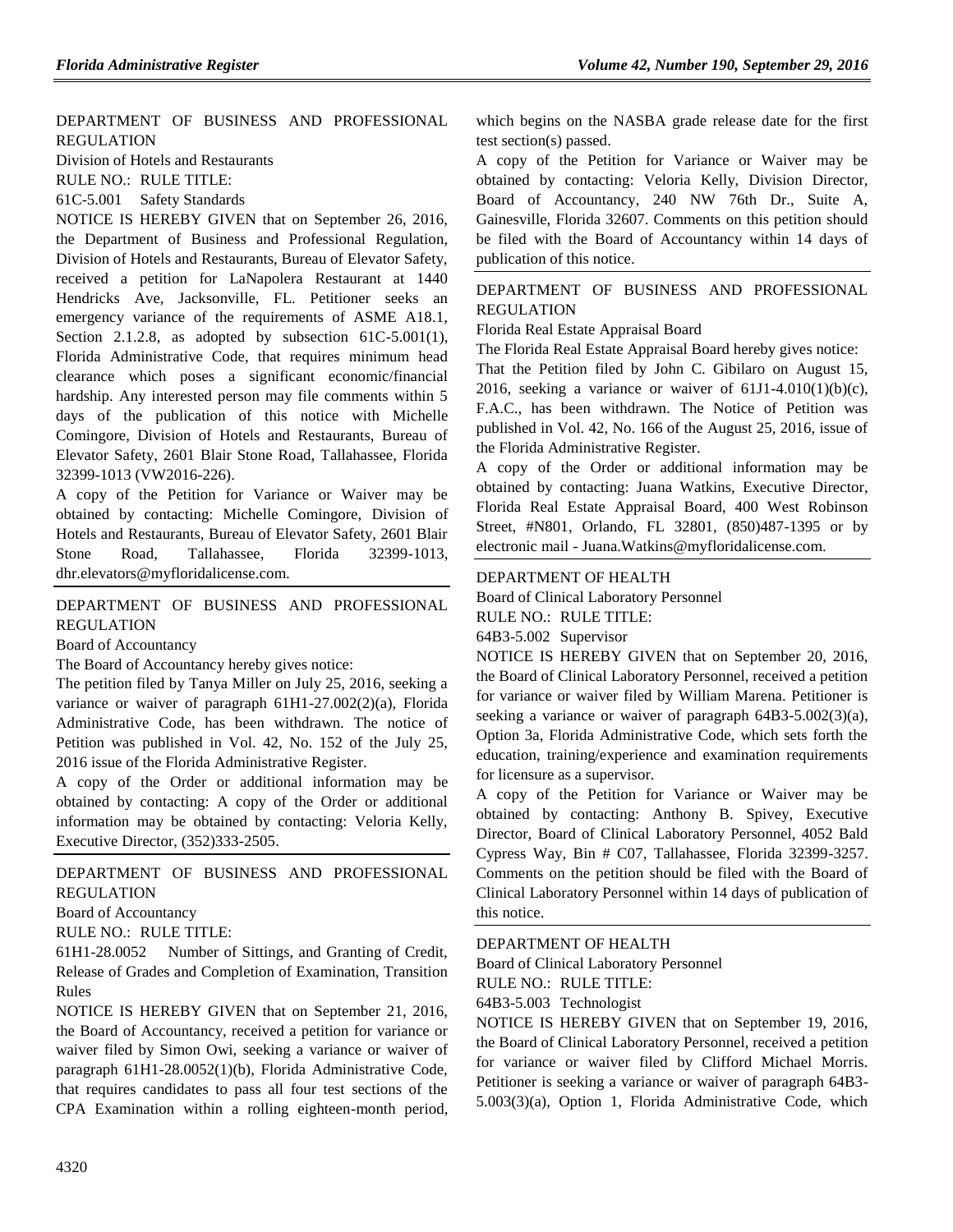sets forth the education, training/experience and examination requirements for a specialty licensure as a technologist.

A copy of the Petition for Variance or Waiver may be obtained by contacting: Anthony B. Spivey, Executive Director, Board of Clinical Laboratory Personnel, 4052 Bald Cypress Way, Bin # C07, Tallahassee, Florida 32399-3257. Comments on the petition should be filed with the Board of Clinical Laboratory Personnel within 14 days of publication of this notice.

[DEPARTMENT OF HEALTH](https://www.flrules.org/gateway/department.asp?id=64)

[Board of Medicine](https://www.flrules.org/gateway/organization.asp?id=331)

RULE NO.: RULE TITLE:

[64B8-4.009:](https://www.flrules.org/gateway/ruleNo.asp?id=64B8-4.009) Applications

The Board of Medicine hereby gives notice: that the Petition for Waiver filed by Ziad El-Hajjaoui, M.D., on August 29, 2016, has been withdrawn upon request of the Petitioner. The Petition, seeking a waiver or variance from Rule 64B8-4.009, F.A.C., was published in Volume 42, No. 170, of the Florida Administrative Register, on August 31, 2016. The person to be contacted regarding this Petition is: Claudia Kemp, J.D., Executive Director, Board of Medicine, 4052 Bald Cypress Way, Bin #C03, Tallahassee, Florida 32399-3053.

[DEPARTMENT OF HEALTH](https://www.flrules.org/gateway/department.asp?id=64)

[Board of Medicine](https://www.flrules.org/gateway/organization.asp?id=331)

RULE NO.: RULE TITLE:

[64B8-4.009](https://www.flrules.org/gateway/ruleNo.asp?id=64B8-4.009) Applications

The Board of Medicine hereby gives notice: that the Petition for Waiver filed by Emeka Michael Eziri, M.D., on August 25, 2016, has been withdrawn upon request of the Petitioner. The Petition, seeking a waiver or variance from Rule 64B8-4.009, F.A.C., was published in Volume 42, No. 169, of the Florida Administrative Register, on August 30, 2016. The person to be contacted regarding this Petition is: Claudia Kemp, J.D., Executive Director, Board of Medicine, 4052 Bald Cypress Way, Bin #C03, Tallahassee, Florida 32399-3053.

#### [DEPARTMENT OF HEALTH](https://www.flrules.org/gateway/department.asp?id=64)

[Board of Medicine](https://www.flrules.org/gateway/organization.asp?id=331)

RULE NO.: RULE TITLE:

[64B8-4.009](https://www.flrules.org/gateway/ruleNo.asp?id=64B8-4.009) Applications

The Board of Medicine hereby gives notice: that the Petition for Waiver filed by Mohan Ys, M.D., on August 19, 2016, has been withdrawn upon request of the Petitioner. The Petition, seeking a waiver or variance from Rule 64B8-4.009, F.A.C., was published in Volume 42, No. 163, of the Florida Administrative Register, on August 22, 2016. The person to be contacted regarding this Petition is: Claudia Kemp, J.D., Executive Director, Board of Medicine, 4052 Bald Cypress Way, Bin #C03, Tallahassee, Florida 32399-3053.

#### [DEPARTMENT OF HEALTH](https://www.flrules.org/gateway/department.asp?id=64) [Board of Medicine](https://www.flrules.org/gateway/organization.asp?id=331) RULE NO.: RULE TITLE:

[64B8-4.009](https://www.flrules.org/gateway/ruleNo.asp?id=64B8-4.009) Applications

The Board of Medicine hereby gives notice: that the Petition for Waiver filed by Ibrahim M. Aref, M.D., on August 26, 2016, has been withdrawn upon request of the Petitioner. The Petition, seeking a waiver or variance from Rule 64B8-4.009, F.A.C., was published in Volume 42, No. 169, of the Florida Administrative Register, on August 30, 2016. The person to be contacted regarding this Petition is: Claudia Kemp, J.D., Executive Director, Board of Medicine, 4052 Bald Cypress Way, Bin #C03, Tallahassee, Florida 32399-3053.

[DEPARTMENT OF HEALTH](https://www.flrules.org/gateway/department.asp?id=64) [Board of Medicine](https://www.flrules.org/gateway/organization.asp?id=331) RULE NO.: RULE TITLE: [64B8-4.009](https://www.flrules.org/gateway/ruleNo.asp?id=64B8-4.009) Applications

The Board of Medicine hereby gives notice: that the Petition for Waiver filed by Sameh Mahmoud Mohamed Said, M.D., on July 19, 2016, has been withdrawn upon request of the Petitioner. The Petition, seeking a waiver or variance from Rule 64B8-4.009, F.A.C., was published in Volume 42, No. 140, of the Florida Administrative Register, on July 20, 2016. The person to be contacted regarding this Petition is: Claudia Kemp, J.D., Executive Director, Board of Medicine, 4052 Bald Cypress Way, Bin #C03, Tallahassee, Florida 32399- 3053.

[DEPARTMENT OF HEALTH](https://www.flrules.org/gateway/department.asp?id=64) [Board of Medicine](https://www.flrules.org/gateway/organization.asp?id=331) RULE NO.: RULE TITLE: [64B8-4.009](https://www.flrules.org/gateway/ruleNo.asp?id=64B8-4.009) Applications

The Board of Medicine hereby gives notice: that the Petition for Waiver filed by Hani R. Douedi, M.D., on July 27, 2016, has been withdrawn upon request of the Petitioner. The Petition, seeking a waiver or variance from Rule 64B8-4.009, F.A.C., was published in Volume 42, No. 150, of the Florida Administrative Register, on August 3, 2016. The person to be contacted regarding this Petition is: Claudia Kemp, J.D., Executive Director, Board of Medicine, 4052 Bald Cypress Way, Bin #C03, Tallahassee, Florida 32399-3053.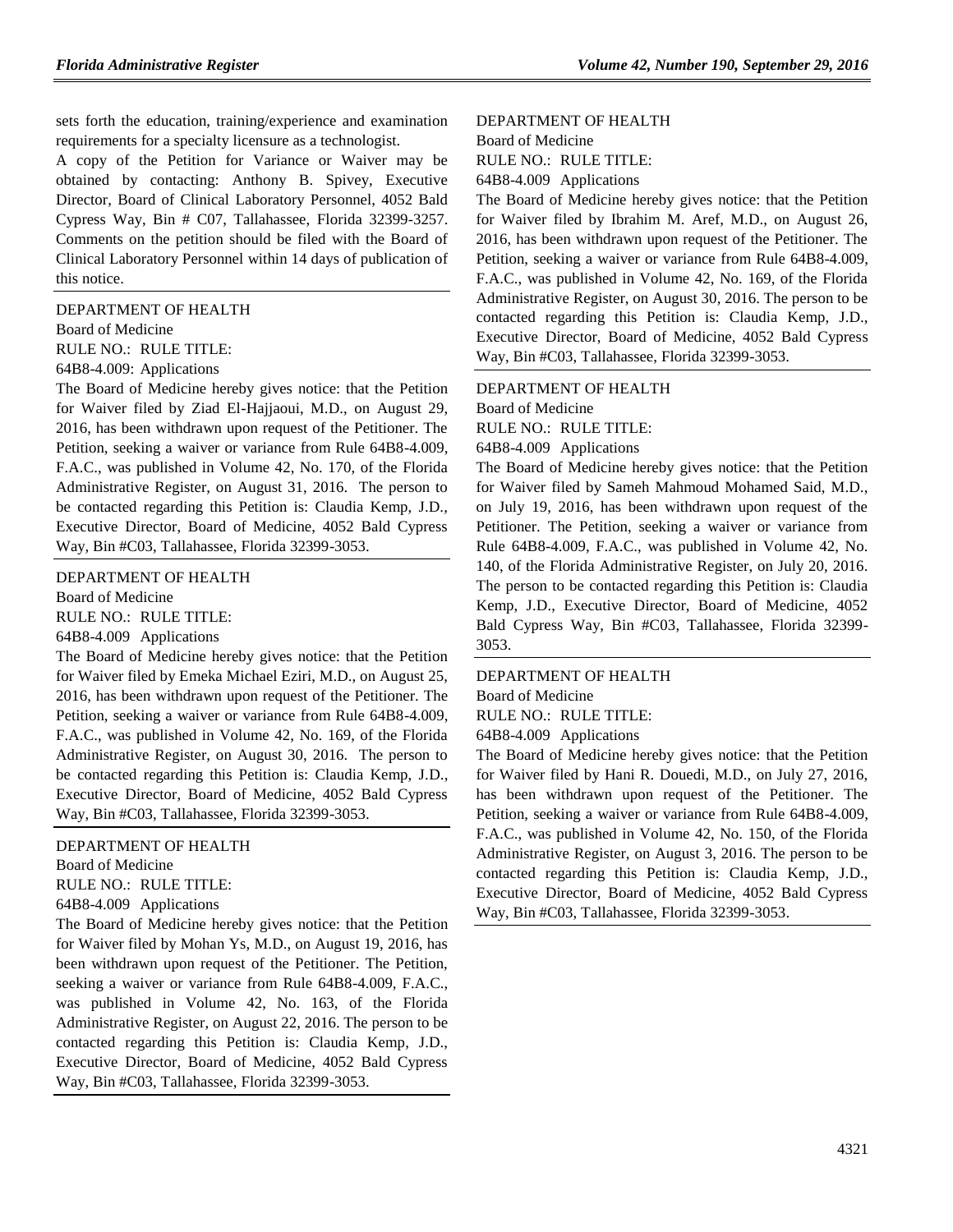# Section VI Notice of Meetings, Workshops and Public **Hearings**

# [DEPARTMENT OF EDUCATION](https://www.flrules.org/gateway/department.asp?id=6)

# [State Board of Education](https://www.flrules.org/gateway/organization.asp?id=195)

The State Advisory Committee for the Education of Exceptional Students Subgroup on legal research announces a telephone conference call to which all persons are invited.

DATE AND TIME: November 15, 2016, 10:00 a.m.

PLACE: 1(888)670-3525, passcode: 8006155226

GENERAL SUBJECT MATTER TO BE CONSIDERED: Exploration and discussion of information pertaining to students with disabilities transfer of rights and related parental rights.

A copy of the agenda may be obtained by contacting: State Advisory Committee, Bureau of Exceptional Education and Student Services, Florida Department of Education, 325 West Gaines Street, Suite 614, Tallahassee, Florida 32399-0400, (850)245-0475.

Pursuant to the provisions of the Americans with Disabilities Act, any person requiring special accommodations to participate in this workshop/meeting is asked to advise the agency at least 28 days before the workshop/meeting by contacting: State Advisory Committee, Bureau of Exceptional Education and Student Services, Florida Department of Education, 325 West Gaines Street, Suite 614, Tallahassee, Florida 32399-0400, (850)245-0475. If you are hearing or speech impaired, please contact the agency using the Florida Relay Service, 1(800)955-8771 (TDD) or 1(800)955-8770 (Voice).

# [WATER MANAGEMENT DISTRICTS](https://www.flrules.org/gateway/department.asp?id=40)

[Suwannee River Water Management District](https://www.flrules.org/gateway/organization.asp?id=121)

The Suwannee River Water Management District announces a public meeting to which all persons are invited.

DATE AND TIME: Tuesday, October 11, 2016, 9:00 a.m.

PLACE: District Headquarters, 9225 CR 49, Live Oak, FL 32060

GENERAL SUBJECT MATTER TO BE CONSIDERED: Governing Board Meeting, Public Hearing and Committee Meetings. Consider Suwannee River Water Management District business.

A copy of the agenda may be obtained by contacting: Robin Lamm at (386)362-1001 or 1(800)226-1066 (Florida only) or on the District's website: www.mysuwanneeriver.com, when published.

Pursuant to the provisions of the Americans with Disabilities Act, any person requiring special accommodations to participate in this workshop/meeting is asked to advise the

agency at least 2 days before the workshop/meeting by contacting: Robin Lamm at (386)362-1001 or 1(800)226-1066 (Florida only). If you are hearing or speech impaired, please contact the agency using the Florida Relay Service, 1(800)955-8771 (TDD) or 1(800)955-8770 (Voice).

If any person decides to appeal any decision made by the Board with respect to any matter considered at this meeting or hearing, he/she will need to ensure that a verbatim record of the proceeding is made, which record includes the testimony and evidence from which the appeal is to be issued.

## [WATER MANAGEMENT DISTRICTS](https://www.flrules.org/gateway/department.asp?id=40)

[St. Johns River Water Management District](https://www.flrules.org/gateway/organization.asp?id=122)

The St. Johns River Water Management District, Agricultural Cost Share Project Selection Panel announces a public meeting to which all persons are invited.

DATES AND TIMES: October 5 and 6, 2016, 9:00 a.m.

PLACE: 601 South Lake Destiny, Suite 200, Maitland, Florida 32751

GENERAL SUBJECT MATTER TO BE CONSIDERED: Discussion of agricultural cost share projects and project ranking.

A copy of the agenda may be obtained by contacting: Suzanne Archer, (407)215-1450 or sarcher@sjrwmd.com.

Pursuant to the provisions of the Americans with Disabilities Act, any person requiring special accommodations to participate in this workshop/meeting is asked to advise the agency at least 5 days before the workshop/meeting by contacting: Suzanne Archer, (407)215-1450. If you are hearing or speech impaired, please contact the agency using the Florida Relay Service, 1(800)955-8771 (TDD) or 1(800)955-8770 (Voice).

# [DEPARTMENT OF MANAGEMENT SERVICES](https://www.flrules.org/gateway/department.asp?id=60)

[Division of Purchasing](https://www.flrules.org/gateway/organization.asp?id=220)

The Department of Management Services, Division of State Purchasing announces a public meeting to which all persons are invited.

DATE AND TIME: Monday, October 10, 2016, 2:00 p.m., ET PLACE: Conference Room 360K, 4050 Esplanade Way, Tallahassee, Florida 32399-0950

Webinar Information:

https://global.gotomeeting.com/join/569130253

Call in number: 1(877)309-2070

Participant Code: 569-130-253

GENERAL SUBJECT MATTER TO BE CONSIDERED: In accordance with section 120.525, Florida Statutes, My Florida Market Place (MFMP) Training Event (NON-MANDATORY) is hereby noticed within the timeline for the Invitation to Bid (ITB) No. 22-44102100-Z. The Department reserves the right to issue amendments, addenda, and changes to the timeline and specifically to the meeting notice listed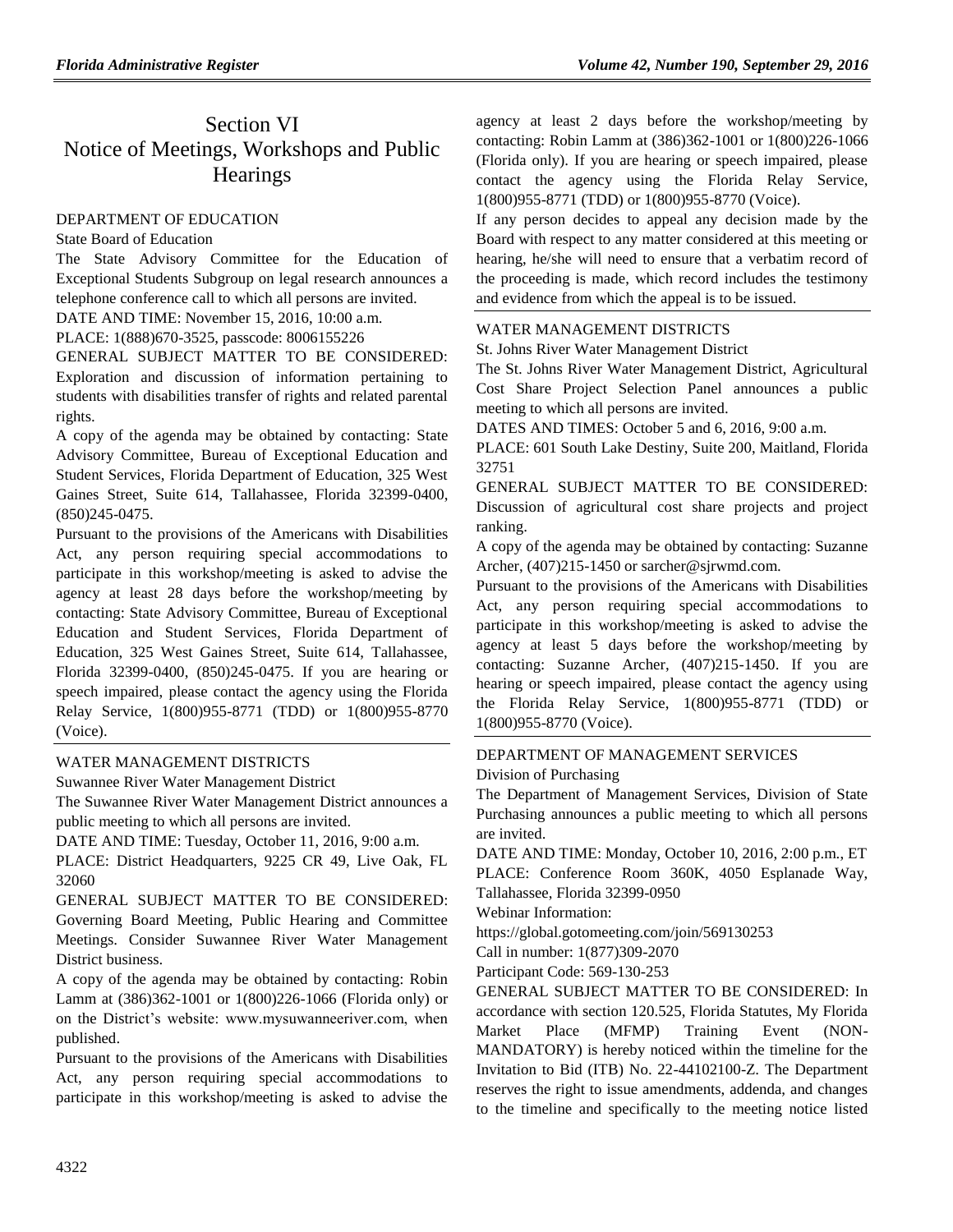above. The Department will post notice of any changes or additional meetings within the Vendor Bid System (VBS) in accordance with section 287.042(3), Florida Statutes, and will not re-advertise notice in the Florida Administrative Register (FAR). Access the VBS at: http://vbs.dms.state.fl.us/vbs/main\_menu.

A copy of the agenda may be obtained by contacting: Katherine Ajmeri at (850)921-0030, Katherine.ajmeri@dms.myflorida.com.

Pursuant to the provisions of the Americans with Disabilities Act, any person requiring special accommodations to participate in this workshop/meeting is asked to advise the agency at least 48 hours before the workshop/meeting by contacting: Katherine Ajmeri at (850)921-0030, Katherine.ajmeri@dms.myflorida.com. If you are hearing or speech impaired, please contact the agency using the Florida Relay Service, 1(800)955-8771 (TDD) or 1(800)955-8770 (Voice).

For more information, you may contact: Katherine Ajmeri at (850)921-0030, Katherine.ajmeri@dms.myflorida.com.

[DEPARTMENT OF BUSINESS AND PROFESSIONAL](https://www.flrules.org/gateway/department.asp?id=61)  [REGULATION](https://www.flrules.org/gateway/department.asp?id=61)

[Board of Auctioneers](https://www.flrules.org/gateway/organization.asp?id=272)

The Board of Auctioneers announces a public meeting to which all persons are invited.

DATE AND TIME: November 15, 2016, 10:00 a.m.

PLACE: Rosen Centre Hotel, 9840 International Drive, Orlando, FL 32819

GENERAL SUBJECT MATTER TO BE CONSIDERED: General Board business.

A copy of the agenda may be obtained by contacting: Board of Auctioneers, 2601 Blair Stone Rd., Tallahassee, FL 32399, (850)717-1982.

Pursuant to the provisions of the Americans with Disabilities Act, any person requiring special accommodations to participate in this workshop/meeting is asked to advise the agency at least 7 days before the workshop/meeting by contacting: Board of Auctioneers, 2601 Blair Stone Rd., Tallahassee, FL 32399, (850)717-1982. If you are hearing or speech impaired, please contact the agency using the Florida Relay Service, 1(800)955-8771 (TDD) or 1(800)955-8770 (Voice).

If any person decides to appeal any decision made by the Board with respect to any matter considered at this meeting or hearing, he/she will need to ensure that a verbatim record of the proceeding is made, which record includes the testimony and evidence from which the appeal is to be issued.

For more information, you may contact: Board of Auctioneers, 2601 Blair Stone Rd., Tallahassee, FL 32399, (850)717-1982.

#### [DEPARTMENT OF BUSINESS AND PROFESSIONAL](https://www.flrules.org/gateway/department.asp?id=61)  [REGULATION](https://www.flrules.org/gateway/department.asp?id=61)

[Building Code Administrators and Inspectors Board](https://www.flrules.org/gateway/organization.asp?id=271) The Board of Building Code Administrators and Inspectors announces a workshop to which all persons are invited.

DATE AND TIME: October 20, 2016, 9:00 a.m., Eastern Time

PLACE: Floridays Resort Orlando, 12562 International Drive, Orlando, Florida 32821, Telephone Number: (407)238-7700

GENERAL SUBJECT MATTER TO BE CONSIDERED: Rule 61G19-6.017 - One and Two Family Dwelling Inspector Certification.

A copy of the agenda may be obtained by contacting: Robyn Barineau, Executive Director, Board of Building Code Administrators and Inspectors, 2601 Blairstone Road, Tallahassee, FL 32399-0790, (850)717-1980 or by electronic mail - Robyn.Barineau@myfloridalicense.com.

[DEPARTMENT OF BUSINESS AND PROFESSIONAL](https://www.flrules.org/gateway/department.asp?id=61)  [REGULATION](https://www.flrules.org/gateway/department.asp?id=61)

[Building Code Administrators and Inspectors Board](https://www.flrules.org/gateway/organization.asp?id=271)

The Board of Building Code Administrators and Inspectors announces a workshop to which all persons are invited.

DATE AND TIME: October 20, 2016, 9:00 a.m., Eastern Time

PLACE: Floridays Resort Orlando, 12562 International Drive, Orlando, Florida 32821, Telephone Number: (407)238-7700

GENERAL SUBJECT MATTER TO BE CONSIDERED: Rule 61G19-9.004 - Approval of Courses.

A copy of the agenda may be obtained by contacting: Robyn Barineau, Executive Director, Board of Building Code Administrators and Inspectors, 2601 Blairstone Road, Tallahassee, FL 32399-0790, (850)717-1980 or by electronic mail - Robyn.Barineau@myfloridalicense.com.

[DEPARTMENT OF BUSINESS AND PROFESSIONAL](https://www.flrules.org/gateway/department.asp?id=61)  [REGULATION](https://www.flrules.org/gateway/department.asp?id=61)

[Building Code Administrators and Inspectors Board](https://www.flrules.org/gateway/organization.asp?id=271)

The Board of Building Code Administrators and Inspectors announces a workshop to which all persons are invited.

DATE AND TIME: October 20, 2016, 9:00 a.m., Eastern Time

PLACE: Floridays Resort Orlando, 12562 International Drive, Orlando, Florida 32821, Telephone Number: (407)238-7700

GENERAL SUBJECT MATTER TO BE CONSIDERED: Standards related to providers of programs outlined in the following rules.

61G19-7.001, 61G19-7.0015, 61G19-7.002, 61G19-7.004, 61G19-7.006, 61G19-7.007, 61G19-7.008, 61G19-7.009 and 61G19-7.010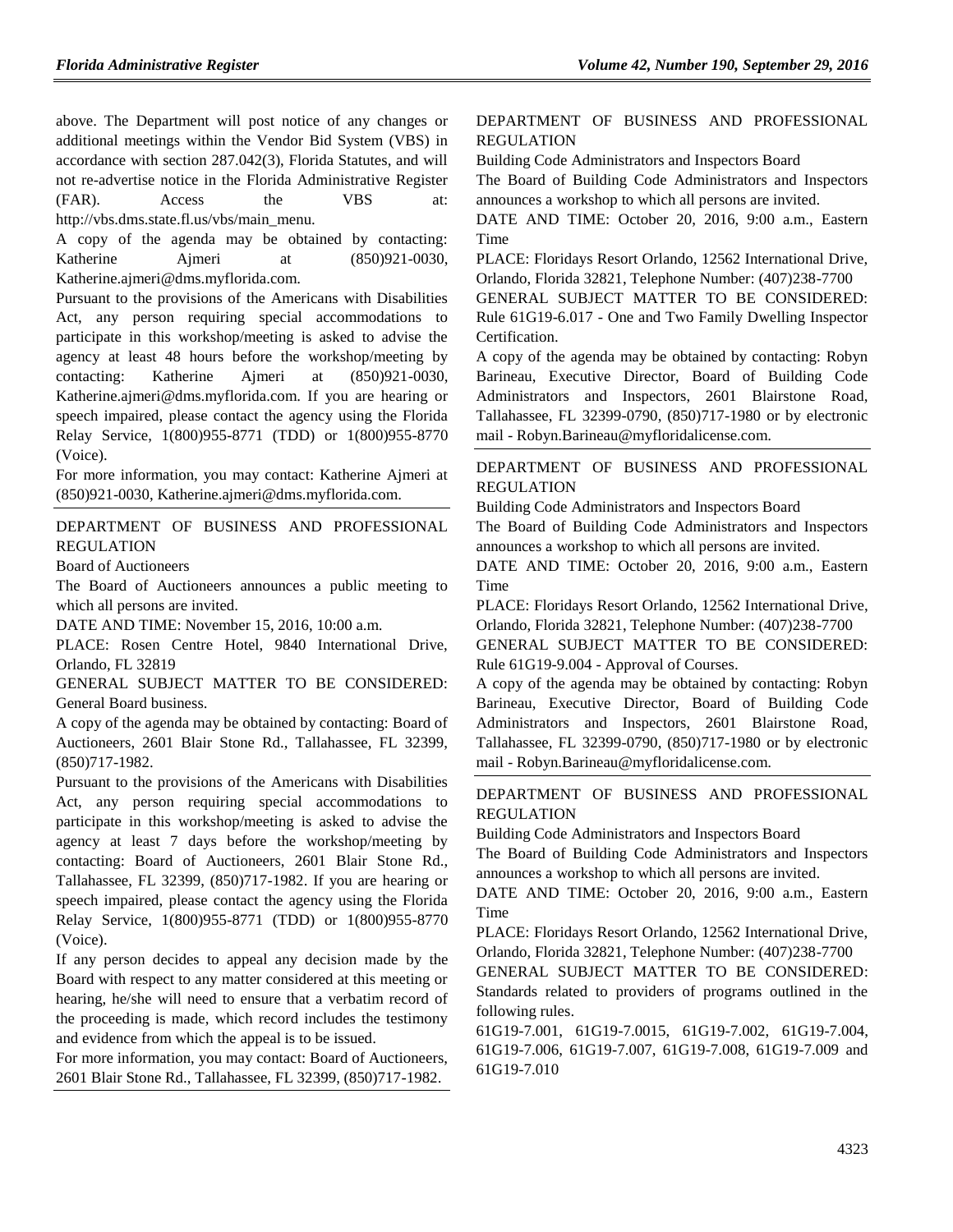A copy of the agenda may be obtained by contacting: Robyn Barineau, Executive Director, Board of Building Code Administrators and Inspectors, 2601 Blairstone Road, Tallahassee, FL 32399-0790, (850)717-1980 or by electronic mail: Robyn.Barineau@myfloridalicense.com.

#### [DEPARTMENT OF HEALTH](https://www.flrules.org/gateway/department.asp?id=64)

The Department of Health announces a telephone conference call to which all persons are invited.

DATE AND TIME: November 2, 2016, 9:00 a.m.

PLACE: Telephone conference number: 1(888)670-3525 participant code: 2922384719#

GENERAL SUBJECT MATTER TO BE CONSIDERED: Institutional Review Board (IRB) Conference call agenda items.

A copy of the agenda may be obtained by contacting: Rotanya Bryan, Rotanya.Bryan@flhealth.gov, (850)245-4444, ext. 3591

Pursuant to the provisions of the Americans with Disabilities Act, any person requiring special accommodations to participate in this workshop/meeting is asked to advise the agency at least 48 hours before the workshop/meeting by contacting: Rotanya Bryan, Rotanya.Bryan@flhealth.gov, (850)245-4444, ext. 3591. If you are hearing or speech impaired, please contact the agency using the Florida Relay Service, 1(800)955-8771 (TDD) or 1(800)955-8770 (Voice).

If any person decides to appeal any decision made by the Board with respect to any matter considered at this meeting or hearing, he/she will need to ensure that a verbatim record of the proceeding is made, which record includes the testimony and evidence from which the appeal is to be issued.

For more information, you may contact: Rotanya Bryan, Rotanya.Bryan@flhealth.gov, (850)245-4444, ext. 3591.

## [DEPARTMENT OF HEALTH](https://www.flrules.org/gateway/department.asp?id=64)

[Board of Acupuncture](https://www.flrules.org/gateway/organization.asp?id=300)

The Board of Acupuncture announces a telephone conference call to which all persons are invited.

DATE AND TIME: (UPDATED) THIS MEETING HAS BEEN CANCELLED FOR September 30, 2016, 9:00 a.m.

PLACE: (UPDATED) THIS MEETING HAS BEEN CANCELLED Telephone conference number: 1(888)670- 3525, participant code: 6656186923

GENERAL SUBJECT MATTER TO BE CONSIDERED: General business of the board.

A copy of the agenda may be obtained by contacting: Amber Greene at Amber.Greene@flhealth.gov or on the Board website at www.floridasacupuncture.gov/meeting-information. Pursuant to the provisions of the Americans with Disabilities Act, any person requiring special accommodations to participate in this workshop/meeting is asked to advise the agency at least 7 days before the workshop/meeting by

contacting: Amber Greene at Amber.Greene@flhealth.gov or on the Board website at www.floridasacupuncture.gov/meeting-information. If you are hearing or speech impaired, please contact the agency using the Florida Relay Service, 1(800)955-8771 (TDD) or 1(800)955-8770 (Voice).

If any person decides to appeal any decision made by the Board with respect to any matter considered at this meeting or hearing, he/she will need to ensure that a verbatim record of the proceeding is made, which record includes the testimony and evidence from which the appeal is to be issued.

For more information, you may contact: Amber Greene at Amber.Greene@flhealth.gov or on the Board website at www.floridasacupuncture.gov/meeting-information.

### [DEPARTMENT OF CHILDREN AND FAMILIES](https://www.flrules.org/gateway/department.asp?id=65) [Substance Abuse Program](https://www.flrules.org/gateway/organization.asp?id=343)

The Substance Abuse & Mental Health Program Office announces a hearing to which all persons are invited.

DATE AND TIME: October 5, 2016, 10:00 a.m. – 12:00 Noon

PLACE: Community room 0f the Sunshine Bank located at 3340 South Florida Avenue, Lakeland, FL 33803

GENERAL SUBJECT MATTER TO BE CONSIDERED: Peace River Center wishes to add 20 Baker Act beds at the new construction unit, located at 715 N. Lake Avenue, Lakeland, FL 33801.

A copy of the agenda may be obtained by contacting: DBlackwelder@peacerivercenter.org, (863)519-0575, Ext. 6497.

#### [FLORIDA HOUSING FINANCE CORPORATION](https://www.flrules.org/gateway/department.asp?id=67)

The Florida Housing Finance Corporation announces a hearing to which all persons are invited.

DATE AND TIME: October 18, 2016, 9:00 a.m. (Tallahassee local time)

PLACE: The offices of Florida Housing Finance Corporation, 227 North Bronough Street, Suite 5000, Tallahassee, FL 32301

GENERAL SUBJECT MATTER TO BE CONSIDERED: To conduct a TEFRA hearing concerning the potential future execution and delivery of a tax-exempt note by Florida Housing to provide additional financing for the acquisition, construction or rehabilitation of the following multifamily residential rental development in the aggregate face amount, not to exceed the amount listed below:

Hickory Knoll, a 96-unit multifamily residential rental development located at 507 NE 22nd Avenue, Ocala, Marion County, FL. The owner and operator of the development is SP HK Apartments LLC, 5403 West Gray Street, Tampa, FL 33609 or such successor in interest in which SP HK Apartments LLC, or an affiliate thereof, is a managing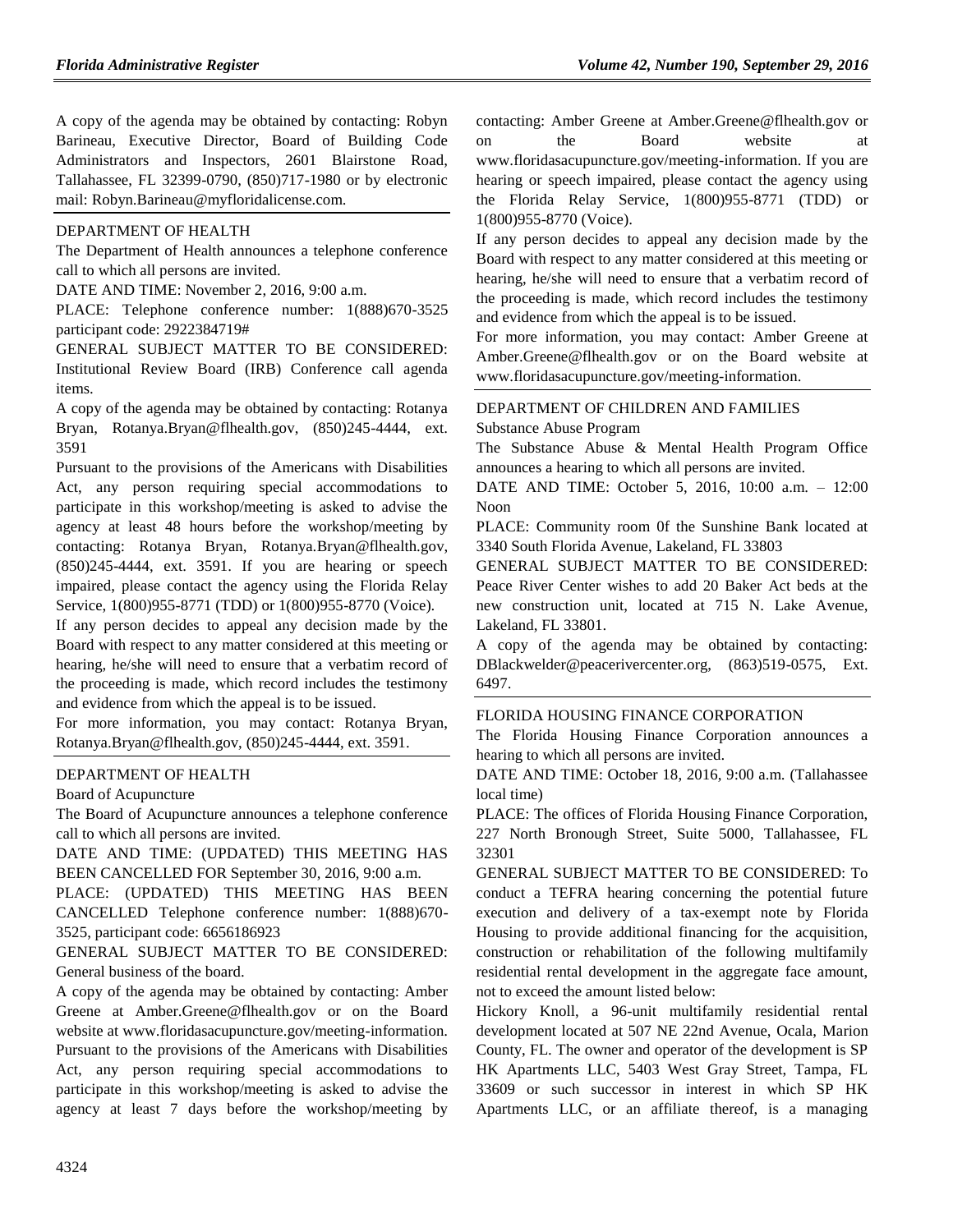member, general partner and/or controlling stockholder. The prospective manager of the proposed development is Cambridge Management, Inc. dba Cambridge Management of Washington, Inc., 5403 West Gray Street, Tampa, FL 33609. The tax-exempt note amount is not to exceed \$7,700,000.00.

All interested parties may present oral comments at the public TEFRA hearing or submit written comments regarding the potential note execution and delivery for the development being financed. Written comments should be received by Florida Housing by 5:00 p.m. (Tallahassee local time), October 17, 2016, and should be addressed to the attention of Brantley Henderson, Assistant Director of Multifamily Programs. Any persons desiring to present oral comments should appear at the hearing.

If requested in writing, a fact-finding hearing will be held in the county where the property is located. When possible, the local hearing will be held before the formal TEFRA hearing and comments received at the local hearing will be placed on record at the TEFRA hearing.

Any person requiring a special accommodation at this meeting because of a disability or physical impairment should contact: Brantley Henderson, Assistant Director of Multifamily Programs, Florida Housing Finance Corporation at (850)488- 4197 at least five calendar days prior to the meeting. If you are hearing impaired, please contact Florida Housing using the Dual Party Relay System that can be reached at 1(800)955- 8770 (Voice) and 1(800)955-8771 (TDD).

Any person who decides to appeal any decision made by Florida Housing with respect to any matter considered at this hearing, will need a record of the proceedings, and for such purpose may need to ensure that a verbatim record of the proceedings be made, which will include the testimony and evidence upon which the appeal is based.

A copy of the agenda may be obtained by contacting: Brantley Henderson, Assistant Director of Multifamily Programs.

For more information, you may contact: Brantley Henderson, Assistant Director of Multifamily Programs.

### [FLORIDA HOUSING FINANCE CORPORATION](https://www.flrules.org/gateway/department.asp?id=67)

The Florida Housing Finance Corporation announces a hearing to which all persons are invited.

DATE AND TIME: October 18, 2016, 9:30 a.m. (Tallahassee local time)

PLACE: The offices of Florida Housing Finance Corporation, 227 North Bronough Street, Suite 5000, Tallahassee, Florida 32301

GENERAL SUBJECT MATTER TO BE CONSIDERED: To conduct a TEFRA hearing concerning the potential future execution and delivery of a tax-exempt note by Florida Housing to provide additional financing for the acquisition, construction or rehabilitation of the following multifamily residential rental development in the aggregate face amount, not to exceed the amount listed below:

Park at Wellington II, a 110-unit multifamily residential rental development to be located at 4205 Jordana Way, Holiday, Pasco County, FL. The owner and operator of the development is HTG Wellington II, LLC, 3225 Aviation Avenue, Suite 602, Coconut Grove, FL 33133 or such successor in interest in which HTG Wellington II, or an affiliate thereof, is a managing member, general partner and/or controlling stockholder. The prospective manager of the proposed development is HTG Management, LLC, 3225 Aviation Avenue, Suite 602, Coconut Grove, FL 33133. The tax-exempt note amount is not to exceed \$11,660,000.00.

All interested parties may present oral comments at the public TEFRA hearing or submit written comments regarding the potential note execution and delivery for the development being financed. Written comments should be received by Florida Housing by 5:00 p.m. (Tallahassee local time), October 17, 2016, and should be addressed to the attention of Brantley Henderson, Assistant Director of Multifamily Programs. Any persons desiring to present oral comments should appear at the hearing.

If requested in writing, a fact-finding hearing will be held in the county where the property is located. When possible, the local hearing will be held before the formal TEFRA hearing and comments received at the local hearing will be placed on record at the TEFRA hearing.

Any person requiring a special accommodation at this meeting because of a disability or physical impairment should contact Brantley Henderson, Assistant Director of Multifamily Programs, Florida Housing Finance Corporation at (850)488- 4197 at least five calendar days prior to the meeting. If you are hearing impaired, please contact Florida Housing using the Dual Party Relay System that can be reached at 1(800)955- 8770 (Voice) or 1(800)955-8771 (TDD).

Any person who decides to appeal any decision made by Florida Housing with respect to any matter considered at this hearing, will need a record of the proceedings, and for such purpose may need to ensure that a verbatim record of the proceedings be made, which will include the testimony and evidence upon which the appeal is based.

For a copy of the agenda or more information, you may contact: Brantley Henderson, Assistant Director of Multifamily Programs.

#### [SUNSHINE STATE ONE CALL OF FLORIDA](https://www.flrules.org/gateway/organization.asp?id=700)

The Sunshine State One Call of Florida, Inc., d/b/a Sunshine 811 announces a public meeting to which all persons are invited.

DATE AND TIME: Executive Committee Meeting Thursday, October 13, 2016, 10:00 a.m. – 12:00 Noon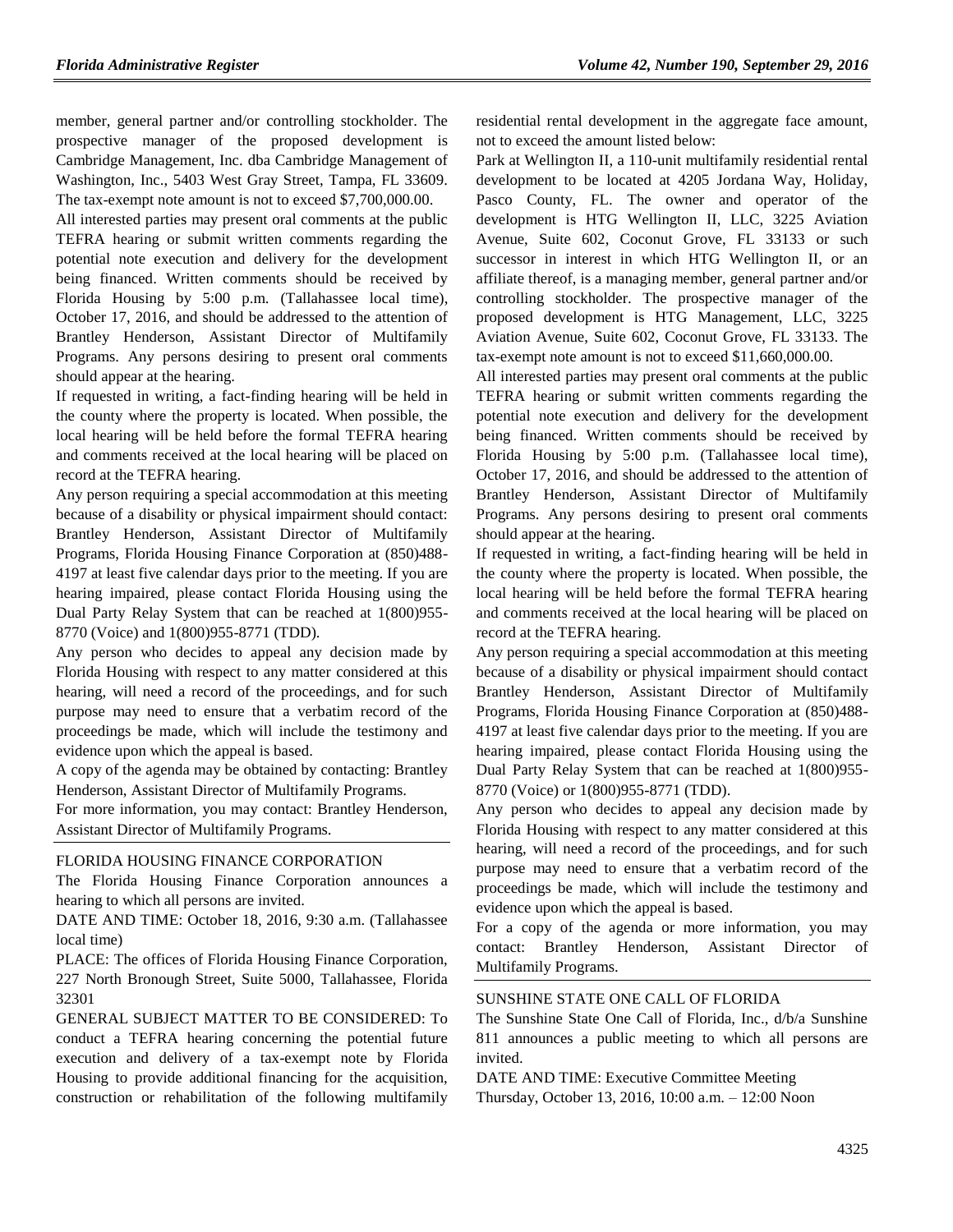PLACE: This meeting will be held by teleconference

To participate, call 1(888)670-3525 and enter Participant passcode: 8567463178 then #

GENERAL SUBJECT MATTER TO BE CONSIDERED: Purpose: To develop the agenda for the November 17 & 18, 2016 Committee, and Board of Directors meetings.

For more information, you may contact: Executive Assistant: (386)575-2002.

#### **[HNTB](https://www.flrules.org/gateway/organization.asp?id=987)**

### NOTICE OF PUBLIC HEARING:

This notice has nothing to do with any rule or rulemaking process.

The Florida Department of Transportation (FDOT), District Five announces a public hearing to which all persons are invited.

DATE AND TIME: Thursday, October 6, 2016, 5:30 p.m. – 7:30 p.m., Formal Presentation, 6:00 p.m.

PLACE: Deltona City Hall, Commission Chambers, 2345 Providence Boulevard, Deltona, FL 32725

GENERAL SUBJECT MATTER TO BE CONSIDERED:

Financial Project I.D.:432100-1-22-01

Design Project ID Number: 408464-2-32-01

Federal Aid Project No: 0041-227-I

Project Description: "I-4 Beyond the Ultimate", from East of US 17/92 to East of SR 472 in Volusia County

The Florida Department of Transportation (FDOT) is conducting a public hearing for the "I-4 Beyond the Ultimate" PD&E Study. We will present the recommended design alternative for adding express lanes on the segment of Interstate 4 (I-4) from East of US 17/92 to East of State Road (SR) 472 in Volusia County. This hearing is being conducted to give interested persons an opportunity to express their views concerning the location, conceptual design, and social, economic, and environmental effects of the proposed improvements.

The hearing will be Thursday, October 6, 2016, from 5:30 p.m. to 7:30 p.m. at Deltona City Hall, Commission Chambers, located at 2345 Providence Boulevard, Deltona, FL 32725. It will begin as an open house at 5:30 p.m. with a formal presentation at 6:00 p.m., followed by a public comment period. At the conclusion of the presentation, attendees who complete a speaker's card will be given the opportunity to make an oral statement that will become part of the public hearing record.

Persons wishing to submit written statements, in place of or in addition to oral statements, may do so at the hearing or by sending them to: Beata Stys-Palasz, P.E., at 719 South Woodland Boulevard, DeLand, Florida 32720, by phone (386)943-5418, or by email to [beata.stys](mailto:beata.stys-palasz@dot.state.fl.us)[palasz@dot.state.fl.us.](mailto:beata.stys-palasz@dot.state.fl.us) All statements postmarked no later than October 17, 2016 will become a part of the public hearing record.

The draft environmental and engineering reports developed by the Department will be available for public review starting on September 15, 2016 through October 16, 2016 at the Deltona Regional Library, located at 2150 Eustace Avenue, Deltona, FL 32725. The documents are also available for download on the study website, [www.i4express.com,](http://www.i4express.com/) and will be available at the public hearing.

Pursuant to the provisions of the Americans with Disabilities Act, any person requiring special accommodations to participate in this hearing is asked to advise the agency at least seven (7) days before the hearing by contacting: Ms. Beata Stys-Palasz, P.E. at (386)943-5418. If you are hearing or speech impaired, please contact the agency using the Florida Relay Services, 1(800)955-8771 (TDD) or 1(800) 955-8770 (Voice).

Public participation is solicited without regard to race, color, national origin, age, sex, religion, disability or family status. Persons wishing to express their concerns relative to FDOT compliance with Title VI may do so by contacting: Jennifer Smith, FDOT District Five Title VI Coordinator by phone at (386)943-5367, or via email at [jennifer.smith2@dot.state.fl.us.](mailto:jennifer.smith2@dot.state.fl.us) Persons who require translation services (free of charge) should contact: Ms. Beata Stys-Palasz, PE, at (386)943-5418 at least seven (7) days before the hearing.

A copy of the agenda may be obtained by contacting: Ms. Beata Stys-Palasz, P.E., at (386)943-5418 or by email at [beata.stys-palasz@dot.state.fl.us.](mailto:beata.stys-palasz@dot.state.fl.us)

FOR MORE INFORMATION, YOU MAY CONTACT: Ms. Beata Stys-Palasz, P.E., FDOT Project Manager, at (386)943- 5418 or email: [beata.stys-palasz@dot.state.fl.us.](mailto:beata.stys-palasz@dot.state.fl.us)

## [LYNX](https://www.flrules.org/gateway/organization.asp?id=1255)

The Central Florida Regional Transportation Authority announces a workshop to which all persons are invited.

DATE AND TIME: October 11, 2016, 9:15 a.m.

PLACE: FDOT District 5 Offices, 133 South Semoran Blvd., Lake Apopka Conference Room B, Orlando, FL 32807

GENERAL SUBJECT MATTER TO BE CONSIDERED: The Central Florida Regional Transportation Authority (dba LYNX) will participate in a grant workshop to discuss the availability of funding under the Section 5310 program for the urbanized Orlando and Kissimmee areas, as administered by LYNX. A workshop will be held by District Five Florida Department of Transportation, during which LYNX will present information regarding Section 5310 Orlando and Kissimmee urbanized area competitive selection process, Application packages will be available at the workshop, as well as on www.golynx.com, starting October 11, 2016. For additional information on the workshop or the LYNX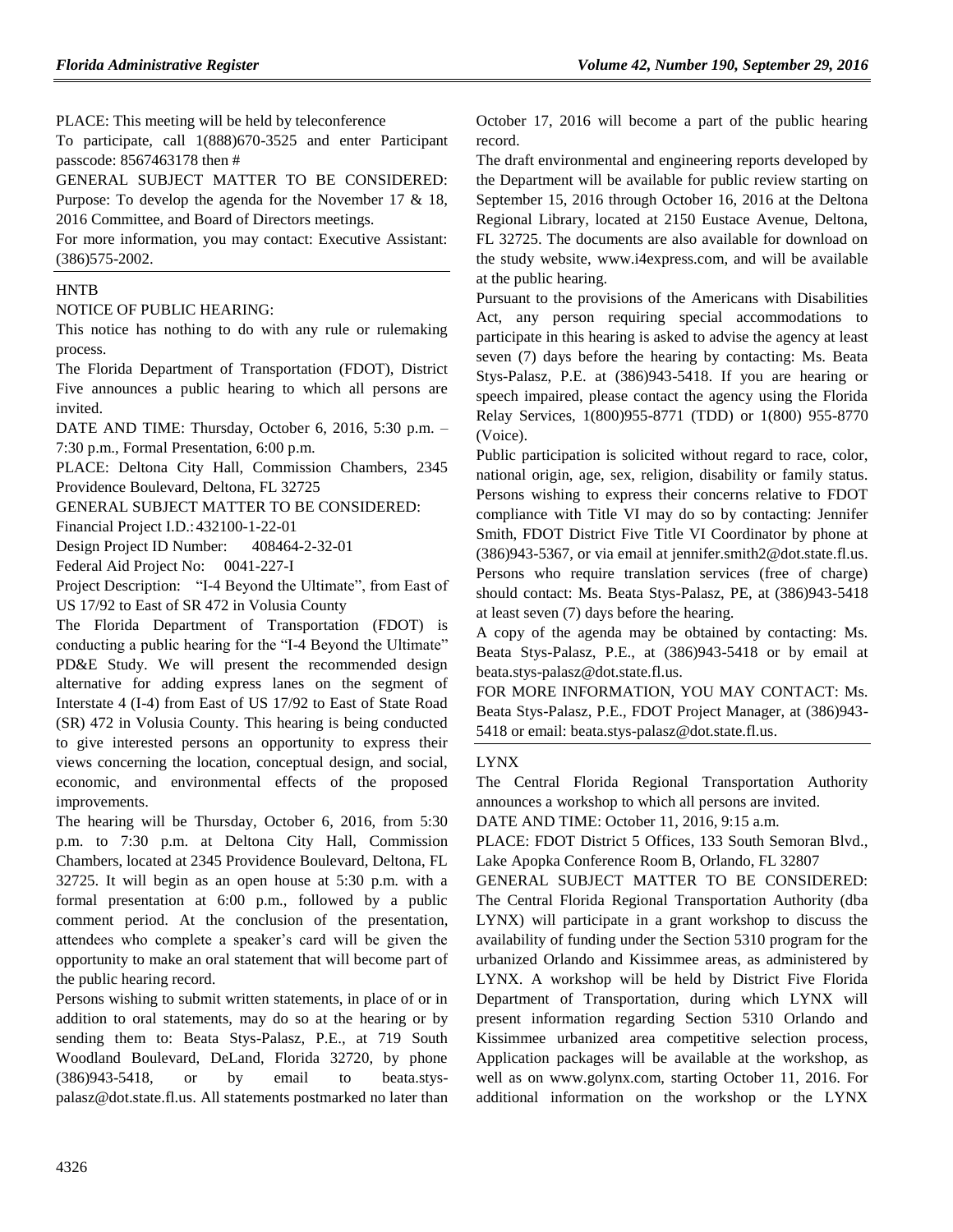administered 5310 program, please contact Kasia Castro at (407)254-6022.

A copy of the agenda may be obtained by contacting: Kasia Castro, LYNX, Human Service Mobility Transportation Coordinator, (407)254-6022.

Pursuant to the provisions of the Americans with Disabilities Act, any person requiring special accommodations to participate in this workshop/meeting is asked to advise the agency at least 3 days before the workshop/meeting by contacting: Tim May at 2500 LYNX Lane, Orlando, FL 32804 (407)254-6055. If you are hearing or speech impaired, please contact the agency using the Florida Relay Service, 1(800)955-8771 (TDD) or 1(800)955-8770 (Voice).

### [AIM Engineering](https://www.flrules.org/gateway/organization.asp?id=1034)

The Florida Department of Transportation announces a public meeting to which all persons are invited.

DATE AND TIME: October 4, 2016, 5:30 p.m. – 7:00 p.m.

PLACE: Veterans Park Recreational Center Gym, 55 Homestead Road South Lehigh Acres, Florida 33936

GENERAL SUBJECT MATTER TO BE CONSIDERED: FDOT will hold a public meeting to provide information about the widening of SR 82 from two to four lanes. The meeting is an open house with no formal presentation. People attending the meeting may review project displays and aerial photographs and speak one-on-one with project team members. Displays for the State Road 82 from Alabama Road to Homestead Road will show two 12-foot lanes in both directions (expandable to six lanes in the future), six and a half-foot bicycle lanes in each direction, a five-foot sidewalk on the north side of SR 82 and a 10-foot shared-use path on the south side of SR 82. Displays for SR 82 from Homestead Road to the Lee/Hendry County Line will show two 12-foot lanes in both directions, a seven-foot bicycle lanes in both directions, a five-foot sidewalk on the north side of SR 82 and a 10-foot shared-use path on the south side of SR 82.

The department sent notices to all property owners and interested people located at least 300 feet on either side of SR 82, within the projects' limits. The meeting is developed in compliance with Title VI of the Civil Rights Act of 1964 and related statutes. Public participation is solicited without regard to race, color, national origin, age, sex, religion, disability or family status.

A copy of the agenda may be obtained by contacting: FDOT project manager, Mr. Ray Porter, at (863)519-2484 or JRay.Porter@dot.state.fl.us.

Pursuant to the provisions of the Americans with Disabilities Act, any person requiring special accommodations to participate in this workshop/meeting is asked to advise the agency at least 7 days before the workshop/meeting by contacting: FDOT project manager, Mr. Ray Porter, at (863)519-2484 or JRay.Porter@dot.state.fl.us. If you are hearing or speech impaired, please contact the agency using the Florida Relay Service, 1(800)955-8771 (TDD) or 1(800)955-8770 (Voice).

For more information, you may contact: FDOT project manager, Mr. Ray Porter, at (863)519-2484 or JRay.Porter@dot.state.fl.us.

# Section VII Notice of Petitions and Dispositions Regarding Declaratory Statements

## [DEPARTMENT OF CORRECTIONS](https://www.flrules.org/gateway/department.asp?id=33)

RULE NOS.:RULE TITLES:

[33-601.713](https://www.flrules.org/gateway/ruleNo.asp?id=33-601.713) Inmate Visiting - Definitions

[33-601.714](https://www.flrules.org/gateway/ruleNo.asp?id=33-601.714) Inmate Visiting - General

[33-601.721](https://www.flrules.org/gateway/ruleNo.asp?id=33-601.721) Visiting Operations

NOTICE IS HEREBY GIVEN that the Florida Department of Corrections has issued an order disposing of the petition for declaratory statement filed by Barbara Pinault on July 5, 2016. The following is a summary of the agency's disposition of the petition:

The Petitioner asserted that the "local rules" at Okeechobee Correctional Institution are inconsistent with section 944.8031(3), Florida Statutes, and rules 33-601.713, 33- 601.714, and 33-601.721, Florida Administrative Code, as written. The Petitioner did not allege that she is unsure of how the provisions of the Florida Statutes and the Florida Administrative Code should be applied to her particular situation. Such uncertainty is a necessary element of any statutorily sufficient Petition for Declaratory Statement. As for the unidentified form and the "Policy and Procedure Manual" referenced in the Petition, the Petitioner failed to set forth any issue, controversy, or confusion regarding either. Accordingly, the Department was unable to make any declaration regarding those items. For the foregoing reasons, the Petition was denied.

A copy of the Order Disposing of the Petition for Declaratory Statement may be obtained by contacting: Valerie Robinson, 501 South Calhoun Street, Tallahassee, Florida 32399, valerie.robinson@fdc.myflorida.com, (850)717-3605.

# [DEPARTMENT OF CORRECTIONS](https://www.flrules.org/gateway/department.asp?id=33)

RULE NOS.:RULE TITLES:

[33-601.713](https://www.flrules.org/gateway/ruleNo.asp?id=33-601.713) Inmate Visiting - Definitions

[33-601.714](https://www.flrules.org/gateway/ruleNo.asp?id=33-601.714) Inmate Visiting - General

[33-601.721](https://www.flrules.org/gateway/ruleNo.asp?id=33-601.721) Visiting Operations

NOTICE IS HEREBY GIVEN that the Florida Department of Corrections has issued an order disposing of the petition for declaratory statement filed by Rayburn Williams on June 23,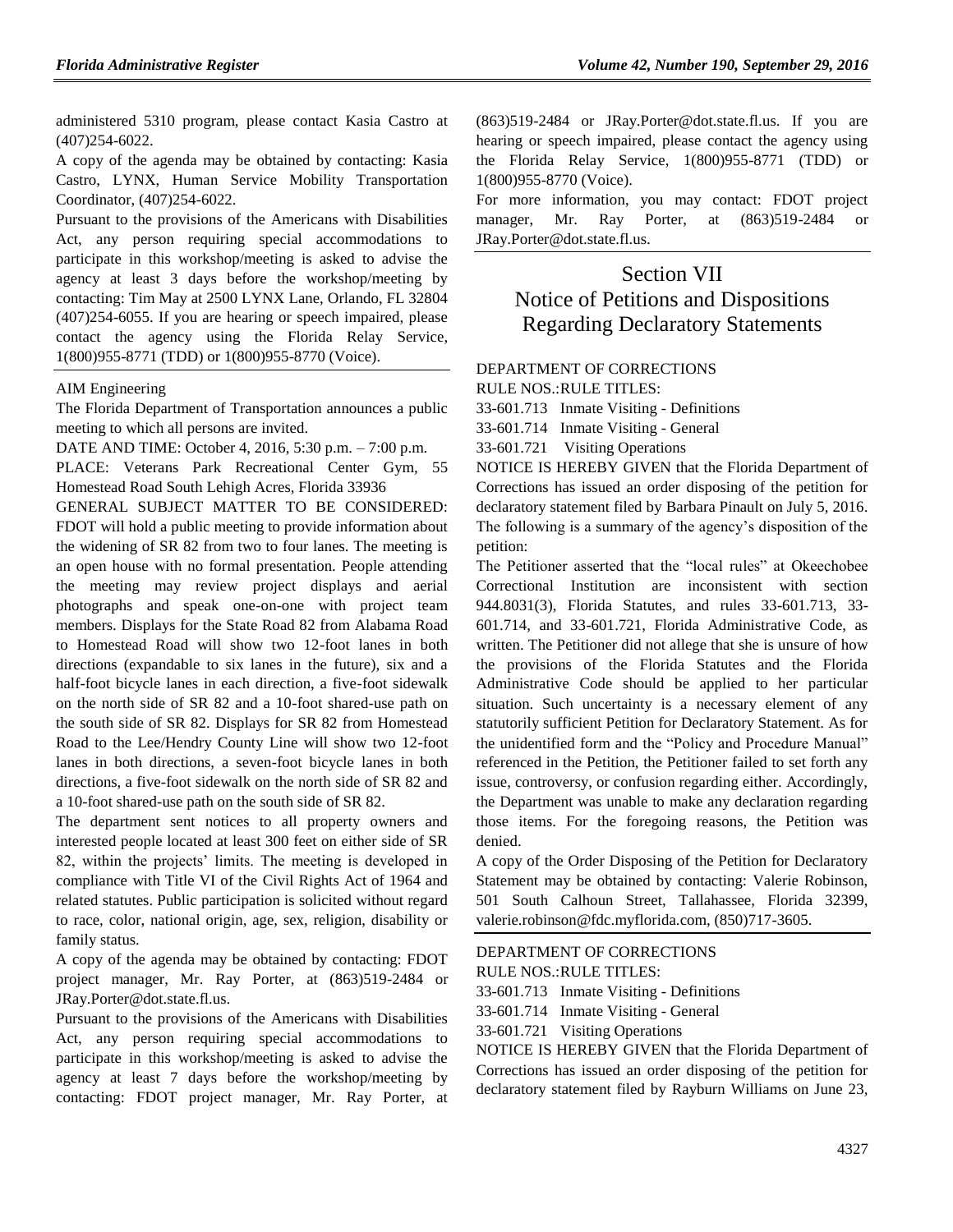2016. The following is a summary of the agency's disposition of the petition:

The Petitioner asserted that the "local rules" at Okeechobee Correctional Institution are inconsistent with section 944.8031(3), Florida Statutes, and rules 33-601.713, 33- 601.714, and 33-601.721, Florida Administrative Code, as written. The Petitioner did not allege that he is unsure of how the provisions of the Florida Statutes and the Florida Administrative Code should be applied to his particular situation. Such uncertainty is a necessary element of any statutorily sufficient Petition for Declaratory Statement. As for the unidentified form and the "Policy and Procedure Manual" referenced in the Petition, the Petitioner failed to set forth any issue, controversy, or confusion regarding either. Accordingly, the Department was unable to make any declaration regarding those items. For the foregoing reasons, the Petition was denied.

A copy of the Order Disposing of the Petition for Declaratory Statement may be obtained by contacting: Valerie Robinson, 501 South Calhoun Street, Tallahassee, Florida 32399, [valerie.robinson@fdc.myflorida.com,](mailto:valerie.robinson@fdc.myflorida.com) (850)717-3605.

### [DEPARTMENT OF CORRECTIONS](https://www.flrules.org/gateway/department.asp?id=33)

RULE NOS.:RULE TITLES:

[33-601.713](https://www.flrules.org/gateway/ruleNo.asp?id=33-601.713) Inmate Visiting - Definitions

[33-601.714](https://www.flrules.org/gateway/ruleNo.asp?id=33-601.714) Inmate Visiting - General

[33-601.721](https://www.flrules.org/gateway/ruleNo.asp?id=33-601.721) Visiting Operations

NOTICE IS HEREBY GIVEN that the Florida Department of Corrections has issued an order disposing of the petition for declaratory statement filed by Debra Thomas on June 28, 2016. The following is a summary of the agency's disposition of the petition:

The Petitioner asserted that the "local rules" at Okeechobee Correctional Institution are inconsistent with Section 944.8031(3), Florida Statutes, and Rules 33-601.713, 33- 601.714, and 33-601.721, Florida Administrative Code, as written. The Petitioner did not allege that she is unsure of how the provisions of the Florida Statutes and the Florida Administrative Code should be applied to her particular situation. Such uncertainty is a necessary element of any statutorily sufficient Petition for Declaratory Statement. As for the unidentified form and the "Policy and Procedure Manual" referenced in the Petition, the Petitioner failed to set forth any issue, controversy, or confusion regarding either. Accordingly, the Department was unable to make any declaration regarding those items. For the foregoing reasons, the Petition was denied.

A copy of the Order Disposing of the Petition for Declaratory Statement may be obtained by contacting: Valerie Robinson, 501 South Calhoun Street, Tallahassee, Florida 32399, [valerie.robinson@fdc.myflorida.com,](mailto:valerie.robinson@fdc.myflorida.com) (850)717-3605.

#### [DEPARTMENT OF CORRECTIONS](https://www.flrules.org/gateway/department.asp?id=33) RULE NOS.:RULE TITLES:

[33-601.713](https://www.flrules.org/gateway/ruleNo.asp?id=33-601.713) Inmate Visiting - Definitions

[33-601.714](https://www.flrules.org/gateway/ruleNo.asp?id=33-601.714) Inmate Visiting - General

[33-601.721](https://www.flrules.org/gateway/ruleNo.asp?id=33-601.721) Visiting Operations

NOTICE IS HEREBY GIVEN that the Florida Department of Corrections has issued an order disposing of the petition for declaratory statement filed by Ethel Kram on June 28, 2016. The following is a summary of the agency's disposition of the petition:

The Petitioner asserted that the "local rules" at Okeechobee Correctional Institution are inconsistent with section 944.8031(3), Florida Statutes, and Rules 33-601.713, 33- 601.714, and 33-601.721, Florida Administrative Code, as written. The Petitioner did not allege that she is unsure of how the provisions of the Florida Statutes and the Florida Administrative Code should be applied to her particular situation. Such uncertainty is a necessary element of any statutorily sufficient Petition for Declaratory Statement. As for the unidentified form and the "Policy and Procedure Manual" referenced in the Petition, the Petitioner failed to set forth any issue, controversy, or confusion regarding either. Accordingly, the Department was unable to make any declaration regarding those items. For the foregoing reasons, the Petition was denied.

A copy of the Order Disposing of the Petition for Declaratory Statement may be obtained by contacting: Valerie Robinson, 501 South Calhoun Street, Tallahassee, Florida 32399, [valerie.robinson@fdc.myflorida.com,](mailto:valerie.robinson@fdc.myflorida.com) (850)717-3605.

## [DEPARTMENT OF CORRECTIONS](https://www.flrules.org/gateway/department.asp?id=33) RULE NOS.:RULE TITLES:

[33-601.713](https://www.flrules.org/gateway/ruleNo.asp?id=33-601.713) Inmate Visiting - Definitions

[33-601.714](https://www.flrules.org/gateway/ruleNo.asp?id=33-601.714) Inmate Visiting - General

[33-601.721](https://www.flrules.org/gateway/ruleNo.asp?id=33-601.721) Visiting Operations

NOTICE IS HEREBY GIVEN that the Florida Department of Corrections has issued an order disposing of the petition for declaratory statement filed by Andrea Lane on June 30, 2016. The following is a summary of the agency's disposition of the petition:

The Petitioner asserted that the "local rules" at Okeechobee Correctional Institution are inconsistent with section 944.8031(3), Florida Statutes, and Rules 33-601.713, 33- 601.714, and 33-601.721, Florida Administrative Code, as written. The Petitioner did not allege that she is unsure of how the provisions of the Florida Statutes and the Florida Administrative Code should be applied to her particular situation. Such uncertainty is a necessary element of any statutorily sufficient Petition for Declaratory Statement. As for the unidentified form and the "Policy and Procedure Manual" referenced in the Petition, the Petitioner failed to set forth any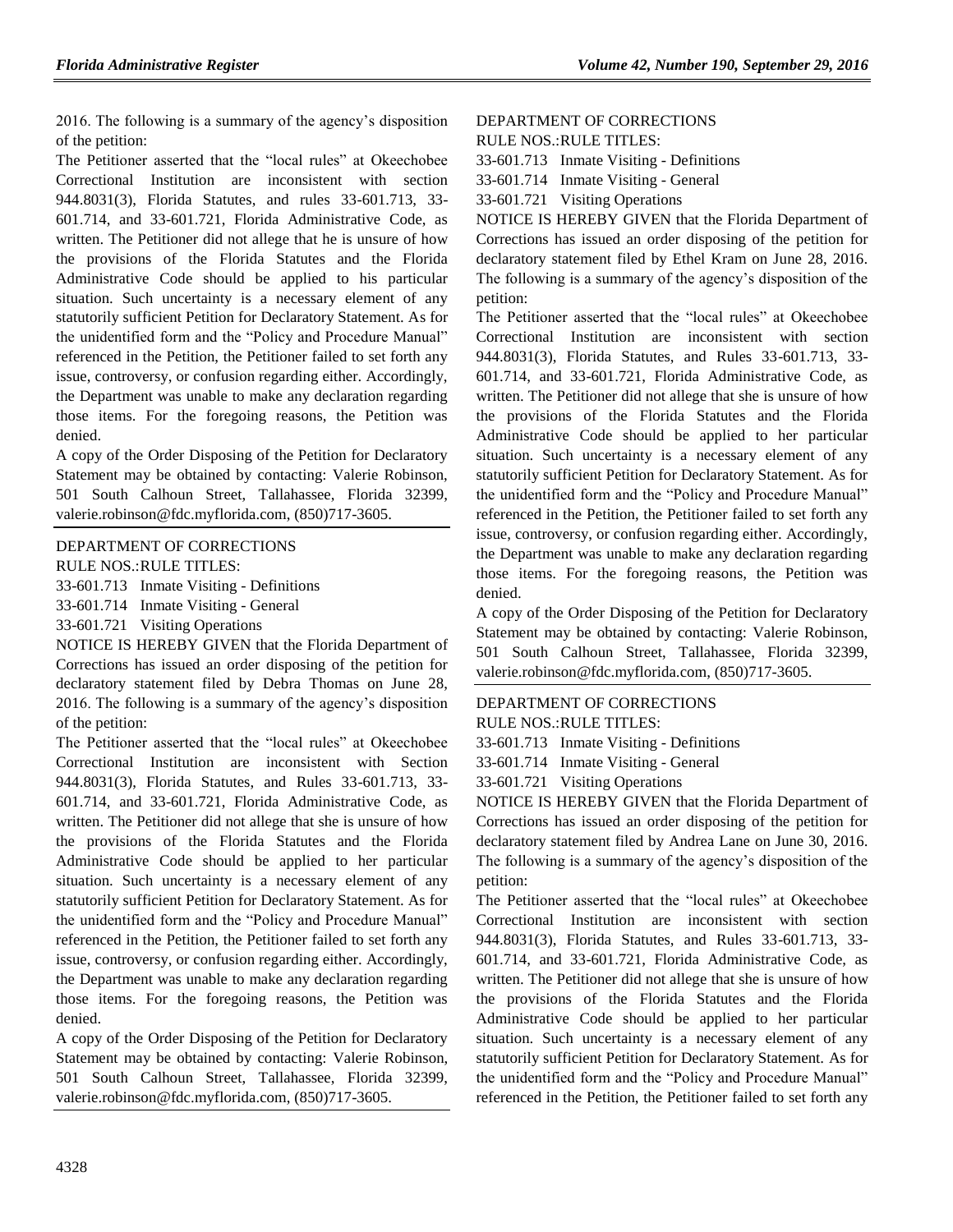issue, controversy, or confusion regarding either. Accordingly, the Department was unable to make any declaration regarding those items. For the foregoing reasons, the Petition was denied.

A copy of the Order Disposing of the Petition for Declaratory Statement may be obtained by contacting: Valerie Robinson, 501 South Calhoun Street, Tallahassee, Florida 32399, [valerie.robinson@fdc.myflorida.com,](mailto:valerie.robinson@fdc.myflorida.com) (850)717-3605.

#### [DEPARTMENT OF CORRECTIONS](https://www.flrules.org/gateway/department.asp?id=33)

RULE NOS.:RULE TITLES:

[33-601.713](https://www.flrules.org/gateway/ruleNo.asp?id=33-601.713) Inmate Visiting - Definitions

[33-601.714](https://www.flrules.org/gateway/ruleNo.asp?id=33-601.714) Inmate Visiting - General

[33-601.721](https://www.flrules.org/gateway/ruleNo.asp?id=33-601.721) Visiting Operations

NOTICE IS HEREBY GIVEN that the Florida Department of Corrections has issued an order disposing of the petition for declaratory statement filed by Kathleen Ruppert on June 30, 2016. The following is a summary of the agency's disposition of the petition:

The Petitioner asserted that the "local rules" at Okeechobee Correctional Institution are inconsistent with Section 944.8031(3), Florida Statutes, and Rules 33-601.713, 33- 601.714, and 33-601.721, Florida Administrative Code, as written. The Petitioner did not allege that she is unsure of how the provisions of the Florida Statutes and the Florida Administrative Code should be applied to her particular situation. Such uncertainty is a necessary element of any statutorily sufficient Petition for Declaratory Statement. As for the unidentified form and the "Policy and Procedure Manual" referenced in the Petition, the Petitioner failed to set forth any issue, controversy, or confusion regarding either. Accordingly, the Department was unable to make any declaration regarding those items. For the foregoing reasons, the Petition was denied.

A copy of the Order Disposing of the Petition for Declaratory Statement may be obtained by contacting: Valerie Robinson, 501 South Calhoun Street, Tallahassee, Florida 32399, [valerie.robinson@fdc.myflorida.com,](mailto:valerie.robinson@fdc.myflorida.com) (850)717-3605.

#### [DEPARTMENT OF CORRECTIONS](https://www.flrules.org/gateway/department.asp?id=33)

RULE NOS.:RULE TITLES:

[33-601.713](https://www.flrules.org/gateway/ruleNo.asp?id=33-601.713) Inmate Visiting - Definitions

[33-601.714](https://www.flrules.org/gateway/ruleNo.asp?id=33-601.714) Inmate Visiting - General

[33-601.721](https://www.flrules.org/gateway/ruleNo.asp?id=33-601.721) Visiting Operations

NOTICE IS HEREBY GIVEN that the Florida Department of Corrections has issued an order disposing of the petition for declaratory statement filed by Connie Brookes on July 5, 2016. The following is a summary of the agency's disposition of the petition:

The Petitioner asserted that the "local rules" at Okeechobee Correctional Institution are inconsistent with Section 944.8031(3), Florida Statutes, and Rules 33-601.713, 33601.714, and 33-601.721, Florida Administrative Code, as written. The Petitioner did not allege that she is unsure of how the provisions of the Florida Statutes and the Florida Administrative Code should be applied to her particular situation. Such uncertainty is a necessary element of any statutorily sufficient Petition for Declaratory Statement. As for the unidentified form and the "Policy and Procedure Manual" referenced in the Petition, the Petitioner failed to set forth any issue, controversy, or confusion regarding either. Accordingly, the Department was unable to make any declaration regarding those items. For the foregoing reasons, the Petition was denied.

A copy of the Order Disposing of the Petition for Declaratory Statement may be obtained by contacting: Valerie Robinson, 501 South Calhoun Street, Tallahassee, Florida 32399, [valerie.robinson@fdc.myflorida.com,](mailto:valerie.robinson@fdc.myflorida.com) (850)717-3605.

# [DEPARTMENT OF CORRECTIONS](https://www.flrules.org/gateway/department.asp?id=33)

RULE NOS.:RULE TITLES:

[33-601.713](https://www.flrules.org/gateway/ruleNo.asp?id=33-601.713) Inmate Visiting - Definitions

[33-601.714](https://www.flrules.org/gateway/ruleNo.asp?id=33-601.714) Inmate Visiting - General

[33-601.721](https://www.flrules.org/gateway/ruleNo.asp?id=33-601.721) Visiting Operations

NOTICE IS HEREBY GIVEN that the Florida Department of Corrections has issued an order disposing of the petition for declaratory statement filed by Carmen Burgos on July 5, 2016. The following is a summary of the agency's disposition of the petition:

The Petitioner asserted that the "local rules" at Okeechobee Correctional Institution are inconsistent with section 944.8031(3), Florida Statutes, and Rules 33-601.713, 33- 601.714, and 33-601.721, Florida Administrative Code, as written. The Petitioner did not allege that she is unsure of how the provisions of the Florida Statutes and the Florida Administrative Code should be applied to her particular situation. Such uncertainty is a necessary element of any statutorily sufficient Petition for Declaratory Statement. As for the unidentified form and the "Policy and Procedure Manual" referenced in the Petition, the Petitioner failed to set forth any issue, controversy, or confusion regarding either. Accordingly, the Department was unable to make any declaration regarding those items. For the foregoing reasons, the Petition was denied.

A copy of the Order Disposing of the Petition for Declaratory Statement may be obtained by contacting: Valerie Robinson, 501 South Calhoun Street, Tallahassee, Florida 32399, [valerie.robinson@fdc.myflorida.com,](mailto:valerie.robinson@fdc.myflorida.com) (850)717-3605.

# [DEPARTMENT OF CORRECTIONS](https://www.flrules.org/gateway/department.asp?id=33)

RULE NOS.:RULE TITLES: [33-601.713](https://www.flrules.org/gateway/ruleNo.asp?id=33-601.713) Inmate Visiting - Definitions [33-601.714](https://www.flrules.org/gateway/ruleNo.asp?id=33-601.714) Inmate Visiting - General [33-601.721](https://www.flrules.org/gateway/ruleNo.asp?id=33-601.721) Visiting Operations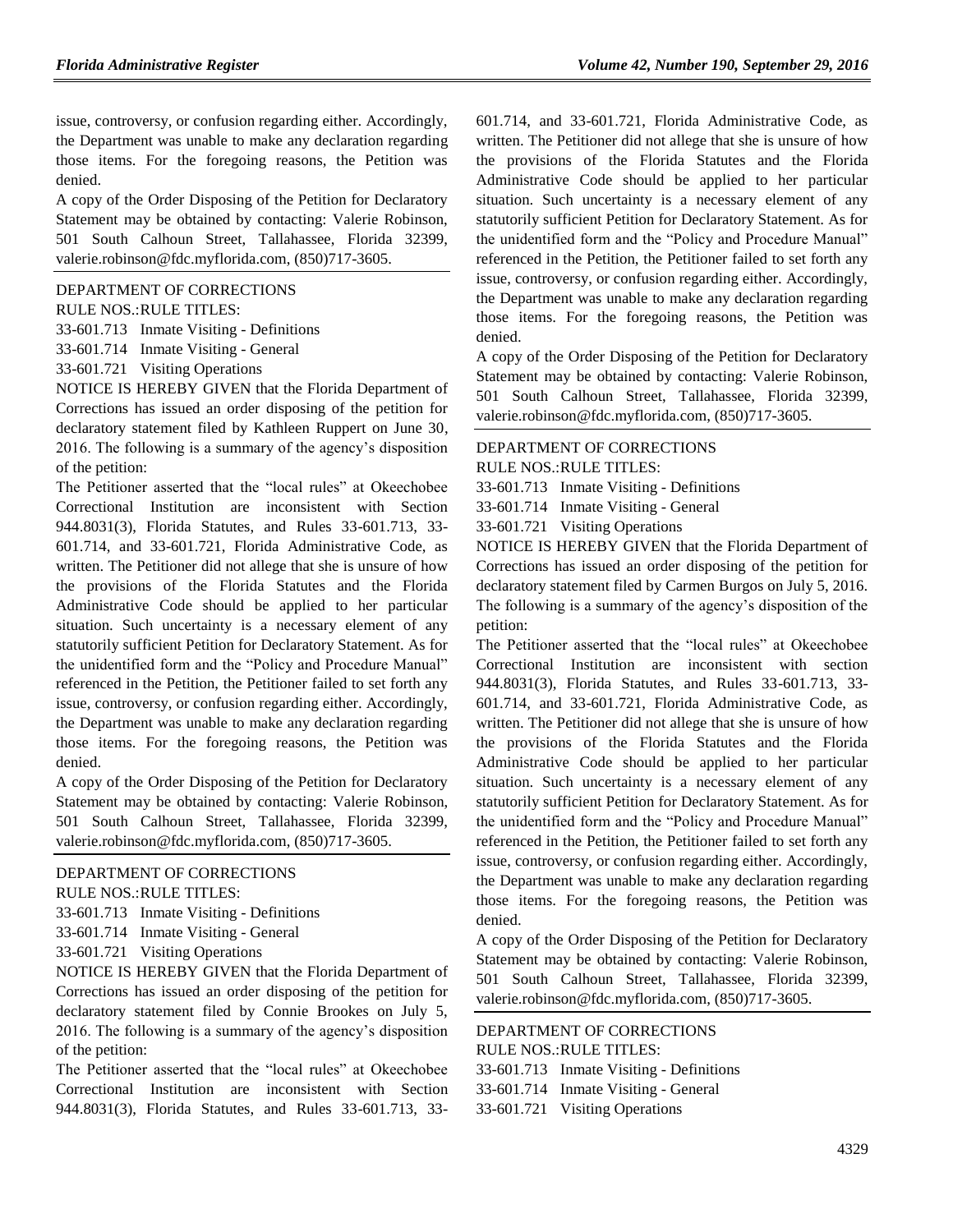NOTICE IS HEREBY GIVEN that the Florida Department of Corrections has issued an order disposing of the petition for declaratory statement filed by Colleen and Steve Andrew on July 7, 2016. The following is a summary of the agency's disposition of the petition:

The Petitioners asserted that the "local rules" at Okeechobee Correctional Institution are inconsistent with section 944.8031(3), Florida Statutes, and Rules 33-601.713, 33- 601.714, and 33-601.721, Florida Administrative Code, as written. The Petitioners did not allege that they are unsure of how the provisions of the Florida Statutes and the Florida Administrative Code should be applied to their particular situation. Such uncertainty is a necessary element of any statutorily sufficient Petition for Declaratory Statement. As for the unidentified form and the "Policy and Procedure Manual" referenced in the Petition, the Petitioners failed to set forth any issue, controversy, or confusion regarding either. Accordingly, the Department was unable to make any declaration regarding those items. For the foregoing reasons, the Petition was denied.

A copy of the Order Disposing of the Petition for Declaratory Statement may be obtained by contacting: Valerie Robinson, 501 South Calhoun Street, Tallahassee, Florida 32399, [valerie.robinson@fdc.myflorida.com,](mailto:valerie.robinson@fdc.myflorida.com) (850)717-3605.

# [DEPARTMENT OF CORRECTIONS](https://www.flrules.org/gateway/department.asp?id=33)

RULE NOS.:RULE TITLES:

[33-601.713](https://www.flrules.org/gateway/ruleNo.asp?id=33-601.713) Inmate Visiting - Definitions

[33-601.714](https://www.flrules.org/gateway/ruleNo.asp?id=33-601.714) Inmate Visiting - General

[33-601.721](https://www.flrules.org/gateway/ruleNo.asp?id=33-601.721) Visiting Operations

NOTICE IS HEREBY GIVEN that the Florida Department of Corrections has issued an order disposing of the petition for declaratory statement filed by Michelle Wilson on July 12, 2016. The following is a summary of the agency's disposition of the petition:

The Petitioner asserted that the "local rules" at Okeechobee Correctional Institution are inconsistent with Section 944.8031(3), Florida Statutes, and Rules 33-601.713, 33- 601.714, and 33-601.721, Florida Administrative Code, as written. The Petitioner did not allege that she is unsure of how the provisions of the Florida Statutes and the Florida Administrative Code should be applied to her particular situation. Such uncertainty is a necessary element of any statutorily sufficient Petition for Declaratory Statement. As for the unidentified form and the "Policy and Procedure Manual" referenced in the Petition, the Petitioner failed to set forth any issue, controversy, or confusion regarding either. Accordingly, the Department was unable to make any declaration regarding those items. For the foregoing reasons, the Petition was denied.

A copy of the Order Disposing of the Petition for Declaratory Statement may be obtained by contacting: Valerie Robinson, 501 South Calhoun Street, Tallahassee, Florida 32399, valerie.robinson@fdc.myflorida.com, (850)717-3605.

# [DEPARTMENT OF CORRECTIONS](https://www.flrules.org/gateway/department.asp?id=33)

RULE NOS.:RULE TITLES:

[33-601.713](https://www.flrules.org/gateway/ruleNo.asp?id=33-601.713) Inmate Visiting - Definitions

[33-601.714](https://www.flrules.org/gateway/ruleNo.asp?id=33-601.714) Inmate Visiting - General

[33-601.721](https://www.flrules.org/gateway/ruleNo.asp?id=33-601.721) Visiting Operations

NOTICE IS HEREBY GIVEN that the Florida Department of Corrections has issued an order disposing of the petition for declaratory statement filed by Anne Pearler on July 13, 2016. The following is a summary of the agency's disposition of the petition:

The Petitioner asserted that the "local rules" at Okeechobee Correctional Institution are inconsistent with Section 944.8031(3), Florida Statutes, and Rules 33-601.713, 33- 601.714, and 33-601.721, Florida Administrative Code, as written. The Petitioner did not allege that she is unsure of how the provisions of the Florida Statutes and the Florida Administrative Code should be applied to her particular situation. Such uncertainty is a necessary element of any statutorily sufficient Petition for Declaratory Statement. As for the unidentified form and the "Policy and Procedure Manual" referenced in the Petition, the Petitioner failed to set forth any issue, controversy, or confusion regarding either. Accordingly, the Department was unable to make any declaration regarding those items. For the foregoing reasons, the Petition was denied.

A copy of the Order Disposing of the Petition for Declaratory Statement may be obtained by contacting: Valerie Robinson, 501 South Calhoun Street, Tallahassee, Florida 32399, [valerie.robinson@fdc.myflorida.com,](mailto:valerie.robinson@fdc.myflorida.com) (850)717-3605.

# [DEPARTMENT OF CORRECTIONS](https://www.flrules.org/gateway/department.asp?id=33)

RULE NOS.:RULE TITLES:

[33-601.713](https://www.flrules.org/gateway/ruleNo.asp?id=33-601.713) Inmate Visiting - Definitions

[33-601.714](https://www.flrules.org/gateway/ruleNo.asp?id=33-601.714) Inmate Visiting - General

[33-601.721](https://www.flrules.org/gateway/ruleNo.asp?id=33-601.721) Visiting Operations

NOTICE IS HEREBY GIVEN that the Florida Department of Corrections has issued an order disposing of the petition for declaratory statement filed by Debra Cox on July 21, 2016. The following is a summary of the agency's disposition of the petition:

The Petitioner asserted that the "local rules" at Okeechobee Correctional Institution are inconsistent with section 944.8031(3), Florida Statutes, and rules 33-601.713, 33- 601.714, and 33-601.721, Florida Administrative Code, as written. The Petitioner did not allege that she is unsure of how the provisions of the Florida Statutes and the Florida Administrative Code should be applied to her particular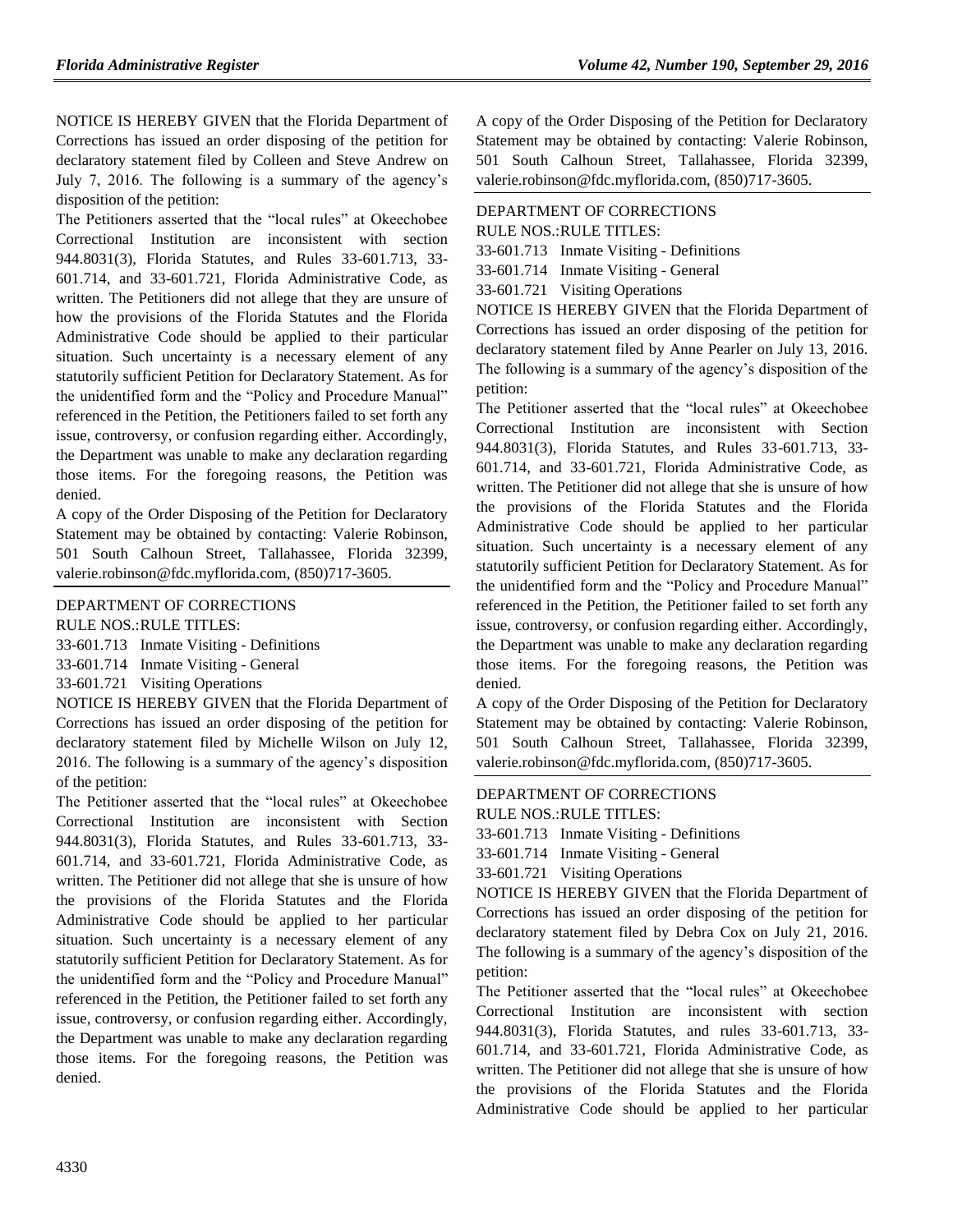situation. Such uncertainty is a necessary element of any statutorily sufficient Petition for Declaratory Statement. As for the unidentified form and the "Policy and Procedure Manual" referenced in the Petition, the Petitioner failed to set forth any issue, controversy, or confusion regarding either. Accordingly, the Department was unable to make any declaration regarding those items. For the foregoing reasons, the Petition was denied.

A copy of the Order Disposing of the Petition for Declaratory Statement may be obtained by contacting: Valerie Robinson, 501 South Calhoun Street, Tallahassee, Florida 32399, [valerie.robinson@fdc.myflorida.com,](mailto:valerie.robinson@fdc.myflorida.com) (850)717-3605.

[DEPARTMENT OF CORRECTIONS](https://www.flrules.org/gateway/department.asp?id=33)

RULE NO.: RULE TITLE:

[33-601.713](https://www.flrules.org/gateway/ruleNo.asp?id=33-601.713) Inmate Visiting - Definitions

[33-601.714](https://www.flrules.org/gateway/ruleNo.asp?id=33-601.714) Inmate Visiting - General

[33-601.721](https://www.flrules.org/gateway/ruleNo.asp?id=33-601.721) Visiting Operations

NOTICE IS HEREBY GIVEN that the Florida Department of Corrections has issued an order disposing of the petition for declaratory statement filed by Shirlene Cox on July 21, 2016. The following is a summary of the agency's disposition of the petition:

The Petitioner asserted that the "local rules" at Okeechobee Correctional Institution are inconsistent with section 944.8031(3), Florida Statutes, and rules 33-601.713, 33- 601.714, and 33-601.721, Florida Administrative Code, as written. The Petitioner did not allege that she is unsure of how the provisions of the Florida Statutes and the Florida Administrative Code should be applied to her particular situation. Such uncertainty is a necessary element of any statutorily sufficient Petition for Declaratory Statement. As for the unidentified form and the "Policy and Procedure Manual" referenced in the Petition, the Petitioner failed to set forth any issue, controversy, or confusion regarding either. Accordingly, the Department was unable to make any declaration regarding those items. For the foregoing reasons, the Petition was denied.

A copy of the Order Disposing of the Petition for Declaratory Statement may be obtained by contacting: Valerie Robinson, 501 South Calhoun Street, Tallahassee, Florida 32399, valerie.robinson@fdc.myflorida.com, (850)717-3605.

#### [DEPARTMENT OF CORRECTIONS](https://www.flrules.org/gateway/department.asp?id=33)

RULE NOS.:RULE TITLES:

[33-601.713](https://www.flrules.org/gateway/ruleNo.asp?id=33-601.713) Inmate Visiting - Definitions

[33-601.714](https://www.flrules.org/gateway/ruleNo.asp?id=33-601.714) Inmate Visiting - General

[33-601.721](https://www.flrules.org/gateway/ruleNo.asp?id=33-601.721) Visiting Operations

NOTICE IS HEREBY GIVEN that the Florida Department of Corrections has issued an order disposing of the petition for declaratory statement filed by Catherine Daniels on July 21,

2016. The following is a summary of the agency's disposition of the petition:

The Petitioner asserted that the "local rules" at Okeechobee Correctional Institution are inconsistent with Section 944.8031(3), Florida Statutes, and Rules 33-601.713, 33- 601.714, and 33-601.721, Florida Administrative Code, as written. The Petitioner did not allege that she is unsure of how the provisions of the Florida Statutes and the Florida Administrative Code should be applied to her particular situation. Such uncertainty is a necessary element of any statutorily sufficient Petition for Declaratory Statement. As for the unidentified form and the "Policy and Procedure Manual" referenced in the Petition, the Petitioner failed to set forth any issue, controversy, or confusion regarding either. Accordingly, the Department was unable to make any declaration regarding those items. For the foregoing reasons, the Petition was denied.

A copy of the Order Disposing of the Petition for Declaratory Statement may be obtained by contacting: Valerie Robinson, 501 South Calhoun Street, Tallahassee, Florida 32399, [valerie.robinson@fdc.myflorida.com,](mailto:valerie.robinson@fdc.myflorida.com) (850)717-3605.

#### [AGENCY FOR HEALTH CARE ADMINISTRATION](https://www.flrules.org/gateway/department.asp?id=59) [Health Facility and Agency Licensing](https://www.flrules.org/gateway/organization.asp?id=186)

NOTICE IS HEREBY GIVEN that the Agency for Health Care Administration has received the petition for declaratory statement from PSO Florida and the ECRI Institute on August 29, 2016. The petition seeks the agency's opinion as to the applicability of subsection 395.0197(13), Florida Statutes, as it applies to the petitioner.

A copy of the Petition for Declaratory Statement may be obtained by contacting: Richard J. Shoop, Agency Clerk, Agency for Health Care Administration via mail at 2727 Mahan Drive, Mail Stop #7, Tallahassee, Florida 32308, via email at Richard.Shoop@ahca.myflorida.com, or via telephone at (850)412-3671.

Persons other than the original parties to a pending proceeding whose substantial interests will be affected by the disposition of the declaratory statement and who desire to become parties may file a motion to intervene with the Agency. The motion should be filed with the Agency Clerk at the above address within twenty-one (21) days of publication of this notice. Any petition for leave to intervene must comply with the requirements set forth in Fla. Admin. Code R. 28-105.0027.

#### [DEPARTMENT OF HEALTH](https://www.flrules.org/gateway/department.asp?id=64)

#### [Board of Podiatric Medicine](https://www.flrules.org/gateway/organization.asp?id=309)

NOTICE IS HEREBY GIVEN that the Board of Podiatric Medicine has received the petition for declaratory statement from Jimmy Trang, DPM, CWS, filed on September 16, 2016. The petition seeks the agency's opinion as to the applicability of paragraph 461.014(1)(b), F.S., as it applies to the petitioner.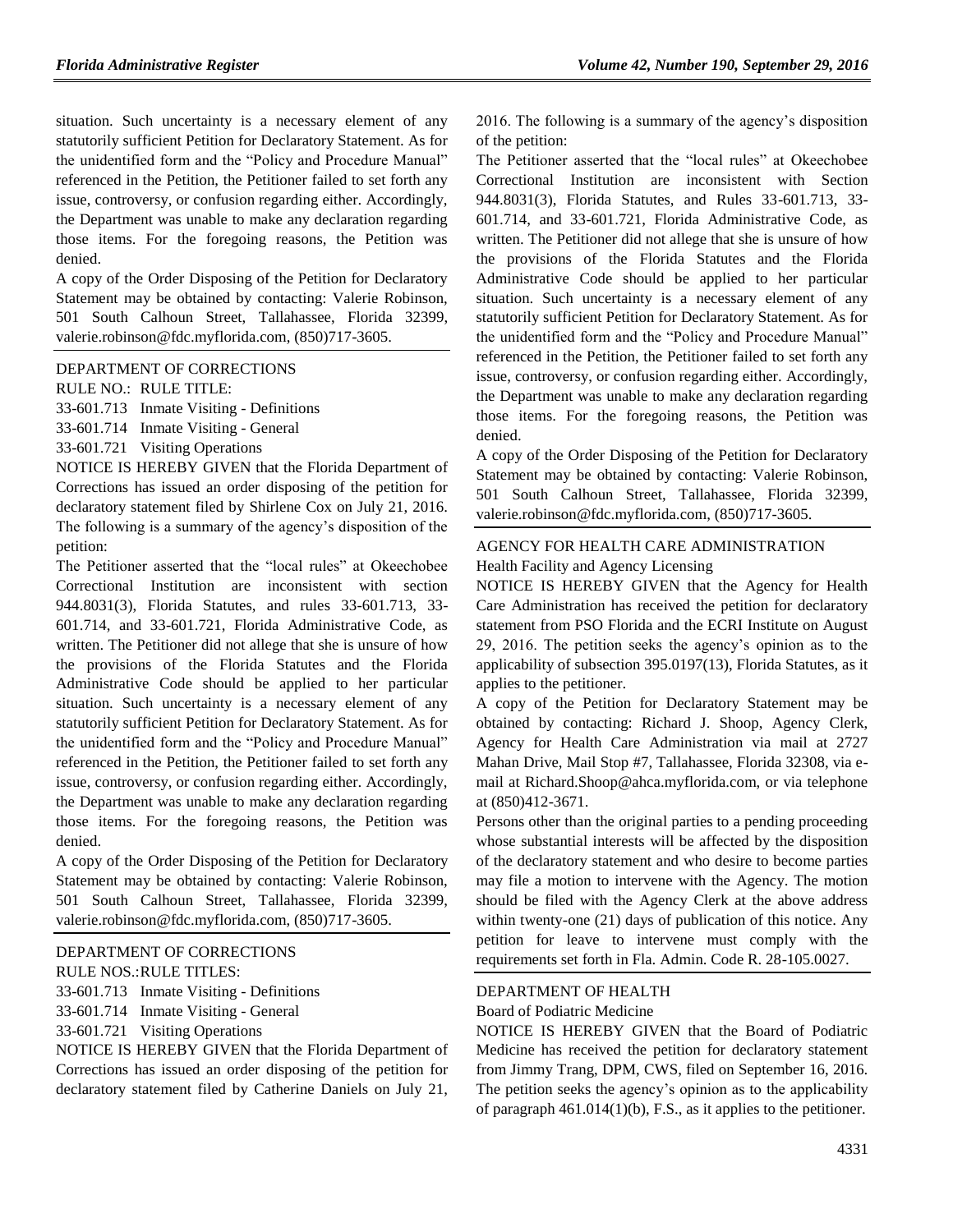The petition seeks the Board's interpretation of paragraph 461.014(1)(b), F.S., and whether a residency program may be established at a hospital where a podiatric physician is on the hospital staff or is otherwise in a supervisory position where that physician is a federal physician with the Department of Veterans Affairs, duly licensed in another state.

A copy of the Petition for Declaratory Statement may be obtained by contacting: Anthony B. Spivey, Executive Director, Board of Podiatric Medicine, 4052 Bald Cypress Way, Bin #C07, Tallahassee, Florida 32399-3257.

### [DEPARTMENT OF FINANCIAL SERVICES](https://www.flrules.org/gateway/department.asp?id=69)

#### [Division of State Fire Marshal](https://www.flrules.org/gateway/organization.asp?id=359)

NOTICE IS HEREBY GIVEN that the Department of Financial Services, Division of State Fire Marshal has received the petition for declaratory statement from Dale E. Fey, Jr, Fire Marshal of North Collier Fire Rescue District on September 26, 2016. The petition seeks the agency's opinion as to the applicability of s. 633.202(19) as it applies to the petitioner.

The Petition seeks the agency's opinion as to whether the language of s. 633.202(19) modifies or changes the requirement for area of refuge in the Florida Fire Prevention Code.

A copy of the Petition for Declaratory Statement may be obtained by contacting: Melissa E. Dembicer Assistant General Counsel, Division of Legal Services, 612 Larson Building, 200 E. Gaines Street, Tallahassee, FL 32399-0333, (850)413-5829.

Please refer all comments to: Melissa Dembicer.

Responses, motions to intervene, or requests for an agency hearing, §120.57(2), Fla. Stat., must be filed within 21 days of this notice.

# Section VIII Notice of Petitions and Dispositions Regarding the Validity of Rules

Notice of Petition for Administrative Determination has been filed with the Division of Administrative Hearings on the following rules:

# NONE

Notice of Disposition of Petition for Administrative Determination has been filed with the Division of Administrative Hearings on the following rules:

NONE

Section IX Notice of Petitions and Dispositions Regarding Non-rule Policy Challenges

# NONE

Section X Announcements and Objection Reports of the Joint Administrative Procedures Committee

# NONE

# Section XI Notices Regarding Bids, Proposals and Purchasing

### [DEPARTMENT OF EDUCATION](https://www.flrules.org/gateway/department.asp?id=6)

DISTRICT BOARD OF TRUSTEES MIAMI DADE COLLEGE 11011 S.W. 104th STREET MIAMI, FL 33176-3393

Bid listed below will be accepted in the PURCHASING DEPARTMENT, Room 9254, by 3:00 p.m. on Tuesday, October 25, 2016.

Prospective bidders may view bid forms, and related documents, at College's Purchasing Department website, [www.mdc.edu/purchasing.](http://www.mdc.edu/purchasing)

BID NUMBER BID TITLE

ITB 2017-RM-02KENDALL - NAP NETWORK SERVICES If a person decides to appeal any decision with respect to any matter considered at the above cited meeting, you will need a record of the proceedings, and for such purpose you may need to ensure that a verbatim record of the proceedings is made, which record includes the testimony and evidence upon which the appeal is to be based.

A copy of the agenda may be obtained by writing to: Miami Dade College, Office of the Purchasing Director, 11011 S.W. 104 Street, Miami, FL 33176 or by calling (305)237-2402.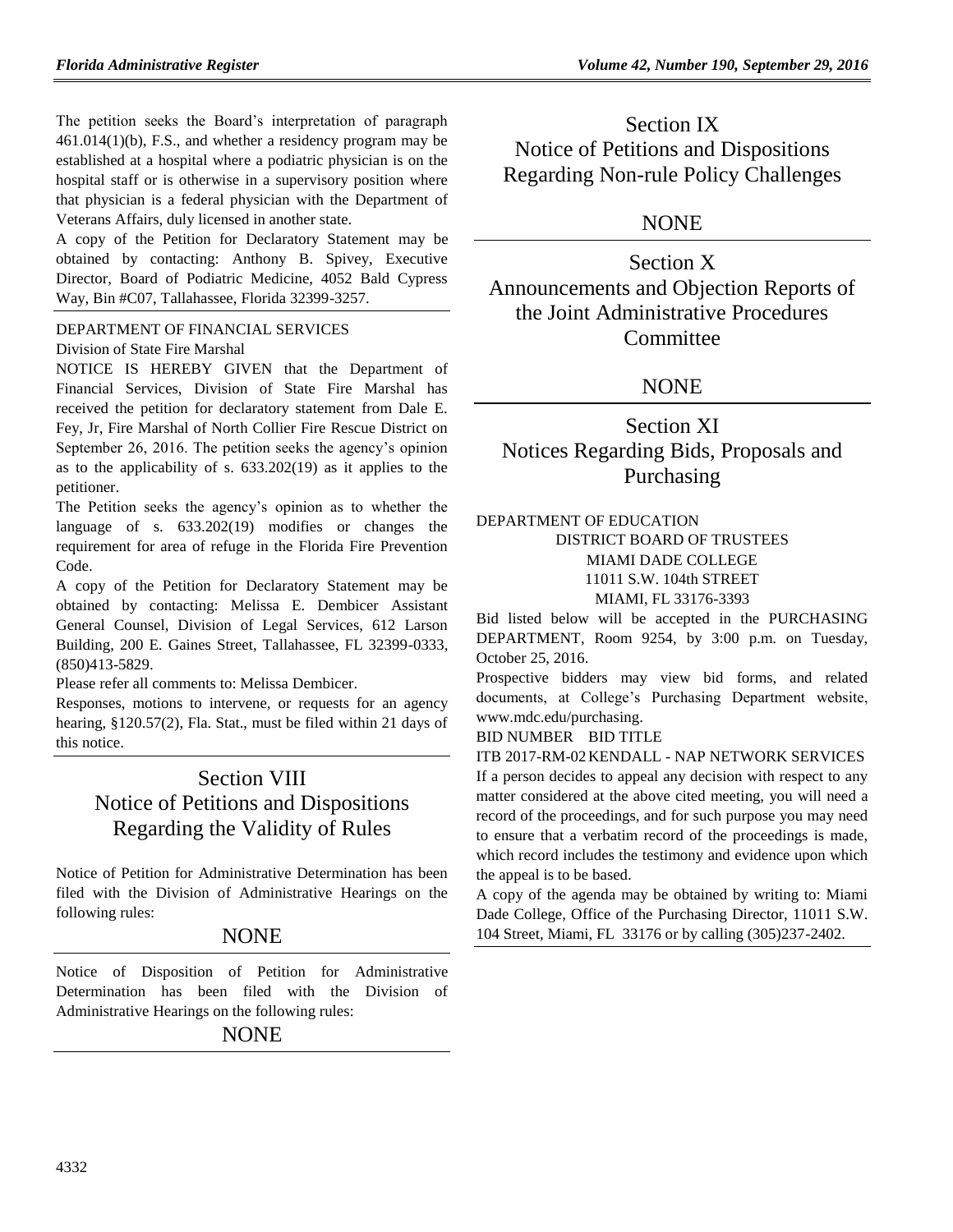# Section XII **Miscellaneous**

[DEPARTMENT OF LEGAL AFFAIRS](https://www.flrules.org/gateway/department.asp?id=2)

[Florida Elections Commission](https://www.flrules.org/gateway/organization.asp?id=49) NOTICE OF PUBLICATION OF AGENCY REGULATORY PLAN

Pursuant to Section 120.74(2)(a)3., Florida Statutes, notice is hereby given that the Florida Elections Commission's Regulatory Plan is available, effective October 1, 2016, at the following web address: http://www.fec.state.fl.us/

#### [DEPARTMENT OF CORRECTIONS](https://www.flrules.org/gateway/department.asp?id=33)

Notice of Publication of 2016-2017 Regulatory Plan Pursuant to section 120.74(2)(a)3., Florida Statutes, notice is hereby given that the Department of Corrections published its 2016-2017 Regulatory Plan on its website on September 28, 2016, pursuant to section 120.74(2)(a)1., Florida Statutes. The following hyperlink provides direct access to the 2016-2017 Regulatory Plan of the Department of Corrections: <http://www.dc.state.fl.us/pub/2016RegulatoryPlan.pdf>

[COMMISSION FOR THE TRANSPORTATION](https://www.flrules.org/gateway/department.asp?id=41)  [DISADVANTAGED](https://www.flrules.org/gateway/department.asp?id=41)

#### NOTICE OF PUBLICATION OF AGENCY REGULATORY PLAN

Pursuant to Section 120.74(2)(a)3., Florida Statutes, notice is hereby given that the Commission for the Transportation Disadvantaged's Regulatory Plan is available, effective October 1, 2016, at the following web address: http://www..dot.state.fl.us/ctd/

#### [AGENCY FOR HEALTH CARE ADMINISTRATION](https://www.flrules.org/gateway/department.asp?id=59) Notice of Publication of Regulatory Plan

NOTICE IS HEREBY GIVEN that on September 27, 2016, the Agency for Health Care Administration published its 2016-2017 regulatory plan in accordance with Section 120.74, Florida Statutes. The regulatory plan is available on the Agency's website at: [http://ahca.myflorida.com/Executive/General\\_Counsel/Docs/](http://ahca.myflorida.com/Executive/General_Counsel/Docs/AHCA_ARP_FY_2016-2017.pdf) [AHCA\\_ARP\\_FY\\_2016-2017.pdf.](http://ahca.myflorida.com/Executive/General_Counsel/Docs/AHCA_ARP_FY_2016-2017.pdf)

# DEPARTMENT OF [MANAGEMENT SERVICES](https://www.flrules.org/gateway/department.asp?id=60) [E911 Board](https://www.flrules.org/gateway/organization.asp?id=958)

### NOTICE OF PUBLICATION OF AGENCY REGULATORY PLAN

Pursuant to Section 120.74(2)(a)3., Florida Statutes, notice is hereby given that the E911 Board Regulatory Plan is available, effective October 1, 2016, at the following web address: [http://www.dms.myflorida.com/business](http://www.dms.myflorida.com/business%20operations/telecommunications/enhanced%20911/e911%20legislative%20and%20rule%20resources)  [operations/telecommunications/enhanced 911/e911 legislative](http://www.dms.myflorida.com/business%20operations/telecommunications/enhanced%20911/e911%20legislative%20and%20rule%20resources)  [and rule resources](http://www.dms.myflorida.com/business%20operations/telecommunications/enhanced%20911/e911%20legislative%20and%20rule%20resources)

### [DEPARTMENT OF MANAGEMENT SERVICES](https://www.flrules.org/gateway/department.asp?id=60)

[Division of Administrative Hearings](https://www.flrules.org/gateway/organization.asp?id=237)

Notice of Publication of 2016 Regulatory Plan Pursuant to section 120.74, F.S., notice is hereby given that on September 28, 2016, the Division of Administrative Hearings published its 2016-2017 Regulatory Plan. The Regulatory Plan is available on the websites of the Division of Administrative Hearings

https://www.doah.state.fl.us/ALJ/reports/RegulatoryPlans/201 6AgencyRegulatoryPlan.pdf.

### [DEPARTMENT OF MANAGEMENT SERVICES](https://www.flrules.org/gateway/department.asp?id=60)

[State Retirement Commission](https://www.flrules.org/gateway/organization.asp?id=238)

NOTICE OF PUBLICATION OF AGENCY REGULATORY PLAN

Pursuant to Section 120.74(2)(a)3., Florida Statutes, notice is hereby given that the State Retirement Commission Regulatory Plan is available, effective October 1, 2016, at the following web address: [http://www.dms.myflorida.com/agency administration/general](http://www.dms.myflorida.com/agency%20administration/general%20counsel/annual%20regulatory%20plans)  [counsel/annual regulatory plans](http://www.dms.myflorida.com/agency%20administration/general%20counsel/annual%20regulatory%20plans)

### [DEPARTMENT OF BUSINESS AND PROFESSIONAL](https://www.flrules.org/gateway/department.asp?id=61)  [REGULATION](https://www.flrules.org/gateway/department.asp?id=61)

[Pilotage Rate Review Committee](https://www.flrules.org/gateway/organization.asp?id=256)

#### NOTICE OF PUBLICATION OF AGENCY REGULATORY PLAN

Pursuant to Section 120.74(2)(a)3., Florida Statutes, notice is hereby given that the Pilotage Rate Review Committee's Regulatory Plan is available, effective October 1, 2016, at the following web address: http://www.myfloridalicense.com/dbpr/ogc/annualregplans.ht ml

## [DEPARTMENT OF BUSINESS AND PROFESSIONAL](https://www.flrules.org/gateway/department.asp?id=61)  [REGULATION](https://www.flrules.org/gateway/department.asp?id=61)

[Regulatory Council of Community Association Managers](https://www.flrules.org/gateway/organization.asp?id=835) NOTICE OF PUBLICATION OF AGENCY REGULATORY PLAN

Pursuant to Section 120.74(2)(a)3., Florida Statutes, notice is hereby given that the Regulatory Council of Community Associate Managers Regulatory Plan is available, effective October 1, 2016, at the following web address: [http://www.myfloridalicense.com/dbpr/ogc/annualregplans.ht](http://www.myfloridalicense.com/dbpr/ogc/annualregplans.html) [ml](http://www.myfloridalicense.com/dbpr/ogc/annualregplans.html)

## [DEPARTMENT OF BUSINESS AND PROFESSIONAL](https://www.flrules.org/gateway/department.asp?id=61)  [REGULATION](https://www.flrules.org/gateway/department.asp?id=61)

[Board of Auctioneers](https://www.flrules.org/gateway/organization.asp?id=272)

NOTICE OF PUBLICATION OF AGENCY REGULATORY PLAN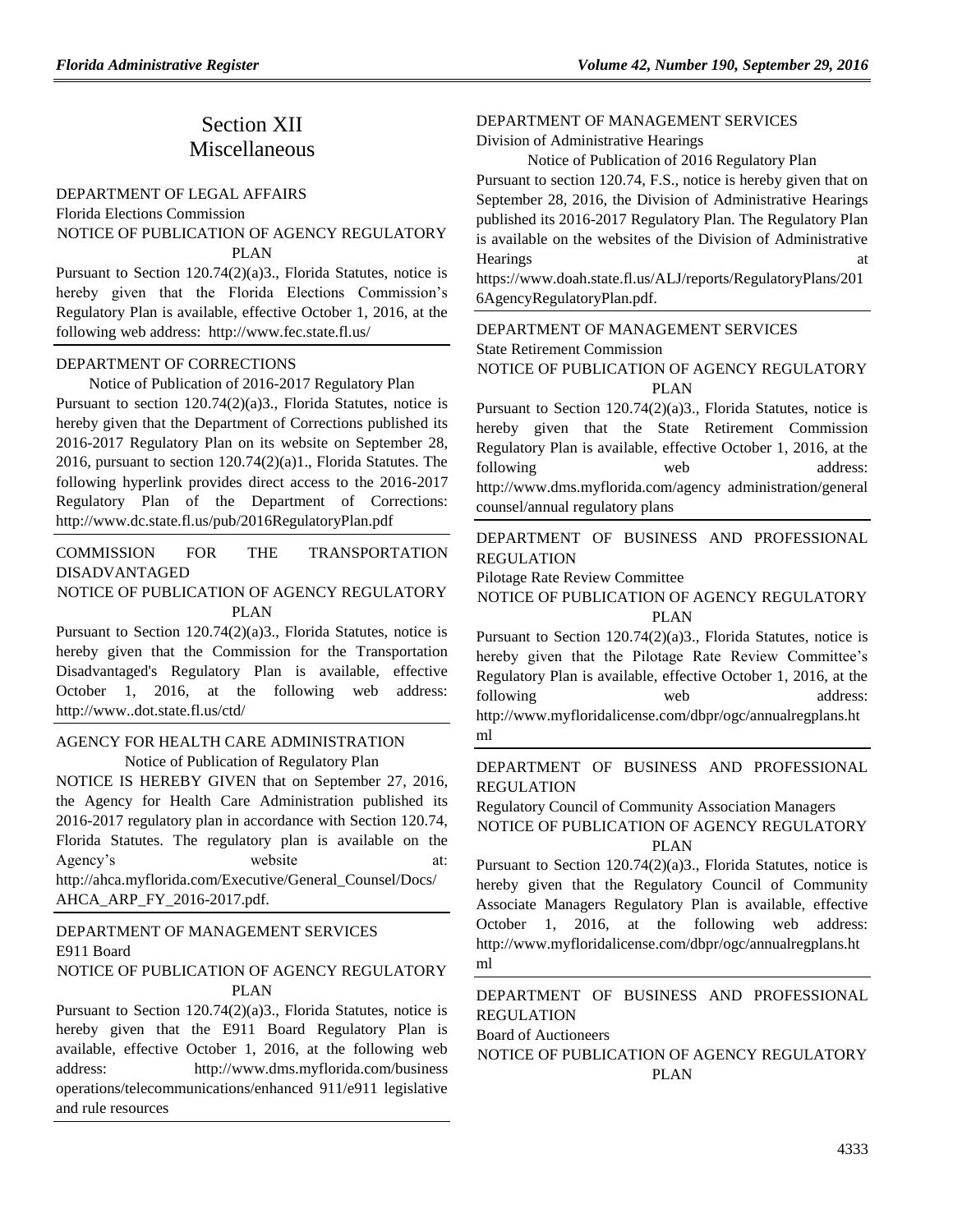Pursuant to Section 120.74(2)(a)3., Florida Statutes, notice is hereby given that the Board of Auctioneers' Regulatory Plan is available, effective October 1, 2016, at the following web address:

http://www.myfloridalicense.com/dbpr/ogc/annualregplans.ht ml

[DEPARTMENT OF BUSINESS AND PROFESSIONAL](https://www.flrules.org/gateway/department.asp?id=61)  [REGULATION](https://www.flrules.org/gateway/department.asp?id=61) [Barbers' Board](https://www.flrules.org/gateway/organization.asp?id=273) NOTICE OF PUBLICATION OF AGENCY REGULATORY

PLAN Pursuant to Section 120.74(2)(a)3., Florida Statutes, notice is

hereby given that the Barbers Board's Regulatory Plan is available, effective October 1, 2016, at the following web address:

[http://www.myfloridalicense.com/dbpr/ogc/annualregplans.ht](http://www.myfloridalicense.com/dbpr/ogc/annualregplans.html) [ml.](http://www.myfloridalicense.com/dbpr/ogc/annualregplans.html)

[DEPARTMENT OF BUSINESS AND PROFESSIONAL](https://www.flrules.org/gateway/department.asp?id=61)  [REGULATION](https://www.flrules.org/gateway/department.asp?id=61)

[Board of Architecture and Interior Design](https://www.flrules.org/gateway/organization.asp?id=263)

NOTICE OF PUBLICATION OF AGENCY REGULATORY PLAN

Pursuant to Section 120.74(2)(a)3., Florida Statutes, notice is hereby given that the Board of Architecture and Interior Design's Regulatory Plan is available, effective October 1, 2016, at the following web address: [http://www.myfloridalicense.com/dbpr/ogc/annualregplans.ht](http://www.myfloridalicense.com/dbpr/ogc/annualregplans.html) [ml.](http://www.myfloridalicense.com/dbpr/ogc/annualregplans.html)

[DEPARTMENT OF BUSINESS AND PROFESSIONAL](https://www.flrules.org/gateway/department.asp?id=61)  [REGULATION](https://www.flrules.org/gateway/department.asp?id=61)

[Construction Industry Licensing Board](https://www.flrules.org/gateway/organization.asp?id=274)

NOTICE OF PUBLICATION OF AGENCY REGULATORY PLAN

Pursuant to Section 120.74(2)(a)3., Florida Statutes, notice is hereby given that the Construction Industry Licensing Board Regulatory Plan is available, effective October 1, 2016, at the following web address: [http://www.myfloridalicense.com/dbpr/ogc/annualregplans.ht](http://www.myfloridalicense.com/dbpr/ogc/annualregplans.html) [ml](http://www.myfloridalicense.com/dbpr/ogc/annualregplans.html)

[DEPARTMENT OF BUSINESS AND PROFESSIONAL](https://www.flrules.org/gateway/department.asp?id=61)  [REGULATION](https://www.flrules.org/gateway/department.asp?id=61)

[Board of Cosmetology](https://www.flrules.org/gateway/organization.asp?id=275)

### NOTICE OF PUBLICATION OF AGENCY REGULATORY PLAN

Pursuant to Section 120.74(2)(a)3., Florida Statutes, notice is hereby given that the Board of Cosmetology Regulatory Plan is available, effective October 1, 2016, at the following web address:

[http://www.myfloridalicense.com/dbpr/ogc/annualregplans.ht](http://www.myfloridalicense.com/dbpr/ogc/annualregplans.html) [ml](http://www.myfloridalicense.com/dbpr/ogc/annualregplans.html)

[DEPARTMENT OF BUSINESS AND PROFESSIONAL](https://www.flrules.org/gateway/department.asp?id=61)  [REGULATION](https://www.flrules.org/gateway/department.asp?id=61)

[Electrical Contractors' Licensing Board](https://www.flrules.org/gateway/organization.asp?id=276)

NOTICE OF PUBLICATION OF AGENCY REGULATORY PLAN

Pursuant to Section 120.74(2)(a)3., Florida Statutes, notice is hereby given that the Electrical Contractors' Licensing Board's Regulatory Plan is available, effective October 1, 2016, at the following web address: [http://www.myfloridalicense.com/dbpr/ogc/annualregplans.ht](http://www.myfloridalicense.com/dbpr/ogc/annualregplans.html) [ml.](http://www.myfloridalicense.com/dbpr/ogc/annualregplans.html)

## [DEPARTMENT OF BUSINESS AND PROFESSIONAL](https://www.flrules.org/gateway/department.asp?id=61)  [REGULATION](https://www.flrules.org/gateway/department.asp?id=61)

[Board of Employee Leasing Companies](https://www.flrules.org/gateway/organization.asp?id=277)

Notice of Publication of Agency Regulatory Plan Pursuant to Section 120.74(2)(a)3., Florida Statutes, notice is hereby given that the Board of Employee Leasing Companies Regulatory Plan is available, effective October 1, 2016, at the following web address: [http://www.myfloridalicense.com/dbpr/ogc/annualregplans.ht](http://www.myfloridalicense.com/dbpr/ogc/annualregplans.html) [ml](http://www.myfloridalicense.com/dbpr/ogc/annualregplans.html)

## [DEPARTMENT OF BUSINESS AND PROFESSIONAL](https://www.flrules.org/gateway/department.asp?id=61)  [REGULATION](https://www.flrules.org/gateway/department.asp?id=61)

[Board of Landscape Architecture](https://www.flrules.org/gateway/organization.asp?id=264)

NOTICE OF PUBLICATION OF AGENCY REGULATORY PLAN

Pursuant to Section 120.74(2)(a)3., Florida Statutes, notice is hereby given that the Board of Landscape Architecture Regulatory Plan is available, effective October 1, 2016, at the following web address: [http://www.myfloridalicense.com/dbpr/ogc/annualregplans.ht](http://www.myfloridalicense.com/dbpr/ogc/annualregplans.html)

[ml](http://www.myfloridalicense.com/dbpr/ogc/annualregplans.html)

[DEPARTMENT OF BUSINESS AND PROFESSIONAL](https://www.flrules.org/gateway/department.asp?id=61)  [REGULATION](https://www.flrules.org/gateway/department.asp?id=61)

[Board of Pilot Commissioners](https://www.flrules.org/gateway/organization.asp?id=266)

NOTICE OF PUBLICATION OF AGENCY REGULATORY PL AN

Pursuant to Section 120.74(2)(a)3., Florida Statutes, notice is hereby given that the Board of Pilot Commissioners' Regulatory Plan is available, effective October 1, 2016, at the following web address: [http://www.myfloridalicense.com/dbpr/ogc/annualregplans.ht](http://www.myfloridalicense.com/dbpr/ogc/annualregplans.html) [ml.](http://www.myfloridalicense.com/dbpr/ogc/annualregplans.html)

[DEPARTMENT OF BUSINESS AND PROFESSIONAL](https://www.flrules.org/gateway/department.asp?id=61)  [REGULATION](https://www.flrules.org/gateway/department.asp?id=61) [Board of Professional Engineers](https://www.flrules.org/gateway/organization.asp?id=267)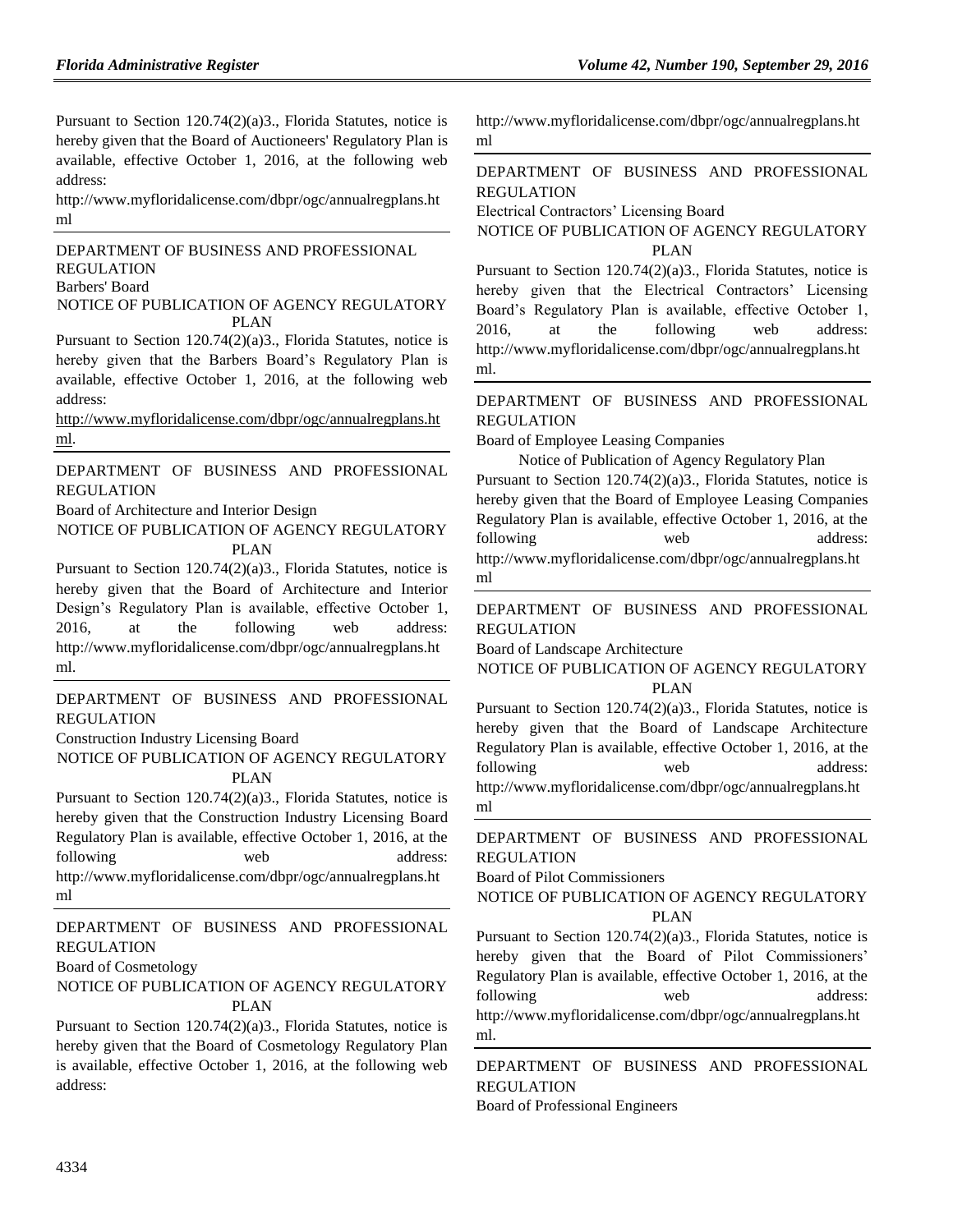# NOTICE OF PUBLICATION OF AGENCY REGULATORY PLAN

Pursuant to Section 120.74(2)(a)3., Florida Statutes, notice is hereby given that the Board of Professional Engineers Regulatory Plan is available, effective October 1, 2016, at the following web address: [http://www.myfloridalicense.com/dbpr/ogc/annualregplans.ht](http://www.myfloridalicense.com/dbpr/ogc/annualregplans.html) [ml](http://www.myfloridalicense.com/dbpr/ogc/annualregplans.html)

[DEPARTMENT OF BUSINESS AND PROFESSIONAL](https://www.flrules.org/gateway/department.asp?id=61)  [REGULATION](https://www.flrules.org/gateway/department.asp?id=61)

[Board of Professional Geologists](https://www.flrules.org/gateway/organization.asp?id=268)

NOTICE OF PUBLICATION OF AGENCY REGULATORY PLAN

Pursuant to Section 120.74(2)(a)3., Florida Statutes, notice is hereby given that the Board of Professional Geologists' Regulatory Plan is available, effective October 1, 2016, at the following web address: http://www.myfloridalicense.com/dbpr/ogc/annualregplans.ht ml

[DEPARTMENT OF BUSINESS AND PROFESSIONAL](https://www.flrules.org/gateway/department.asp?id=61)  [REGULATION](https://www.flrules.org/gateway/department.asp?id=61)

[Board of Veterinary Medicine](https://www.flrules.org/gateway/organization.asp?id=270)

NOTICE OF PUBLICATION OF AGENCY REGULATORY PLAN

Pursuant to Section 120.74(2)(a)3., Florida Statutes, notice is hereby given that the Board of Veterinary Medicine's Regulatory Plan is available, effective October 1, 2016, at the following web address: http://www.myfloridalicense.com/dbpr/ogc/annualregplans.ht ml

[DEPARTMENT OF BUSINESS AND PROFESSIONAL](https://www.flrules.org/gateway/department.asp?id=61)  [REGULATION](https://www.flrules.org/gateway/department.asp?id=61)

[Building Code Administrators and Inspectors Board](https://www.flrules.org/gateway/organization.asp?id=271)

NOTICE OF PUBLICATION OF AGENCY REGULATORY PLAN

Pursuant to Section 120.74(2)(a)3., Florida Statutes, notice is hereby given that the Board of Building Code Administrators and Inspectors' Regulatory Plan is available, effective October 1, 2016, at the following web address: http://www.myfloridalicense.com/dbpr/ogc/annualregplans.ht ml

[DEPARTMENT OF BUSINESS AND PROFESSIONAL](https://www.flrules.org/gateway/department.asp?id=61)  [REGULATION](https://www.flrules.org/gateway/department.asp?id=61)

[Board of Accountancy](https://www.flrules.org/gateway/organization.asp?id=280)

NOTICE OF PUBLICATION OF AGENCY REGULATORY PLAN

Pursuant to Section 120.74(2)(a)3., Florida Statutes, notice is hereby given that the Board of Accountancy's Regulatory Plan is available, effective October 1, 2016, at the following web address:

[http://www.myfloridalicense.com/dbpr/ogc/annualregplans.ht](http://www.myfloridalicense.com/dbpr/ogc/annualregplans.html) [ml.](http://www.myfloridalicense.com/dbpr/ogc/annualregplans.html)

[DEPARTMENT OF BUSINESS AND PROFESSIONAL](https://www.flrules.org/gateway/department.asp?id=61)  [REGULATION](https://www.flrules.org/gateway/department.asp?id=61)

[Florida Real Estate Appraisal Board](https://www.flrules.org/gateway/organization.asp?id=282)

NOTICE OF PUBLICATION OF AGENCY REGULATORY PLAN

Pursuant to Section 120.74(2)(a)3., Florida Statutes, notice is hereby given that the Florida Real Estate Appraisal Board Regulatory Plan is available, effective October 1, 2016, at the following web address: [http://www.myfloridalicense.com/dbpr/ogc/annualregplans.ht](http://www.myfloridalicense.com/dbpr/ogc/annualregplans.html) [ml](http://www.myfloridalicense.com/dbpr/ogc/annualregplans.html)

[DEPARTMENT OF BUSINESS AND PROFESSIONAL](https://www.flrules.org/gateway/department.asp?id=61)  [REGULATION](https://www.flrules.org/gateway/department.asp?id=61)

[Florida Real Estate Commission](https://www.flrules.org/gateway/organization.asp?id=283)

NOTICE OF PUBLICATION OF AGENCY REGULATORY PLAN

Pursuant to Section 120.74(2)(a)3., Florida Statutes, notice is hereby given that the Florida Real Estate Commission's Regulatory Plan is available, effective October 1, 2016, at the following web address: http://www.myfloridalicense.com/dbpr/ogc/annualregplans.ht ml

[DEPARTMENT OF BUSINESS AND PROFESSIONAL](https://www.flrules.org/gateway/department.asp?id=61)  [REGULATION](https://www.flrules.org/gateway/department.asp?id=61)

[State Boxing Commission](https://www.flrules.org/gateway/organization.asp?id=285)

NOTICE OF PUBLICATION OF AGENCY REGULATORY PLAN

Pursuant to Section 120.74(2)(a)3., Florida Statutes, notice is hereby given that the Florida State Boxing Commission's Regulatory Plan is available, effective October 1, 2016, at the following web address: http://www.myfloridalicense.com/dbpr/ogc/annualregplans.ht ml

[DEPARTMENT OF HEALTH](https://www.flrules.org/gateway/department.asp?id=64) [Board of Pharmacy](https://www.flrules.org/gateway/organization.asp?id=307)

#### Emergency Action

On September 26, 2016, the State Surgeon General issued an Order of Emergency Suspension Order with regard to the license of Toshiba Donta Parks, R.P.T., License # RPT 36826. This Emergency Suspension Order was predicated upon the State Surgeon General's findings of an immediate and serious danger to the public health, safety and welfare pursuant to Sections 456.073(8) and 120.60(6) Florida Statutes (2011). The State Surgeon General determined that this summary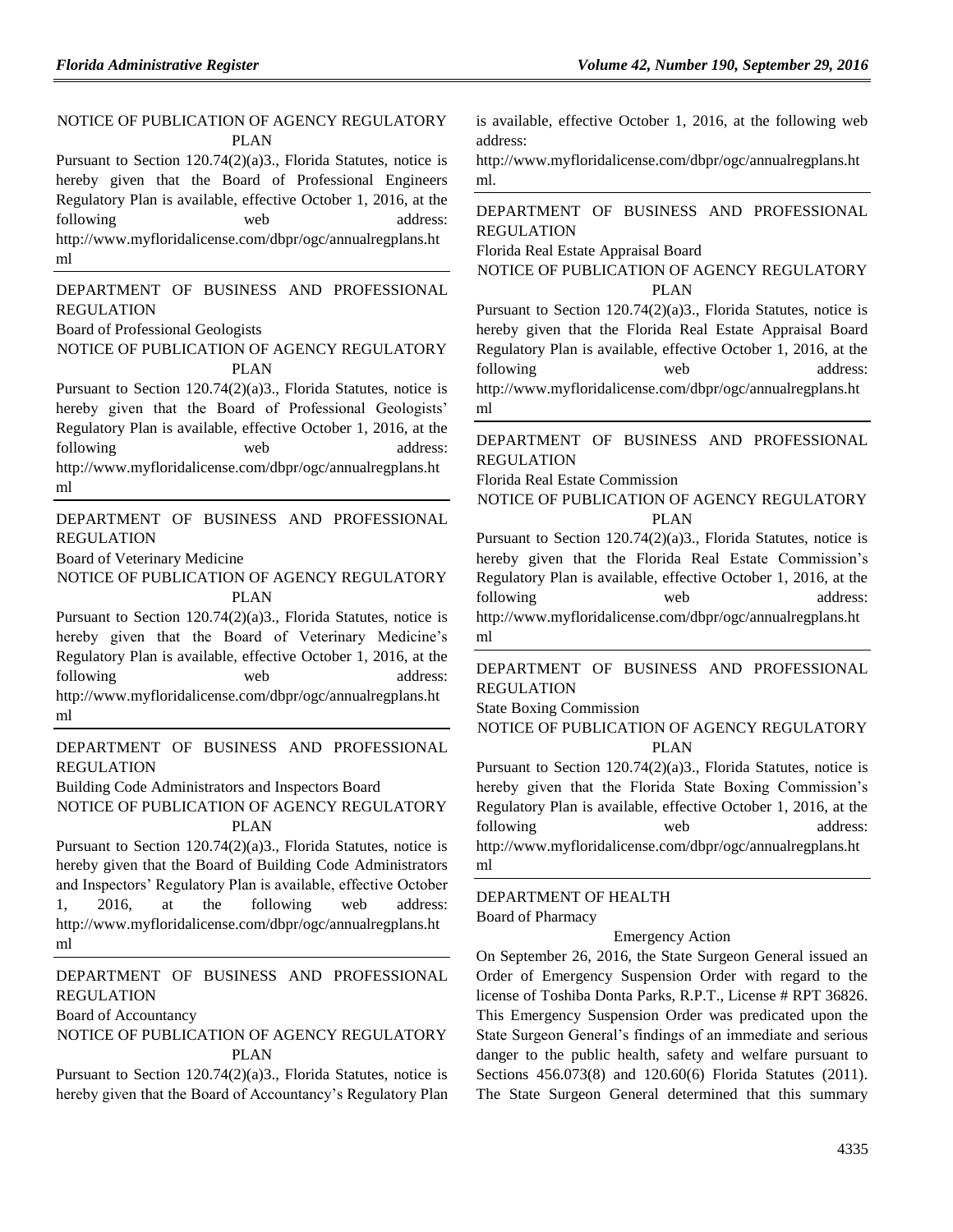procedure was fair under the circumstances, in that there was no other method available to adequately protect the public.

[DEPARTMENT OF FINANCIAL SERVICES](https://www.flrules.org/gateway/department.asp?id=69) FSC - [Financial Institution Regulation](https://www.flrules.org/gateway/organization.asp?id=523) Office of Financial Institutions

> NOTICE OF FILINGS Financial Services Commission Office of Financial Regulation

Notice is hereby given that the Office of Financial Regulation, Division of Financial Institutions, has received the following application. Comments may be submitted to the Division Director, 200 East Gaines Street, Tallahassee, Florida 32399- 0371, for inclusion in the official record without requesting a hearing. However, pursuant to provisions specified in Chapter 69U-105, Florida Administrative Code, any person may request a public hearing by filing a petition with the Agency Clerk as follows:

| By Mail or Facsimile<br>OR.     | By Hand Delivery                 |
|---------------------------------|----------------------------------|
| Agency Clerk                    | <b>Agency Clerk</b>              |
| Office of Financial Regulation  | Office of Financial Regulation   |
| P.O. Box 8050                   | The Fletcher Building, Suite 118 |
| Tallahassee, Florida 32314-8050 | 101 East Gaines Street           |
| Phone: (850)410-9889            | Tallahassee, Florida 32399-0379  |
| Fax: (850)410-9663              | Phone: (850)410-9889             |
|                                 |                                  |

The Petition must be received by the Clerk within twenty-one (21) days of publication of this notice (by 5:00 P.M., October 19, 2016).

#### APPLICATION TO ACQUIRE CONTROL

Financial Institution to be Acquired: The Bank of Commerce, Sarasota, Florida

Proposed Purchaser: Byron DeFoor, Ooltewah, Tennessee Received: September 27, 2016

#### [DEPARTMENT OF FINANCIAL SERVICES](https://www.flrules.org/gateway/department.asp?id=69) [Finance](https://www.flrules.org/gateway/organization.asp?id=524)

NOTICE OF PUBLICATION OF 2016-17 AGENCY REGULATORY PLAN

Notice is hereby given that on September 28, 2016, in accordance with Subsection 120.74(2), Florida Statutes (2016), the OFFICE OF FINANCIAL REGULATION published its 2016-17 Regulatory Plan, which is directly accessible

http://www.flofr.com/StaticPages/documents/2016OFRAnnua lRegulatoryPlan.pdf.

#### [BOARD OF GOVERNORS](https://www.flrules.org/gateway/department.asp?id=72)

#### NOTICE OF PUBLICATION OF BOARD REGULATORY PLAN

Pursuant to Section 120.72(2)(a)3., Florida Statutes, notice is hereby given that the Board of Governors of the State University System's Regulatory Plan was published on

September 28, 2016, and is available at the following web address: [http://flbog.edu/\\_doc/RegulatoryPlan\\_2016.pdf.](http://flbog.edu/_doc/RegulatoryPlan_2016.pdf)

#### [DEPARTMENT OF ECONOMIC OPPORTUNITY](https://www.flrules.org/gateway/department.asp?id=73) Division [of Community Development](https://www.flrules.org/gateway/organization.asp?id=1066)

Final Order No. DEO-16-182

NOTICE IS HEREBY GIVEN that the Florida Department of Economic Opportunity issued Final Order No. DEO-16-182 on September 27, 2016, in response to an application submitted by Pirates Bay Townhomes Association, Inc., for covenant revitalization under Chapter 720, Part III, Florida Statutes.

The Department's Final Order granted the application for covenant revitalization after determining that the application met the statutory requirements for covenant revitalization.

Copies of the final order may be obtained by writing to the Agency Clerk, Department of Economic Opportunity, 107 E. Madison Street, MSC 110, Tallahassee, Florida 32399-4128 or Agency.Clerk@DEO.MyFlorida.com.

[DEPARTMENT OF ECONOMIC OPPORTUNITY](https://www.flrules.org/gateway/department.asp?id=73) [Division of Community Development](https://www.flrules.org/gateway/organization.asp?id=1066) Final Order No. DEO-16-174 In re: A LAND DEVELOPMENT REGULATION

ADOPTED BY MONROE COUNTY, FLORIDA, ORDINANCE NO. 025-2016

#### \_\_\_\_\_\_\_\_\_\_\_\_\_\_\_\_\_\_\_\_\_\_\_\_\_\_\_\_\_\_\_\_\_\_\_\_\_\_\_\_\_\_\_\_\_\_\_ FINAL ORDER

### APPROVING MONROE COUNTY ORDINANCE NO. 025- 2016

The Department of Economic Opportunity ("Department") hereby issues its Final Order, pursuant to sections 380.05(6) and 380.0552(9), Florida Statutes, approving land development regulations adopted by Monroe County, Florida, Ordinance No. 025-2016 (the "Ordinance").

#### FINDINGS OF FACT

1. The Florida Keys Area is designated by section 380.0552, Florida Statutes, as an area of critical state concern. Monroe County is a local government within the Florida Keys Area.

2. The Ordinance was adopted by Monroe County on August 17, 2016, and rendered to the Department on September 1, 2016.

3. The Ordinance imposes a Moratorium and defers the approval of applications, including applications to Transfer Development Rights to offshore islands, applications to Transfer ROGO Exemptions to offshore islands, Tier amendments for offshore islands, and any Comprehensive Plan Future Land Use Map or Text Amendments that have the effect of increasing development potential on offshore islands. The Moratorium commenced on August 17, 2016, and will run for 365 days from the effective date of Ordinance 025-2016 or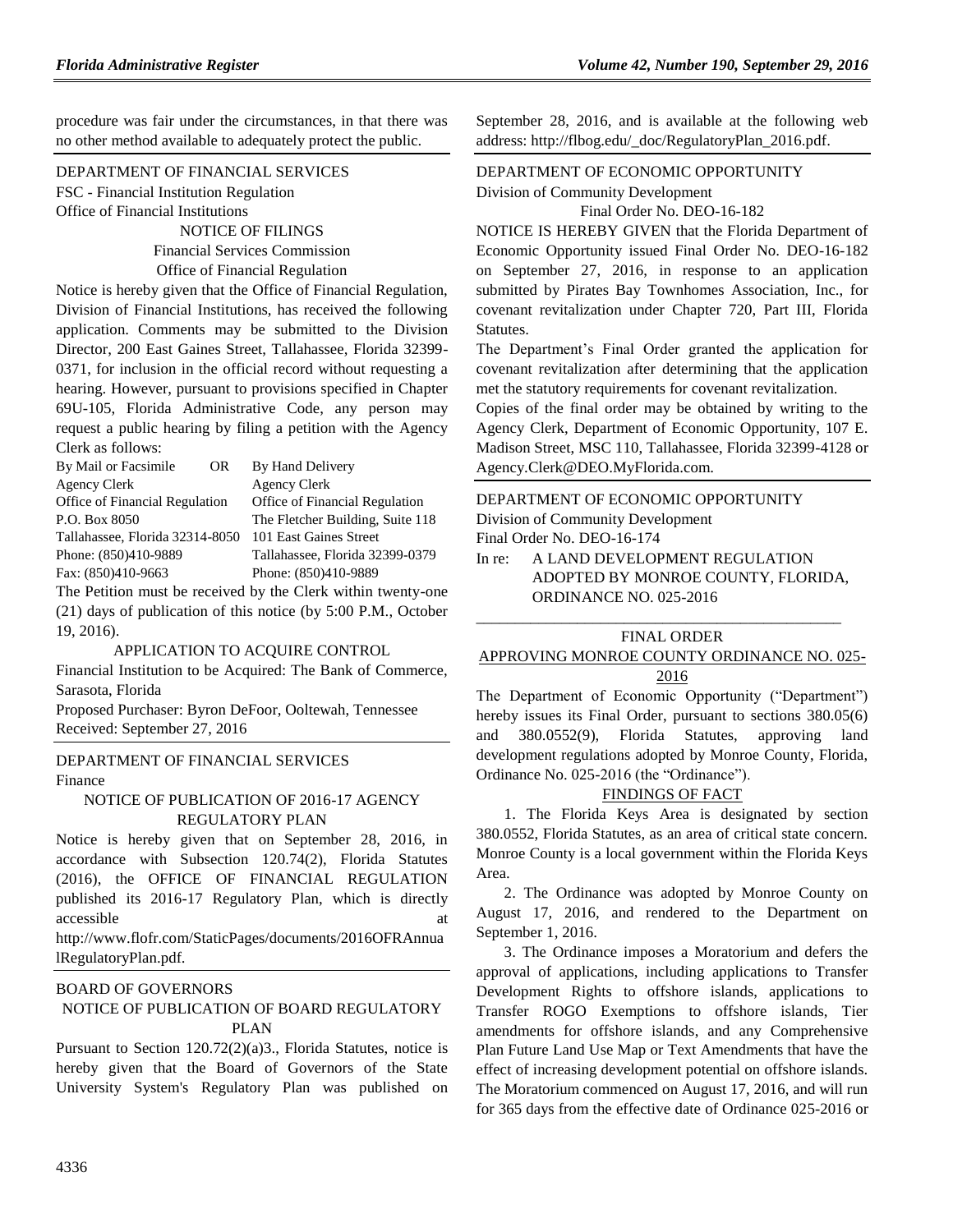when the Land Development Code amendments become effective, whichever occurs first.

### CONCLUSIONS OF LAW

4. The Department is required to approve or reject land development regulations that are adopted by any local government in an area of critical state concern. Sections 380.05(6), and 380.0552(9), Florida Statutes.

5. "Land development regulations" include local zoning, subdivision, building, and other regulations controlling the development of land. Section 380.031(8), Florida Statutes. The regulations adopted by the Ordinance are land development regulations.

6. The Ordinance is consistent with the Monroe County Comprehensive Plan generally, and specifically, Objective 101.5, as required by section 163.3177(1), Florida Statutes.

7. All land development regulations enacted, amended, or rescinded within an area of critical state concern must be consistent with the principles for guiding development for that area. Sections 380.05(6) and 380.0552(9), Florida Statutes. The Principles for Guiding Development for the Florida Keys Area of Critical State Concern are set forth in section 380.0552(7), Florida Statutes.

8. The Ordinance is consistent with the Principles for Guiding Development as a whole, and specifically furthers section 380.0552(7)(a), Florida Statutes, which requires, "strengthening local government capabilities for managing land use and development so that local government is able to achieve these objectives without continuing the area of critical state concern designation." The Ordinance is also consistent with section 380.0552(7)(b), Florida Statutes, which requires, "protecting shoreline and marine resources, including mangroves, coral reef formations, seagrass beds, wetlands, fish and wildlife, and their habitat."

WHEREFORE, IT IS ORDERED that the Department finds that Monroe County Ordinance No. 025-2016 is consistent with the Monroe County Comprehensive Plan and Principles for Guiding Development for the Florida Keys Area of Critical State Concern and is hereby APPROVED.

This Order becomes effective 21 days after publication in the Florida Administrative Register unless a petition is timely filed as described in the Notice of Administrative Rights below.

DONE AND ORDERED in Tallahassee, Florida.

#### /s/

Taylor Teepell, Director Division of Community Development Department of Economic Opportunity

#### NOTICE OF ADMINISTRATIVE RIGHTS

ANY PERSON WHOSE SUBSTANTIAL INTERESTS ARE AFFECTED BY THIS ORDER HAS THE OPPORTUNITY FOR AN ADMINISTRATIVE PROCEEDING PURSUANT TO SECTION 120.569, FLORIDA STATUTES.

FOR THE REQUIRED CONTENTS OF A PETITION CHALLENGING AGENCY ACTION, REFER TO RULES 28-106.104(2), 28-106.201(2), AND 28-106.301, FLORIDA ADMINISTRATIVE CODE.

DEPENDING ON WHETHER OR NOT MATERIAL FACTS ARE DISPUTED IN THE PETITION, A HEARING WILL BE CONDUCTED PURSUANT TO EITHER SECTIONS 120.569 AND 120.57(1), FLORIDA STATUTES, OR SECTIONS 120.569 AND 120.57(2), FLORIDA STATUTES.

ANY PETITION MUST BE FILED WITH THE AGENCY CLERK OF THE DEPARTMENT OF ECONOMIC OPPORTUNITY WITHIN 21 CALENDAR DAYS OF THE FINAL ORDER BEING PUBLISHED IN THE FLORIDA ADMINISTRATIVE REGISTER. PETITION IS FILED WHEN IT IS RECEIVED BY:

AGENCY CLERK

DEPARTMENT OF ECONOMIC OPPORTUNITY OFFICE OF THE GENERAL COUNSEL 107 EAST MADISON ST., MSC 110 TALLAHASSEE, FLORIDA 32399-4128 FAX: (850)921-3230

YOU WAIVE THE RIGHT TO ANY ADMINISTRATIVE PROCEEDING IF YOU DO NOT FILE A PETITION WITH THE AGENCY CLERK WITHIN 21 CALENDAR DAYS OF THE FINAL ORDER BEING PUBLISHED IN THE FLORIDA ADMINISTRATIVE REGISTER.

#### CERTIFICATE OF FILING AND SERVICE

I HEREBY CERTIFY that the original of the foregoing Final Order has been filed with the undersigned designated Agency Clerk, and that true and correct copies have been furnished to the following persons by the methods indicated this 28th day of September, 2016.

/s/

Agency Clerk Department of Economic Opportunity 107 East Madison Street, MSC 110 Tallahassee, FL 32399-4128

By Certified U.S. Mail: The Honorable Heather Carruthers Mayor, Monroe County 500 Whitehead Street Key West, FL 33040

Amy Heavilin, Clerk Monroe County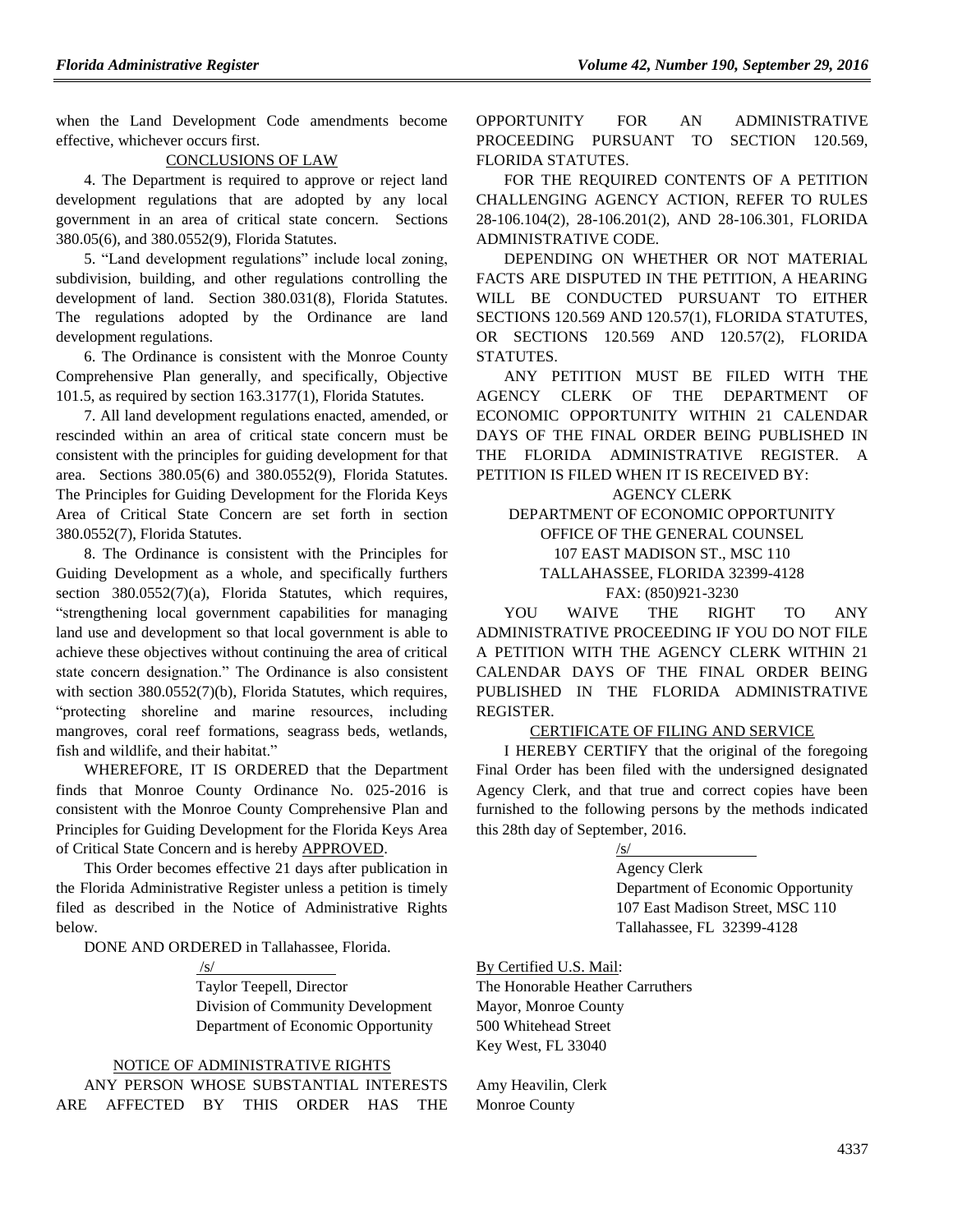Board of County Commissioners 500 Whitehead Street Key West, FL 33040

Mayte Santamaria, Senior Director Planning and Environmental Resources 2798 Overseas Highway, Suite 400 Marathon, FL 33050

# [DEPARTMENT OF ECONOMIC OPPORTUNITY](https://www.flrules.org/gateway/department.asp?id=73)

[Division of Community Development](https://www.flrules.org/gateway/organization.asp?id=1066) Final Order No. DEO-16-183

In re: A LAND DEVELOPMENT REGULATION ADOPTED BY ISLAMORADA, VILLAGE OF ISLANDS, FLORIDA, ORDINANCE NO. 16-16

\_\_\_\_\_\_\_\_\_\_\_\_\_\_\_\_\_\_\_\_\_\_\_\_\_\_\_\_\_\_\_\_\_\_\_\_\_\_\_\_\_\_\_\_\_\_\_

### FINAL ORDER

### APPROVING ISLAMORADA ORDINANCE NO. 16-16

The Department of Economic Opportunity ("Department") hereby issues its Final Order, pursuant to sections 380.05(6) and 380.0552(9), Florida Statutes, approving land development regulations adopted by the Islamorada, Village of Islands, Florida, Ordinance No. 16-16 (the "Ordinance").

### FINDINGS OF FACT

1. The Florida Keys Area is designated by section 380.0552, Florida Statutes, as an area of critical state concern. Islamorada, Village of Islands, is a local government within the Florida Keys Area.

2. The Ordinance was adopted by Islamorada, Village of Islands, on August 11, 2016, and rendered to the Department on September 13, 2016.

3. The Ordinance amends the Islamorada, Village of Islands, Code of Ordinances to require a minimum number of parking spaces for multi-family dwelling units.

## CONCLUSIONS OF LAW

4. The Department is required to approve or reject land development regulations that are adopted by any local government in an area of critical state concern. §§ 380.05(6) and 380.0552(9), Fla. Stat.

5. Islamorada, Village of Islands, is a local government within the Florida Keys Area of Critical State Concern. § 380.0552, Fla. Stat.

6. The Ordinance is consistent with the Islamorada, Village of Islands, Comprehensive Plan generally, and specifically Transportation Element Policy 2-1.3.10 as required by section 163.3177(1), Florida Statutes.

7. "Land development regulations" include local zoning, subdivision, building, and other regulations controlling the development of land. § 380.031(8), Fla. Stat. The regulations adopted by the Ordinance are land development regulations.

8. All land development regulations enacted, amended, or rescinded within an area of critical state concern must be consistent with the principles for guiding development for that area. §§ 380.05(6) and 380.0552(9), Fla. Stat. The Principles for Guiding Development for the Florida Keys Area of Critical State Concern are set forth in section 380.0552(7), Florida Statutes.

9. The Ordinance is consistent with the Principles for Guiding Development in section 380.0552(7), Florida Statutes, as a whole, and is specifically consistent with the following Principles:

(a) Strengthening local government capabilities for managing land use and development so that local government is able to achieve these objectives without continuing the area of critical state concern designation.

WHEREFORE, IT IS ORDERED that the Department finds that the Islamorada, Village of Islands Ordinance No. 16-16 is consistent with the Islamorada, Village of Islands, Comprehensive Plan and the Principles for Guiding Development for the Florida Keys Area of Critical State Concern and is hereby APPROVED.

This Order becomes effective 21 days after publication in the Florida Administrative Register unless a petition is timely filed as described in the Notice of Administrative Rights below.

DONE AND ORDERED in Tallahassee, Florida.

/s/ Taylor Teepell, Director Division of Community Development Department of Economic Opportunity

#### NOTICE OF ADMINISTRATIVE RIGHTS

ANY PERSON WHOSE SUBSTANTIAL INTERESTS ARE AFFECTED BY THIS ORDER HAS THE OPPORTUNITY FOR AN ADMINISTRATIVE PROCEEDING PURSUANT TO SECTION 120.569, FLORIDA STATUTES.

FOR THE REQUIRED CONTENTS OF A PETITION CHALLENGING AGENCY ACTION, REFER TO RULES 28-106.104(2), 28-106.201(2), AND 28-106.301, FLORIDA ADMINISTRATIVE CODE.

DEPENDING ON WHETHER OR NOT MATERIAL FACTS ARE DISPUTED IN THE PETITION, A HEARING WILL BE CONDUCTED PURSUANT TO EITHER SECTIONS 120.569 AND 120.57(1), FLORIDA STATUTES, OR SECTIONS 120.569 AND 120.57(2), FLORIDA STATUTES.

ANY PETITION MUST BE FILED WITH THE AGENCY CLERK OF THE DEPARTMENT OF ECONOMIC OPPORTUNITY WITHIN 21 CALENDAR DAYS OF THE FINAL ORDER BEING PUBLISHED IN